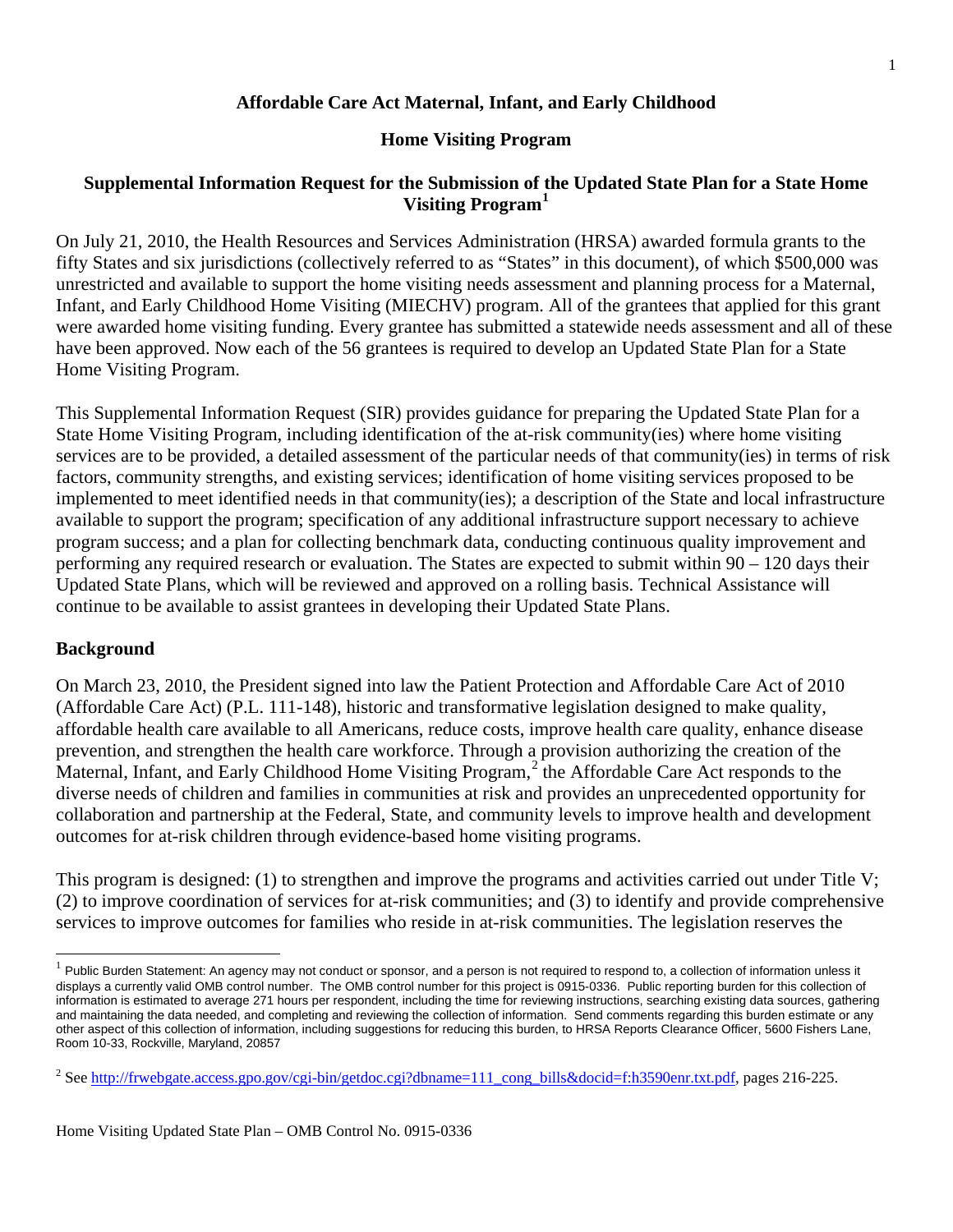majority of funding for one or more evidence-based home visiting models. In addition, the legislation supports continued innovation by allowing for up to 25 percent of funding to support promising approaches that do not yet qualify as evidence-based models.

HRSA and the Administration for Children and Families (ACF) believe that home visiting should be viewed as one of several service strategies embedded in a comprehensive, high-quality early childhood system that promotes maternal, infant, and early childhood health, safety, and development, as well as strong parent-child relationships. Together, we envision high-quality, evidence-based home visiting programs as part of an early childhood system for promoting health and well-being for pregnant women, children through age eight and their families. This system would include a range of other programs such as child care, Head Start, pre-kindergarten, special education, and the early elementary grades. Recognizing that the goal of an effective, comprehensive early childhood system that supports the lifelong health and well-being of children, parents, and caregivers is broader than the scope of any one agency, HRSA and ACF are working in close collaboration with each other and with other Federal agencies and look forward to partnering with States and other stakeholders to foster high-quality, well-coordinated home visiting programs for families in at-risk communities. HRSA and ACF realize that coordination of services with other agencies has been an essential characteristic of State and local programs for many years and will continue to encourage, support, and promote the continuation of these collaborative activities, as close collaboration at all levels will be essential to effective, comprehensive home visiting and early childhood systems.

HRSA and ACF believe further that this law provides an unprecedented opportunity for Federal, State, and local agencies, through their collaborative efforts, to effect changes that will improve the health and well-being of vulnerable populations by addressing child development within the framework of life course development and a socio-ecological perspective. Life course development points to broad social, economic, and environmental factors as contributors to poor and favorable health and development outcomes for children, as well as to persistent inequalities in the health and well-being of children and families. The socio-ecological framework emphasizes that children develop within families, families exist within a community, and the community is surrounded by the larger society. These systems interact with and influence each other to either decrease or increase risk factors or protective factors that affect a range of health and social outcomes.

Steps in completing the FY 2010 Affordable Care Act Maternal, Infant, and Early Childhood Home Visiting Program application:

- 1. The first step was submission of an application for funding; the Funding Opportunity Announcement (FOA) HRSA-10-275 was issued on June 10, 2010, and State applications were due July 9, 2010. These applications were to include plans for completing the statewide needs assessment and initial State plans for developing the program in order to meet the criteria identified in the legislation.
- **2.** The second step was submission of the required statewide needs assessment as a condition for receiving FY 2011 Title V Block Grant allotments. *[All](file:///C:\Documents%20and%20Settings\lsupplee\Local%20Settings\Temporary%20Internet%20Files\ayowell\Local%20Settings\Temporary%20Internet%20Files\Local%20Settings\ayowell\Local%20Settings\Temporary%20Internet%20Files\ayowell\Local%20Settings\Temporary%20Internet%20Files\dgreen\Local%20Settings\Temporary%20Internet%20Files\Content.Outlook\YBOW6RUY\All) States submitted needs assessments that identified communities at risk, all needs assessments were approved, and all 56 entities have received their FY 2011 Title V Block Grant funds.*
- *3. This document provides instructions for completing the last step necessary for the release of home visiting grant funds awarded under HRSA-10-275, the submission of an Updated State Plan for a State Home Visiting Program. Guidance is provided for making the State's final designation of the*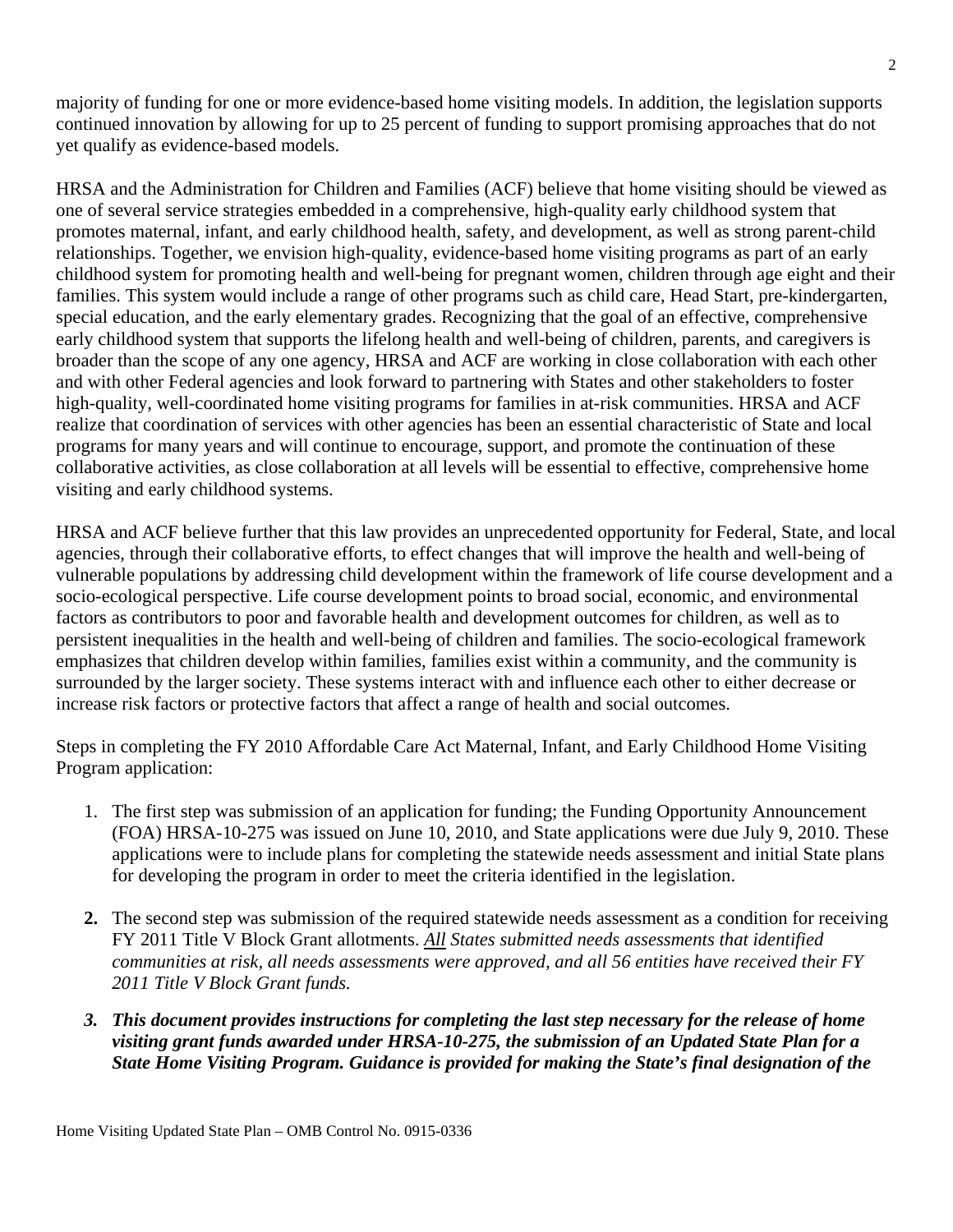*targeted at-risk community or communities, updating and providing a more detailed needs and resources assessment for the targeted community or communities, and submitting a specific plan for home visiting services tailored to address those identified needs. The SIR identifies criteria for establishing evidence of effectiveness of home visiting models and lists home visiting models known to meet those criteria. This document is organized as follows:* 

- **PART A: SUMMARY OF STEPS TO BE COMPLETED IN SUBMITTING THE UPDATED STATE PLAN**
- **PART B: SPECIFIC REQUIREMENTS FOR THE UPDATED STATE PLAN**
- **PART C: UPDATED STATE PLAN SUBMISSION INFORMATION**
- **PART D: UPDATED STATE PLAN REVIEW AND SELECTION PROCESS**

**PART E: AGENCY CONTACTS**

**APPENDICES:**

- **Appendix A: Criteria for Evidence-Based Model(s**)
- **Appendix B: Models That Meet The Criteria for Evidence Base**
- **Appendix C: Promising Approaches**
- **Appendix D: Specific Guidance Regarding Individual Benchmark Areas**
- **Appendix E: Maternal, Infant, and Early Child Home Visiting Program Project Officers**
- **Appendix F: Response to Public Comments on Federal Register Notice on Criteria for Evidence of Effectiveness of Home Visiting Models**
- **Appendix G: Glossary**
- **Appendix H: Audits**

#### **TIMELINE**

| <b>Updated State Plan due</b>                                                          | Submissions are expected within $90 - 120$ days<br>of issuance |
|----------------------------------------------------------------------------------------|----------------------------------------------------------------|
| <b>SIR: Updated State Plan published (including)</b><br>evidence-based criteria)       | Date of Issuance                                               |
| Statewide needs assessment due                                                         | September 20, 2010                                             |
| <b>Supplemental Information Request (SIR):</b><br>Statewide needs assessment published | August 19, 2010                                                |
| FY 2010 funds awarded to States (with restrictions)                                    | July 21, 2010                                                  |
| State application for funding opportunity due                                          | July 9, 2010                                                   |
| HRSA-10-275 published                                                                  | June 10, 2010                                                  |
|                                                                                        | <b>Publication Date/Due Date</b>                               |

Home Visiting Updated State Plan – OMB Control No. 0915-0336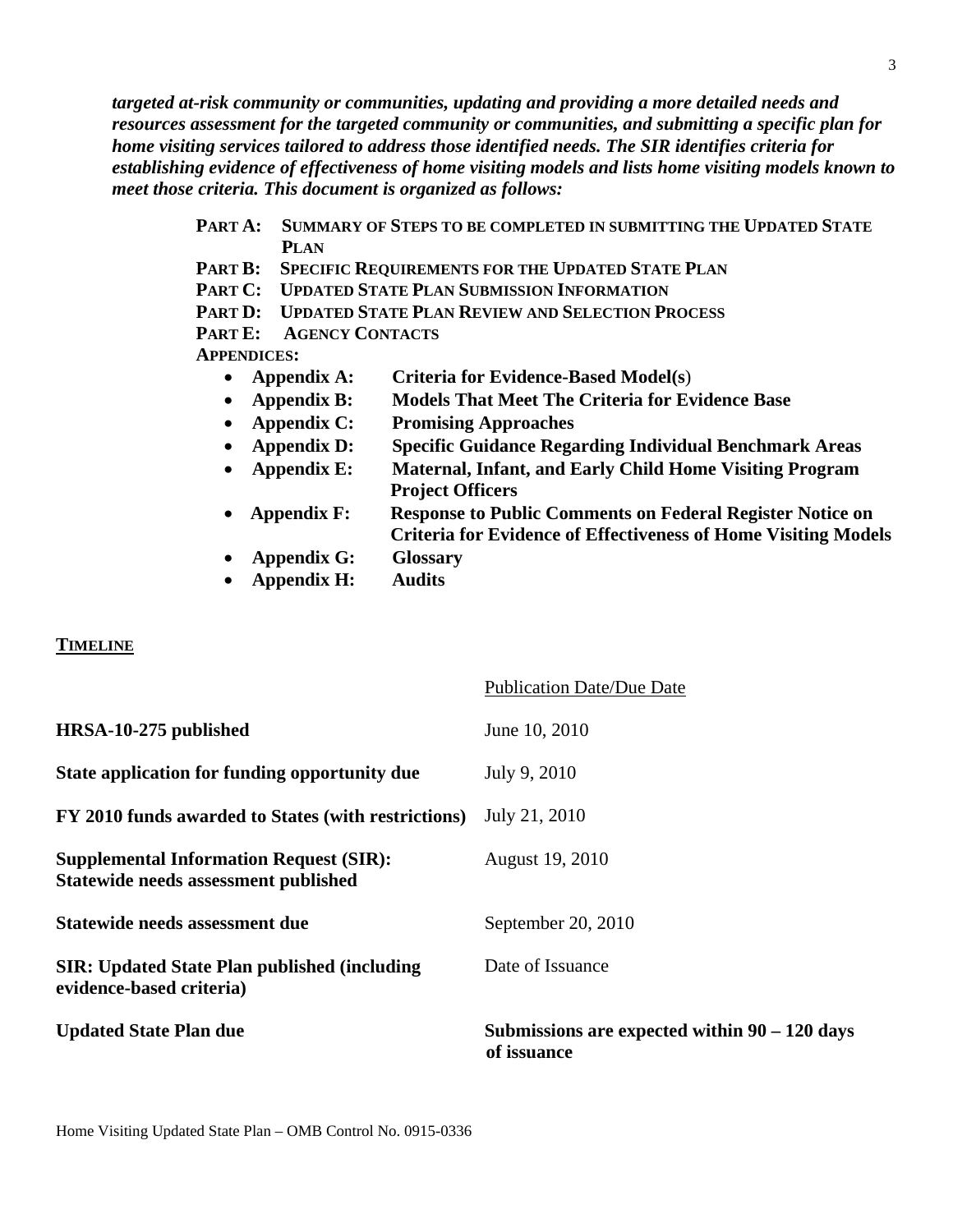A separate Funding Opportunity Announcement for funding available to Indian Tribes, consortia of Indian Tribes, Tribal Organizations, and Urban Indian Organizations was released on June 24, 2010, and the award of 13 grants, totaling \$3 million, under this program was announced on **September 29, 2010**. A list of FY 2010 Tribal Maternal, Infant, and Early Childhood Home Visiting grantees, along with grantee abstracts, is available at [http://www.acf.hhs.gov/programs/ccb/initiatives/hvgp/hvgp\\_grantees.htm.](http://www.acf.hhs.gov/programs/ccb/initiatives/hvgp/hvgp_grantees.htm)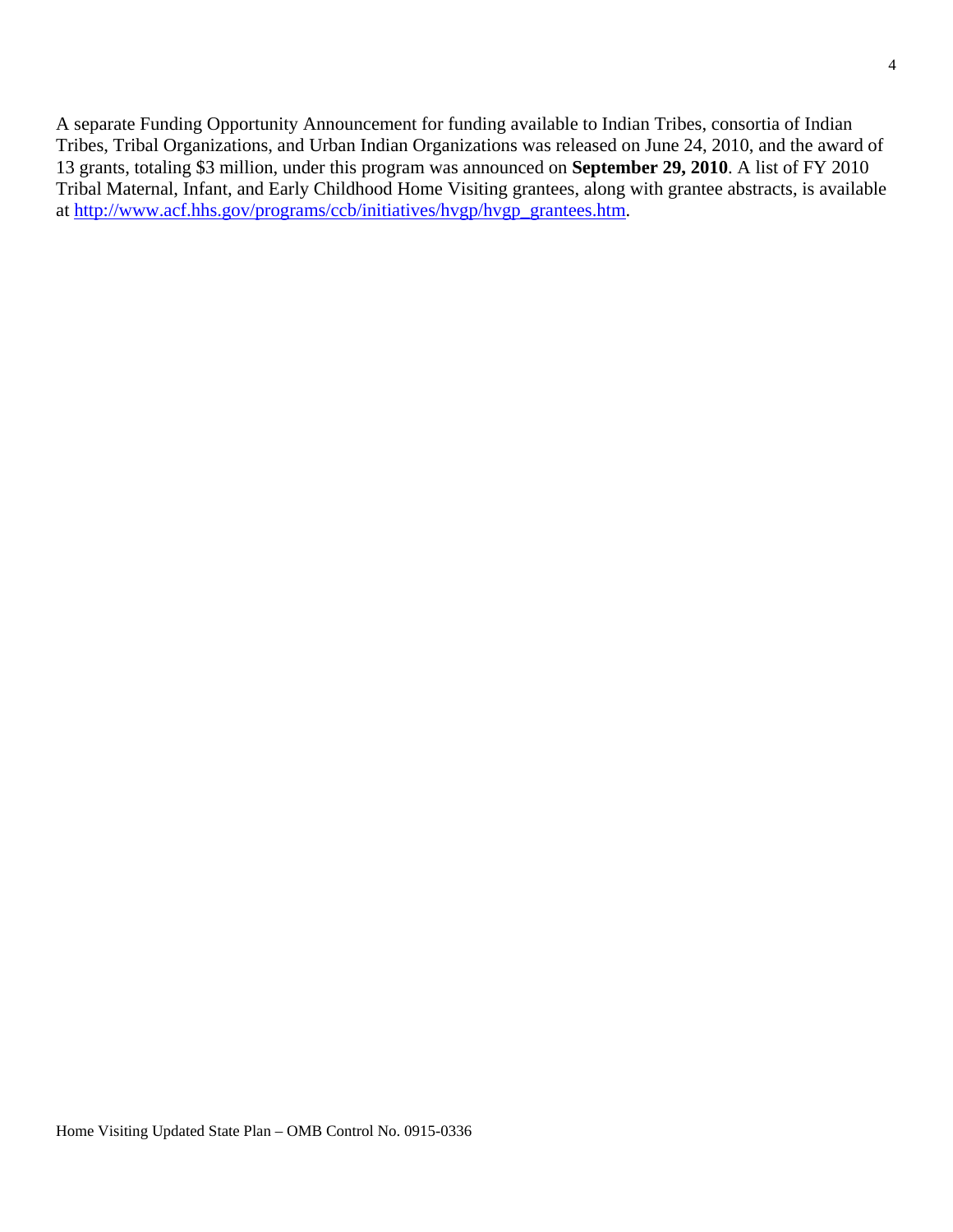### **PART A: SUMMARY OF STEPS TO BE COMPLETED IN SUBMITTING THE UPDATED STATE PLAN FOR A STATE HOME VISITING PROGRAM**

The Updated State Plan should be based on an assessment of needs and existing resources in the at-risk community(ies) to be targeted for a State Home Visiting Program. The Updated State Plan should include the following sections. Specific requirements for each section, including criteria for approval of a successful application are provided under Part B of the Guidance.

### **NARRATIVE**

- **Section 1: Identification of the State's Targeted At-Risk Community(ies):** States must select a targeted at-risk community or communities for which home visiting services can be supported by FY 2010 funding under the MIECHV program. An explanation for this selection should include as much detailed information as possible regarding specific community risk factors, other characteristics and strengths, the need for a home visiting program, and service systems currently available for families in that community, including information on any home visiting programs currently operating and/or recently discontinued (since March 23, 2010). Any other factors regarding the selection of at-risk community(ies) should be included in this section.
- **Section 2: State Home Visiting Program Goals and Objectives:** States must specify the goal(s) and objectives for the State Home Visiting Program proposed.
- **Section 3: Selection of Proposed Home Visiting Model(s) and Explanation of How the Model(s) Meet the Needs of Targeted Community(ies):** States must propose a program using one or more evidence-based home visiting models aimed at addressing the particular risks in the targeted community(ies) and the needs of families residing there. States may also propose using up to 25 percent of their grants to support a model that is a promising approach. States must explain their selection of the home visiting model(s) by demonstrating how the model(s) will address the needs identified in the targeted at-risk community(ies). For models not listed in this SIR as evidence-based, an explanation must be offered about how they meet criteria for evidence of effectiveness. In the case of a promising approach, the State must indicate the national organization or institution of higher education that developed or identified the model and how the model will be evaluated through a well-designed and rigorous process. States should also describe how the at-risk community(ies) will be engaged in decisionmaking regarding the home visiting program.
- **Section 4: Implementation Plan for Proposed State Home Visiting Program:** States must provide a plan for the implementation of the proposed home visiting model(s) and for ongoing monitoring of implementation quality. This section should address the State's plan for administering and managing the State Home Visiting Program overall, including plans for coordinating such functions as ongoing training and supervision for all home visiting personnel, management responsibilities, coordination among existing home visiting programs and other related programs and services, as well as any other administrative structures and functions necessary to support a comprehensive home visiting program in the at-risk community(ies).
- **Section 5: Plan for Meeting Legislatively-Mandated Benchmarks:** States must propose a plan for meeting the benchmark requirements specified in the legislation and described in detail in this SIR.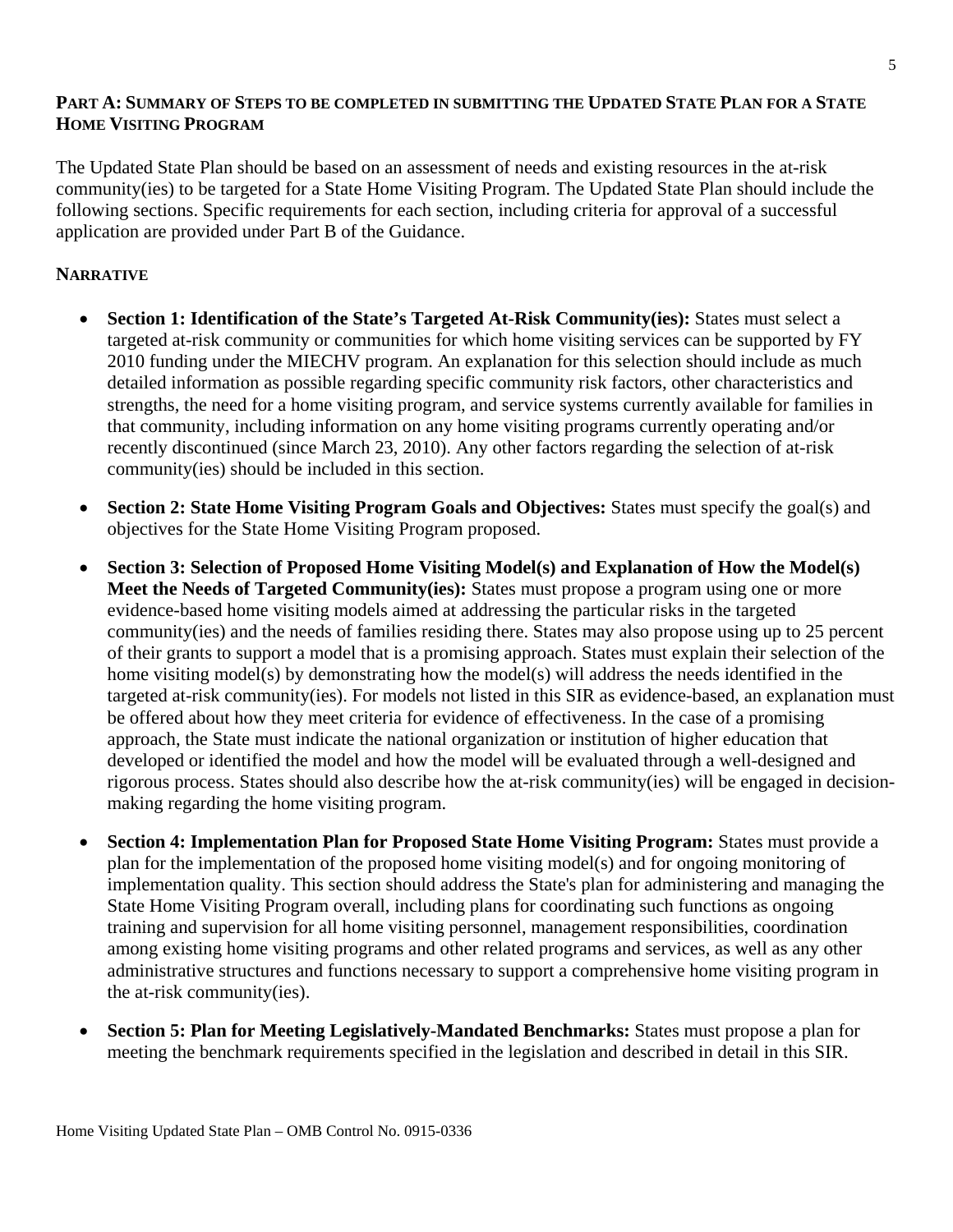- **Section 6: Plan for Administration of State Home Visiting Program:** States must describe the existing community and State service and administrative structures available to support the State Home Visiting Program, such as availability of referral services, of management capacity, and other essential structures.
- **Section 7: Plan for Continuous Quality Improvement:** States must propose a plan describing how continuous quality improvement strategies will be utilized at the local and State levels.
- **Section 8: Technical Assistance Needs**: States should include a list of current technical assistance needs and any anticipated technical assistance needs for the future.
- **Section 9: Reporting Requirements:** Information regarding the annual progress reports.

#### **ATTACHMENTS**:

- **Memorandum of Concurrence**: States must provide a Memorandum of Concurrence signed by the required agencies signifying approval of the Updated State Plan for a State Home Visiting Program.
- **Budget**: The State must provide an updated budget for use of its FY 2010 allocation for the State Home Visiting Program, along with a budget justification. As a reminder, funds awarded to the State for FY 2010 are available for expenditure through September 30, 2012.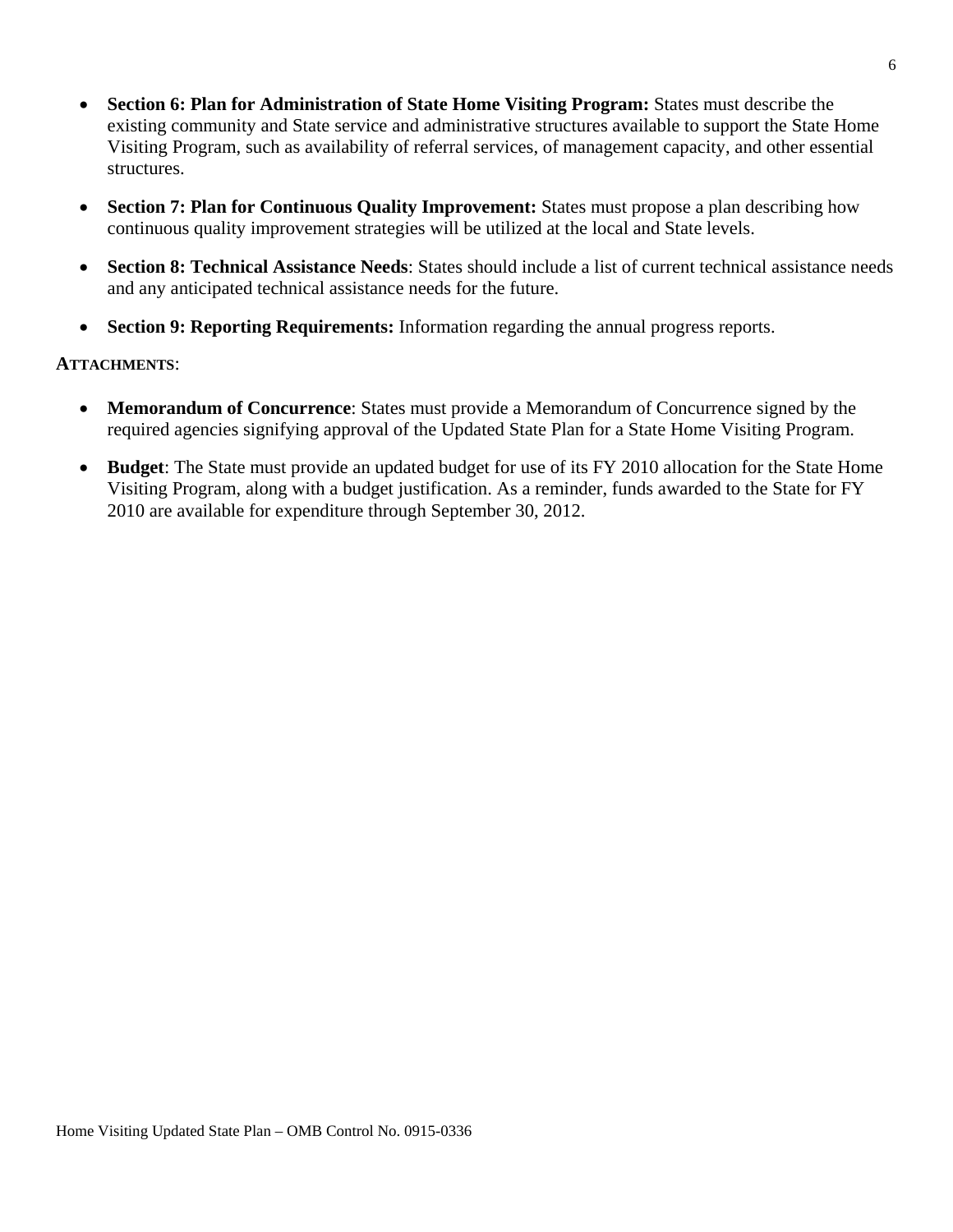### **PART B: SPECIFIC REQUIREMENTS FOR THE UPDATED STATE PLAN FOR A STATE HOME VISITING PROGRAM**

## **To be approved, a successful State Home Visiting Plan must address each of the requirements described below and in greater detail in the section on Narrative Requirements that follows.**

The proposed State Home Visiting Program should be viewed as one service strategy aimed at developing a comprehensive, high-quality early childhood system that promotes maternal, infant, and early childhood health, safety, and development, and strong parent-child relationships in the targeted at-risk community(ies). The aim is to develop a comprehensive plan that addresses community risk factors and builds on strengths identified in the targeted community(ies), and that responds to the specific characteristics and needs of families residing there.

One or more evidence-based home visiting model(s) should be selected as the intervention on the basis of the population and community it is designed to serve and the issue(s) it was developed to address. The State's program may also include a model that qualifies as a promising approach to address community needs. For example, in a community where the predominant problem to be addressed is a high rate of infant mortality, an evidence-based model should be selected that addresses that issue. In a community where the primary risk factor is poor school readiness among children entering kindergarten, the community should look for an evidence-based model that addresses school readiness. Where multiple risk factors are identified, the model(s) selected should target these multiple factors to the extent possible.

In selecting and implementing the State Home Visiting Program for the targeted at-risk community(ies), care should be taken to consider where there are service gaps, as well as to ensure that the proposed model(s) will be complementary, but not duplicative, of any existing home visiting or other services for families residing in the community. The State should also consider how to match the needs in the at-risk community(ies) with the home visiting model selected, within the confines of available resources for FY 2010. Finally, the State should consider the capacity and resources of the targeted at-risk community(ies) to implement the chosen evidencebased model.

States are encouraged to consider innovative ways of administering and carrying out the State Home Visiting Plan while maintaining fidelity to the evidence-based home visiting model(s) selected for implementation. As one example, several States with contiguous at-risk rural areas might collaborate to launch and evaluate a home visiting model as a promising approach that would address the particular problems associated with serving populations in these areas.

The Updated State Plan must identify strategies for enhancing staffing and administrative structures at the State and community levels to ensure continuous quality improvement, implement data systems, and develop highquality ongoing training and supervision of program staff. The Updated State Plan must demonstrate commitment to research and evaluation among all public and private partners involved in carrying out the State Home Visiting Program. The Updated State Plan must identify the ways in which State-level staff will be collaborating among all relevant State agencies, as well as with other public- and private-sector partners, to ensure the success of this multi-faceted program that addresses maternal and child health, child development, and the prevention of child maltreatment. In addition, the Updated State Plan must include measures that will be taken to support the home visiting model in the targeted community at risk, such as developing community referral systems and service linkages and promoting collaboration among public- and private-sector partners at the local level to support a successful State Home Visiting Program.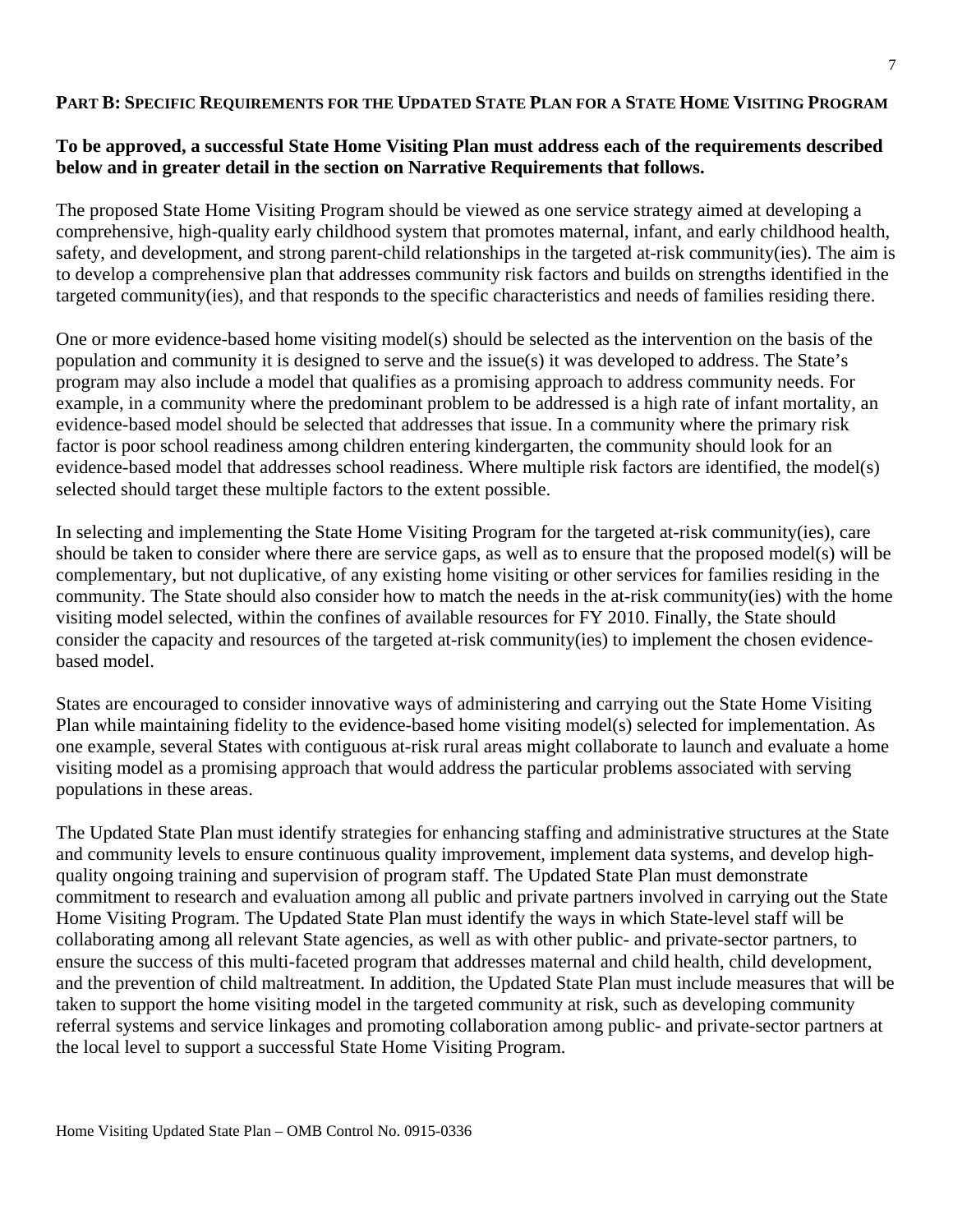In developing the State Home Visiting Program, States must meet the Maintenance of Effort (MOE) requirement as identified in the initial FOA for the MIECHV Program:

Funds provided to an eligible entity receiving a grant shall supplement, and not supplant, funds from other sources for early childhood home visitation programs or initiatives. The grantee must agree to maintain non-Federal funding (State General Funds) for grant activities at a level which is not less than expenditures for such activities as of the date of enactment of this legislation, March 23, 2010.

For purposes of this FOA (HRSA-10-275), home visiting is defined as an evidence-based program, implemented in response to findings from a needs assessment, that includes home visiting as a primary service delivery strategy (excluding programs with infrequent or supplemental home visiting), and is offered on a voluntary basis to pregnant women or children birth to age 5 targeting the participant outcomes in the legislation which include improved maternal and child health, prevention of child injuries, child abuse, or maltreatment, and reduction of emergency department visits, improvement in school readiness and achievement, reduction in crime or domestic violence, improvements in family economic self-sufficiency, and improvements in the coordination and referrals for other community resources and supports.

The State must provide assurance (See Section 4: "Implementation Plan for Proposed State Home visiting Program") that MOE will be maintained as defined above and provide the baseline dollar amount of expenditures as of March 23, 2010 in the Program Budget Justification Narrative (See Section 9: "Reporting Requirements").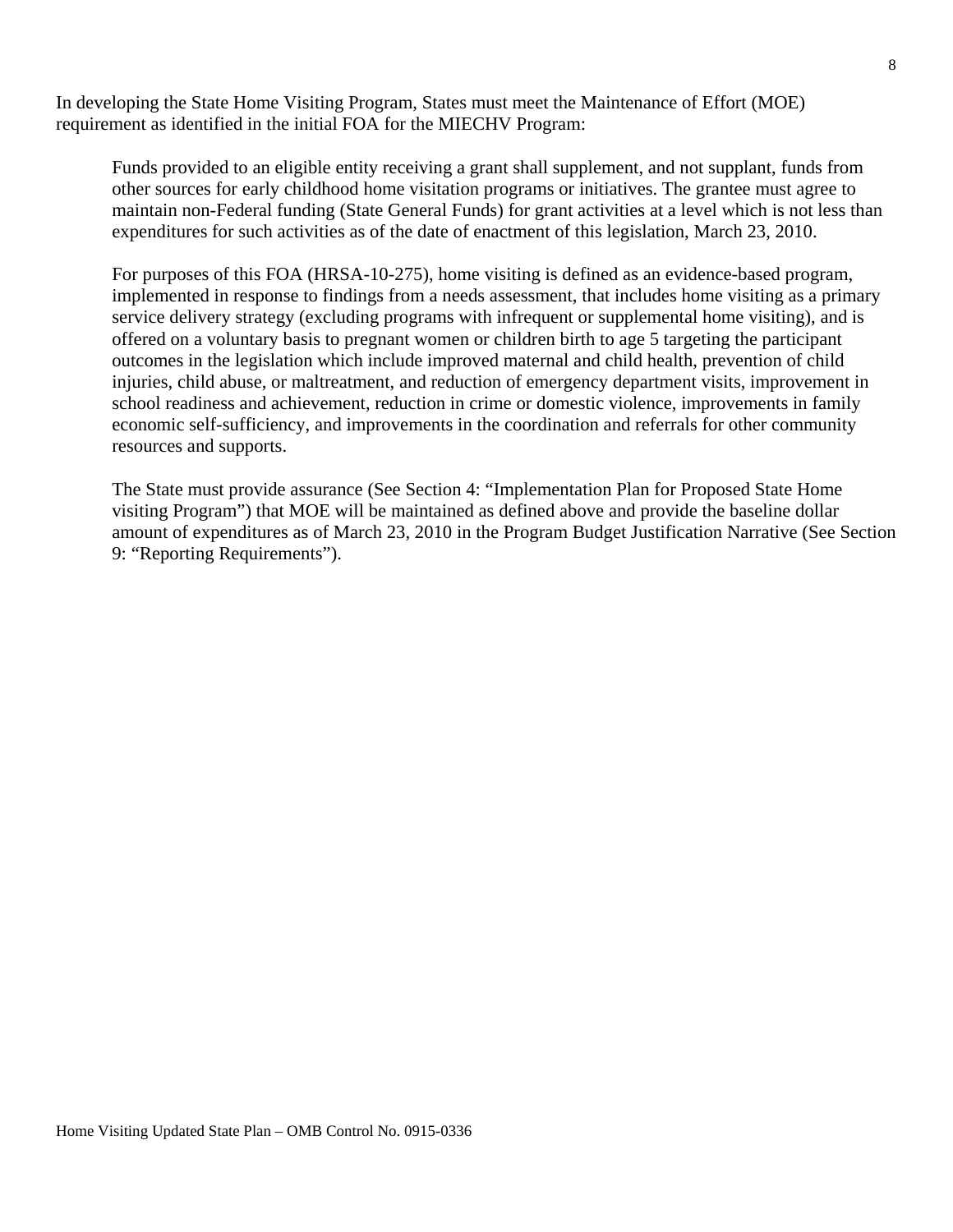## **NARRATIVE REQUIREMENTS**

# **Section 1: Identification of the State's Targeted At-Risk Community(ies)**

The Updated State Plan should justify the selection of the at-risk community(ies), from among the communities identified as being at risk in the State's initial needs assessment. For each targeted community proposed, please provide the following information.

- A detailed assessment of needs and existing resources, including:
	- o community strengths and risk factors;
	- o characteristics and needs of participants;
	- $\circ$  any existing home visiting services<sup>[3](#page-8-0)</sup> in the community, currently operating or discontinued since March 23, 2010, including
		- the number and types of home visiting programs and initiatives in the community;
		- the models that are used by identified home visiting programs;
	- o existing mechanisms for screening, identifying, and referring families and children to home visiting programs in the community (e.g., centralized intake procedures at the local or State level); and,
	- o referral resources currently available and needed in the future to support families residing in the community(ies);
- A plan for coordination among existing programs and resources in those communities (including how the program will address existing service gaps);
- Local and State capacity to integrate the proposed home visiting services into an early childhood system, including existing efforts or resources to develop a coordinated early childhood system at the community level, such as a governance structure or coordinated system of planning; and,
- A list of communities in the State that were identified as being at risk in the State's initial needs assessment but are not being selected for implementation of the State Home Visiting Program due to limitations on available FY 2010 funding.

# **Section 2: State Home Visiting Program Goals and Objectives**

The Updated State Plan shall include clearly articulated goals and objectives for the State Home Visiting Program. The Updated State Plan should also describe how the State Home Visiting Program can contribute to developing a comprehensive, high-quality early childhood system that promotes maternal, infant, and early childhood health, safety, and development and strong parent-child relationships. The Updated State Plan should describe strategies for integrating the program with other programs and systems in the State that are related to maternal and child health and early childhood health, development and well-being. The Updated State Plan should include a logic model for the proposed State Home Visiting Program as a whole. The logic model for the State Home Visiting Program as a whole may build on the model developer's logic model but should not

<span id="page-8-0"></span><sup>&</sup>lt;sup>3</sup> Including State-funded, Federally-funded, locally-funded, and privately-funded programs in the community. Home visiting programs are defined for purposes of this requirement as those with home visiting as the primary service delivery strategy and in which services are offered on a voluntary basis to pregnant women, expectant fathers, and parents or primary caregivers of children birth to kindergarten entry, targeting the legislatively mandated participant outcome and benchmark areas.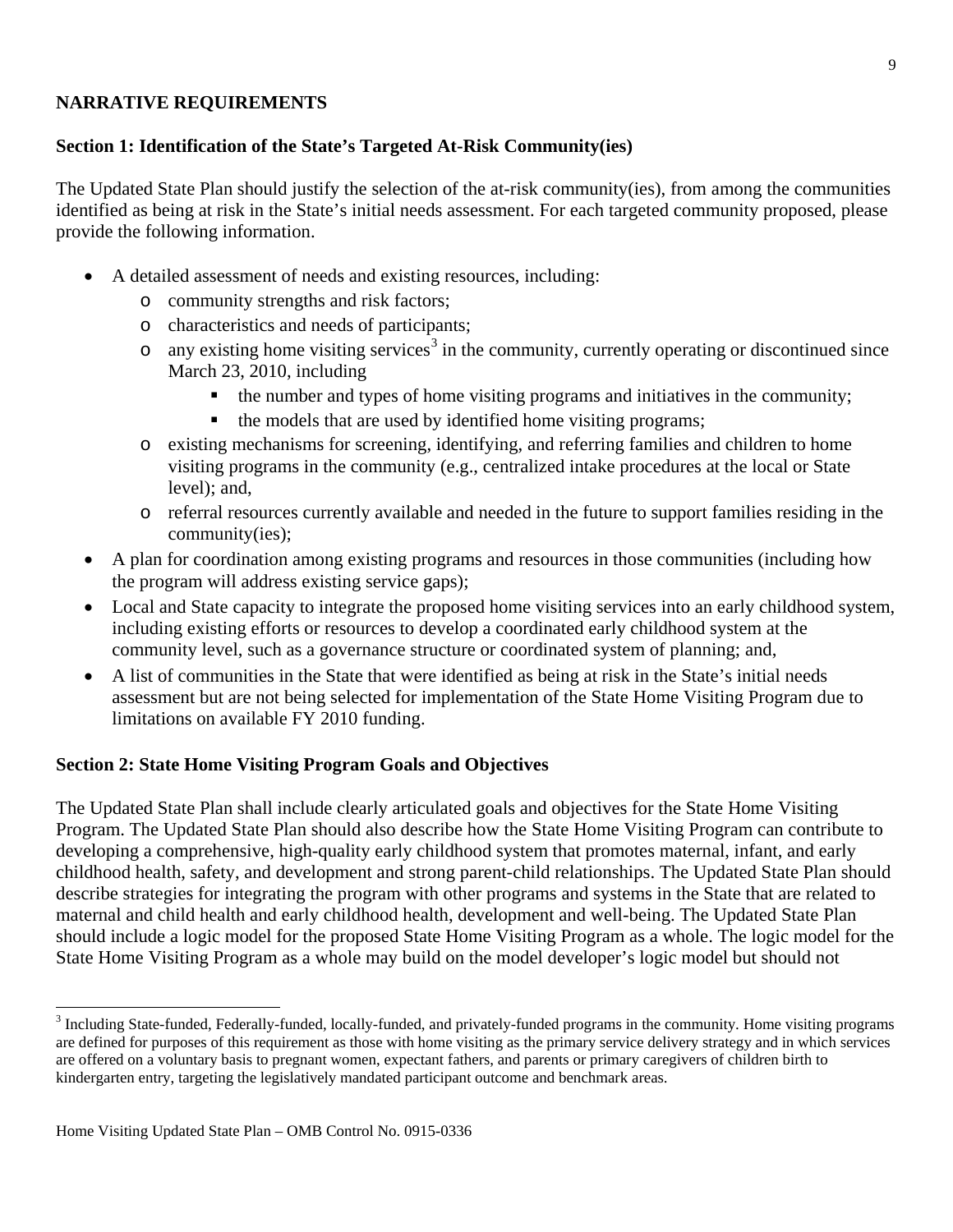duplicate it. The logic model should identify inputs, outputs and short-term and long-term outcomes. For guidance on creating logic models see: [http://toolkit.childwelfare.gov/toolkit/.](http://toolkit.childwelfare.gov/toolkit/)

### **Section 3: Selection of Proposed Home Visiting Model(s) and Explanation of How the Model(s) Meets the Needs of Targeted Community(ies)**

Any home visiting model proposed in the State's response to this SIR must meet the criteria listed in this document to qualify for funding as an evidence-based home visiting model. States may:

(a) Select a model(s)from the list in Appendix B that meets the needs identified in the targeted at-risk community(ies);

(b) Propose another home visiting model that the State believes meets the criteria for the evidence base (identified in Appendix A) but has not yet been reviewed through the Home Visiting Evidence of Effectiveness Review (HomVEE) study;

(c) Make a request for reconsideration of an already-reviewed model if it is believed that the criteria for evidence of effectiveness used in the HomVEE study were applied in error and that the model does meet the evidence criteria; or

(d) Propose the use of up to 25 percent of the funds for a promising approach to home visiting.

We recognize that the State may request proposals for funding from public and/or private entities to provide evidence-based home visiting services in State-identified communities at risk and then select the strongest proposals for funding. The State may identify one or more home visiting models for which it seeks proposals. For purposes of completing the Updated State Plan, a State that will implement the program through a competitive subcontracting process must describe how the request for proposals will be structured to meet the requirements of the SIR and the legislation, including the models for which proposals will be sought. Similarly, in the sections related to plan implementation – including information on budgets, staffing and management, data collection and benchmarks, etc. – a State that will implement the program through a competitive subcontracting process must describe how its requests for proposal, subcontractor requirements, and subcontract administration will ensure that requirements under the legislation and the SIR are met.

#### (a) Selection of Approved Evidence-Based Home Visiting Model

This document identifies seven home visiting models that have been determined to meet the evidenced-based criteria established by HRSA and ACF on the basis of a systematic review conducted through the HomVEE study and the public comments received in response to the Federal Register Notice regarding evidence criteria (see Appendix A). The home visiting models known to meet the evidence criteria are listed in Appendix B. In addition, there is detailed information on each model reviewed, including the evidence available for each model and the reasons why other models reviewed did not meet the criteria available at: [\(http://www.acf.hhs.gov/programs/opre/homvee\)](http://www.acf.hhs.gov/programs/opre/homvee). Per the authorizing legislation, at least 75 percent of the funds must be utilized by grantees for evidence-based home visiting models. As noted previously, the State may propose, in addition, to expend up to 25 percent of its total grant to implement a model that qualifies as a promising approach (see section (d) "Proposing a Promising Approach," below).

In some cases, the State may wish to adapt an existing model that has been identified as evidence-based in order to meet the needs of targeted at-risk communities. Adaptations may include broadening the population served,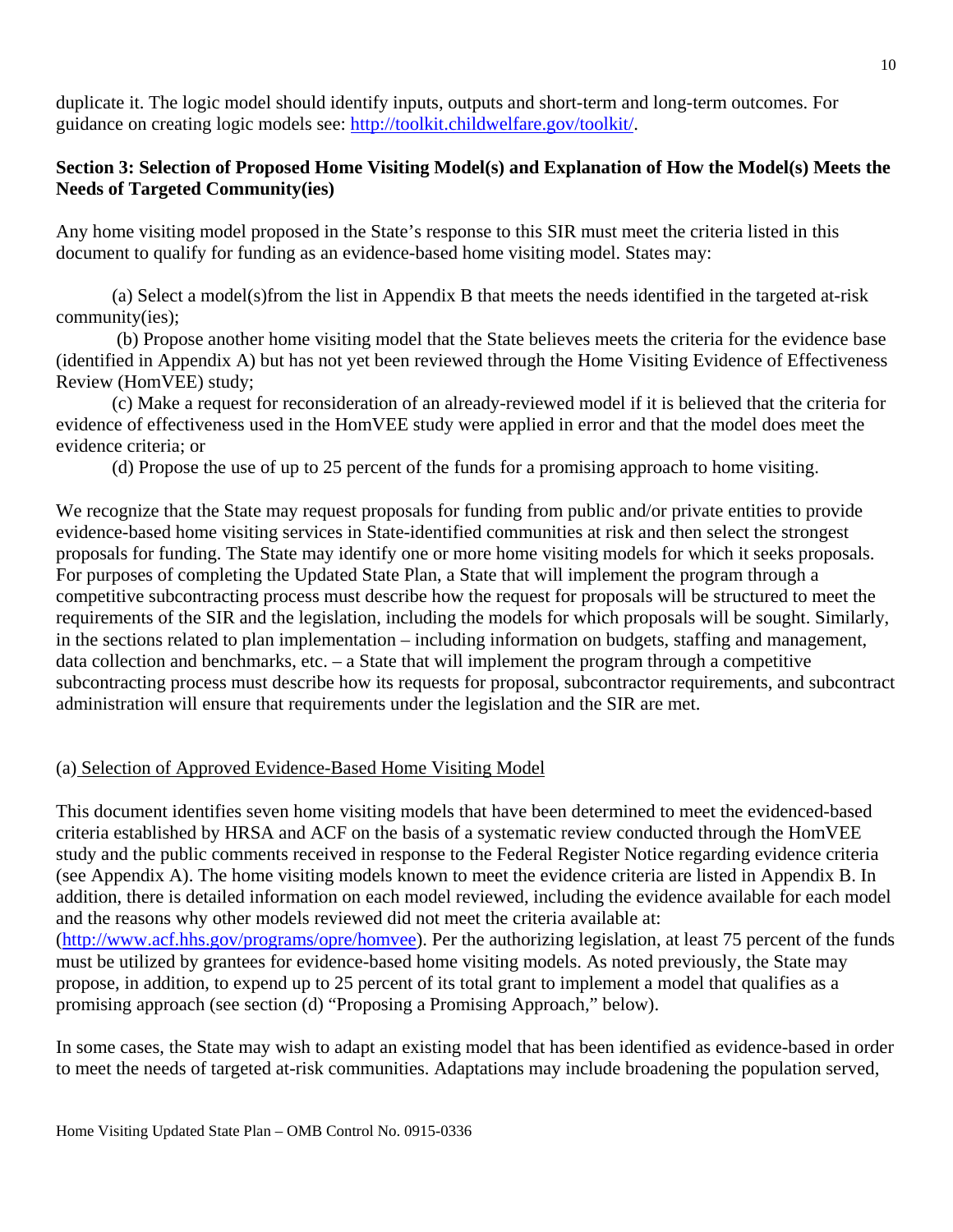additions, subtractions, or enhancements of the current model. For the purposes of the MIECHV Program, an acceptable adaptation of an evidence-based model includes changes to the model that have not been tested with rigorous impact research but are determined by the model developer *not to alter the core components related to program impacts*. The research around adaptation of evidence-based programs consistently recommends that implementing agencies should discuss proposed adaptations with the program developers prior to implementation to ensure that changes do not alter core components. Changes to an evidence-based model that alter the core elements related to program outcomes could undermine the program's effectiveness. Such changes (otherwise known as "drift") will not be allowed under the funding allocated for evidence-based models. Any proposed adaptations will be reviewed and approved by HHS during the review of the State plans. Adaptations that alter the core components related to program impacts may be funded with funds available for promising approaches, if the State wishes to implement the program as a promising approach instead of as an adaptation of an evidence-based model.

Within 45 days of the posting of this SIR, States electing to implement an approved evidence-based model must provide documentation of approval by the developer to implement the model as proposed. States may request an extension of this timeframe from the Federal Project Officer. The documentation should include verification that the model developer has reviewed and agreed to the plan as submitted, including any proposed adaptation, support for participation in the national evaluation, and any other related HHS efforts to coordinate evaluation and programmatic technical assistance. This documentation should include the State's status with regard to any required certification or approval process required by the developer.

In their Updated State Plan, the State must also include the following information regarding evidence-based model selection:

- Identify the evidence-based home visiting model(s) to be implemented in the State and describe how each model meets the needs of the community(ies) proposed. It is expected that prior to the submission of this plan, the State will engage the targeted community to assess the fit of the model and the community's readiness to implement it. Community involvement is expected to continue on an ongoing basis throughout the duration of this program;
- Provide a description of the State's current and prior experience with implementing the model(s) selected, if any, as well as their current capacity to support the model;
- Submit a plan for ensuring implementation, with fidelity to the model, and include a description of the following: the State's overall approach to home visiting quality assurance; the State's approach to program assessment and support of model fidelity; anticipated challenges and risks to maintaining quality and fidelity, and the proposed response to the issues identified;
- Discuss anticipated challenges and risks of selected program model(s), and the proposed response to the issues identified, and any anticipated technical assistance needs.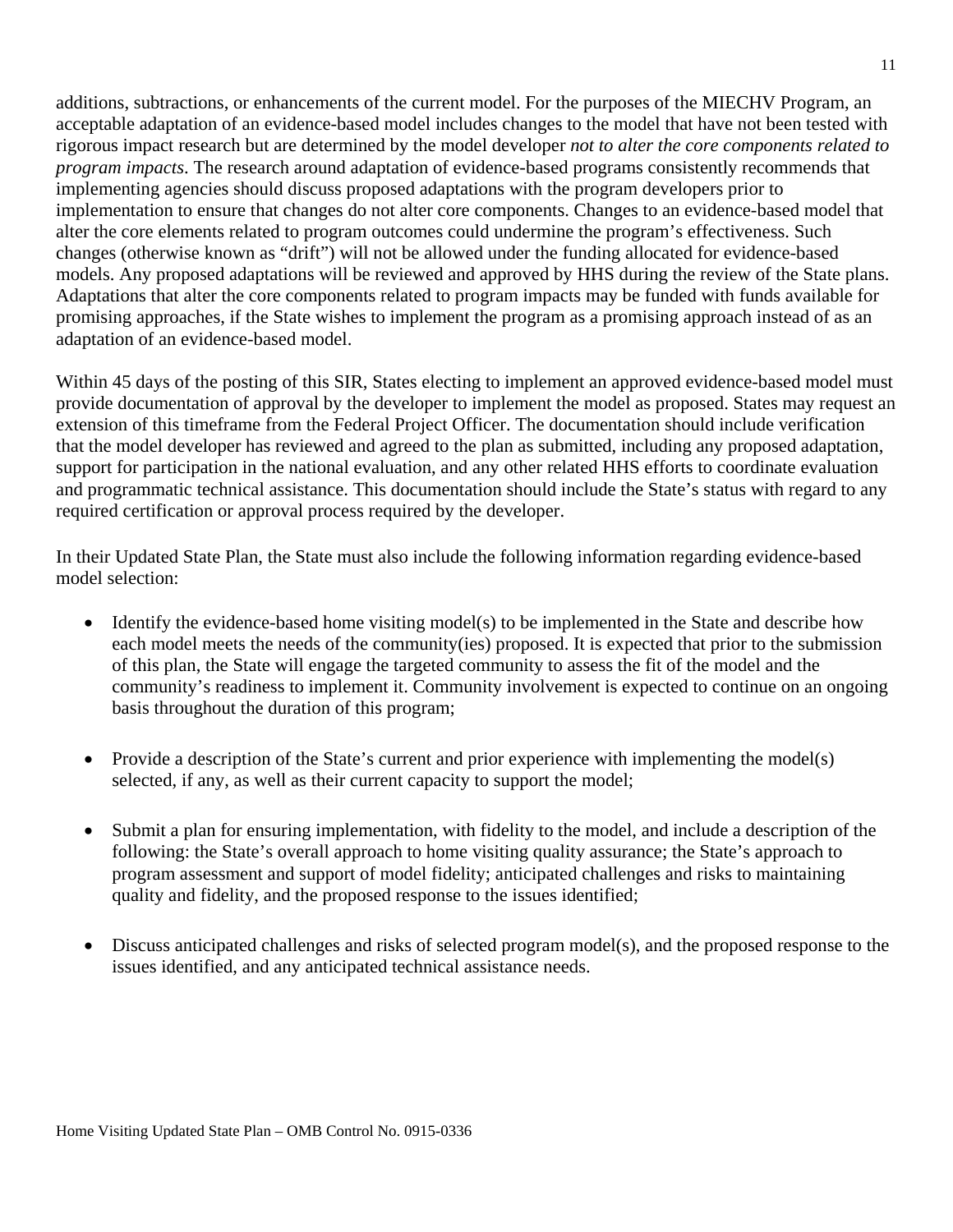# Proposal for a Home Visiting Model Believed to Meet the Evidence Criteria

In the response to the Federal Register Notice issued on July 23, 2010, comments were received suggesting that there be a process by which States can request that a program that is not on the list of evidence-based programs on the HomVEE site be reviewed – or re-reviewed in the case of models that were reviewed but were not found to meet the evidence criteria. We agree with these comments and have created a process by which a State can request that a model that was not reviewed by HomVEE be reviewed to determine if it meets the evidence criteria. In addition, we have created a process by which a State or other stakeholders can request that a program model that was reviewed but which was determined not to meet the evidence criteria be re-reviewed by a second set of independent researchers. Both processes are described below.

# **(b) Requesting Review of a Program Model Not Reviewed by HomVEE**

The systematic review conducted by HomVEE could not include all potential home visiting models in the time allotted. It is possible that there are home visiting models other than those identified as evidence-based by HomVEE (see Appendix B) that meet the HHS criteria for evidence of effectiveness.

If a State would like to propose using a home visiting model that was not reviewed by HomVee, **the State must submit a proposal for selecting this alternative model[4](#page-11-0) to the HRSA Project Officer within 45 days of the issuance of the SIR.**

The proposal must include the following information:

- Provide the name of the model (and any other known previous names of the model);
- Identify any affiliated organizations and researchers of the model;
- Provide copies of reports or journal articles for any known research on the model; and
- Discuss how the proposed model meets the legislative requirements of being in existence for at least three years, is grounded in relevant empirically-based knowledge, is linked to program-determined outcomes, and is associated with a national organization or institution of higher education that has comprehensive home visiting program standards that ensure high quality service delivery and continuous quality improvement.

**The evidence base for the proposed alternative model will be reviewed by the Secretary of Health and Human Services and a decision will be made regarding approval or disapproval of the proposed alternative model within 45 days of receipt of the request.** If, upon review, the Secretary approves this alternative model for implementation under the MIECHV program, the State will be required to provide the following information applicable to implementation of the approved model within 30 days:

• Provide documentation of approval by the developer to implement the home visiting model proposed. The documentation should include verification that the model developer has reviewed and agreed to the

<span id="page-11-0"></span><sup>&</sup>lt;sup>4</sup> For the purposes of the MIECHV, home visiting models have been defined as programs or initiatives in which home visiting is a primary service delivery strategy and in which services are offered on a voluntary basis to pregnant women, expectant fathers, and parents and caregivers of children birth to kindergarten entry, targeting participant outcomes which may include improved maternal and child health; prevention of child injuries, child abuse, or maltreatment, and reduction of emergency department visits; improvement in school readiness and achievement; reduction in crime or domestic violence; improvements in family economic selfsufficiency; improvements in the coordination and referrals for other community resources and supports; or improvements in parenting skills related to child development.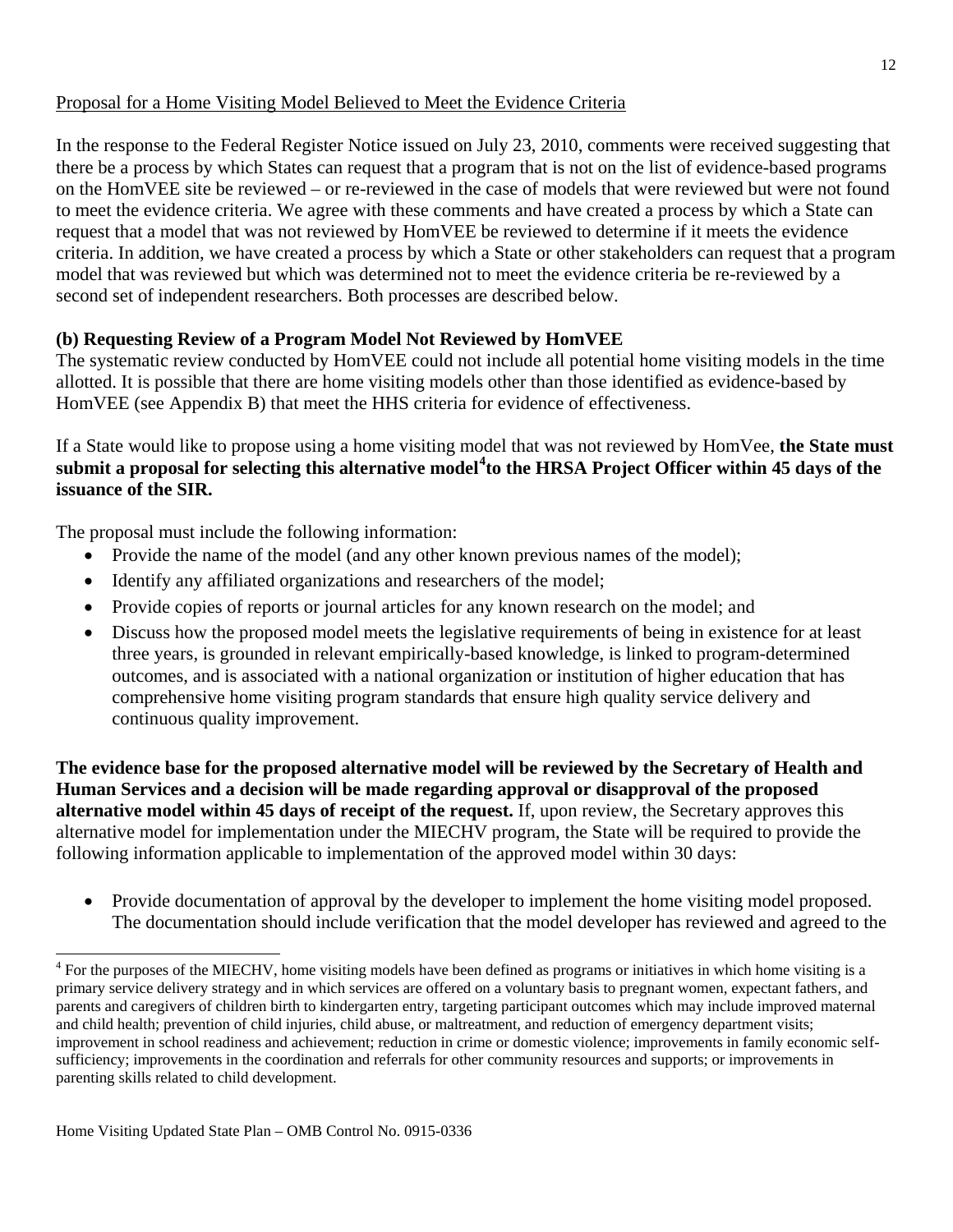plan as submitted including any proposed adaptation, support for participation in the national evaluation, and any other related HHS efforts to coordinate programmatic technical assistance. This documentation should include the State's status in any required certification or approval process to implement the home visiting program;

- Describe how the proposed alternative evidenced-based home visiting model(s) meets the needs of the community(ies) proposed. It is expected that the State will engage the proposed community to assess the fit of the model and the community's readiness to implement the program prior to the submission of the Updated State Plan and on an ongoing basis after implementation;
- Provide a description of the State's current and prior experience with implementing the model(s) selected, as well as their current capacity to support the model;
- Submit a plan for ensuring implementation, with fidelity to the model, and include a description of the following: the State's overall approach to home visiting quality assurance; the State's approach to program assessment and support of model fidelity; anticipated challenges and risks to maintaining quality and fidelity, and the proposed response to the issues identified; and
- Discuss anticipated challenges and risks of selected program model(s), and the proposed response to the issues identified and any anticipated technical assistance needs.

### (c) Requests for Reconsideration of Evidence Determinations

If a State, researcher, model developer, or other interested individual believes the application of the HHS criteria for evidence of effectiveness for a particular model contained one or more errors and that, if these errors were addressed, the model would meet the evidence criteria, those concerns should be submitted to: [HVEE@mathematica-mpr.com.](https://owa.hhs.gov/owa/redir.aspx?C=015d31ec837a41b3bf40eb9d36028c87&URL=mailto%3aHVEE%40mathematica-mpr.com) Inquiries will only be accepted through this e-mail address. Individuals may request reconsideration of the evidence based determination based on misapplication of the HHS criteria, or missing information, or errors on the HomVEE website. To ensure independence from the original review, a rereview team composed of members external to the original contractor will conduct the new, independent review. The re-review team will provide assurance that they do not have any actual or perceived conflicts of interest. This re-review team will not consist of members who were involved in the original review. Similar to the original review, the re-review team will be certified and trained in the HomVEE standards. The re-review team will utilize the original empirical articles (see the program reports at:

[http://www.acf.hhs.gov/programs/opre/homvee\)](http://www.acf.hhs.gov/programs/opre/homvee), any information submitted by the individual raising the concern, the original review team's reports, and make any needed queries to the original team. The Secretary will issue a final decision as to whether the standards were accurately applied or not within 45 days of the submission of the request for review. If following the re-review the model is approved as meeting the HHS criteria for evidence of effectiveness, a State wishing to implement this re-reviewed model must submit an Updated State Plan within 30 days of the evidence review decision made by the Secretary. The Updated State Plan must include the documentation listed above under section 3 (b).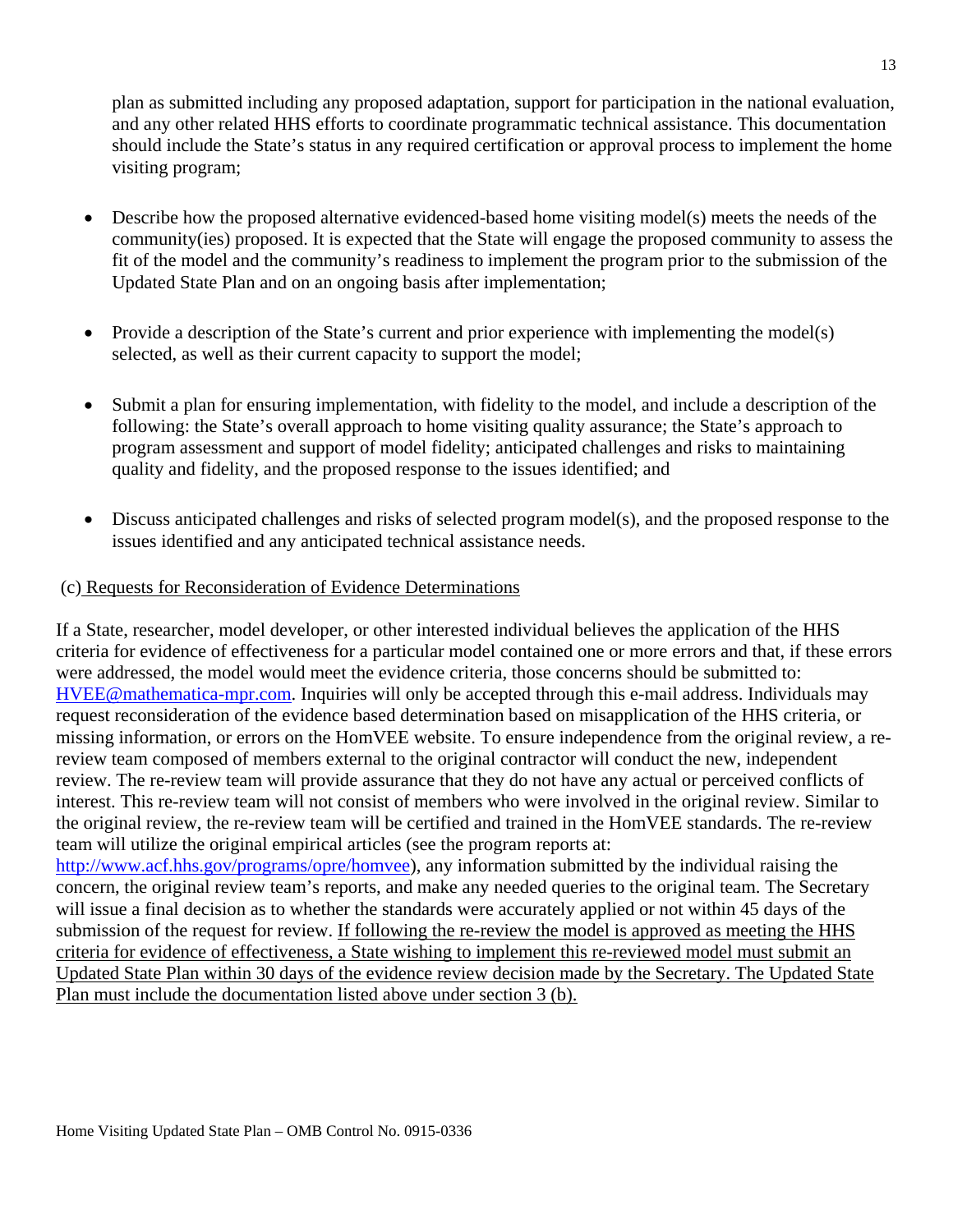## (d) Proposing a Promising Approach

States may implement a home visiting model that conforms to a promising approach for achieving the benchmarks and outcomes required by law. A promising approach is one in which there is little to no evidence of effectiveness; one with evidence that does not meet the criteria for an evidence-based model; or a modified version of an evidence-based model that *includes significant alterations to core components*. The promising approach should be grounded in relevant empirical work and have an articulated theory of change. The promising approach must have been developed by or identified with a national organization or institution of higher education, and States must evaluate this approach through a well-designed and rigorous process. States shall not use more than 25 percent of the amount of the grant paid to the State for promising approaches. In addition, the required evaluation of a promising approach must be funded from the 25 percent of funds available for promising approaches. A more detailed discussion of promising approaches is included in Appendix C.

If the State would like to propose a promising approach to their home visiting program, their Updated State Plan must:

- Describe the model(s) proposed as a promising approach;
- Identify the national organization or institution of higher learning affiliated with the model(s);
- Specify how the proposed promising approach(es) meets the needs of the at-risk community(ies). It is expected that the State will engage the proposed community to assess the fit of the approach and community readiness to implement it prior to the submission of the Updated State Plan and on an ongoing basis after implementation begins;
- Provide a description of the State's current and prior experience with implementing the promising approach, as well as its current capacity to support implementation;
- Include an evaluation plan specifying how the proposed promising approach(es) will be evaluated using a well-designed and rigorous process (see Appendix C);
- Submit a plan for ensuring implementation with fidelity to the model, and include a description of the State's overall approach to home visiting quality assurance; the State's approach to program assessment and support of model fidelity; anticipated challenges and risks to maintaining quality and fidelity, and the proposed response to the issues identified; and,
- Discuss the anticipated challenges to implementing or evaluating the promising approach, proposed response to issues identified, and any anticipated technical assistance needs.

## **Section 4: Implementation Plan for Proposed State Home Visiting Program**

States must provide a plan for the implementation of the proposed State Home Visiting Program and for ongoing monitoring of the quality of implementation of chosen model(s) at the community, agency, and participant level. The implementation plan must include the following information: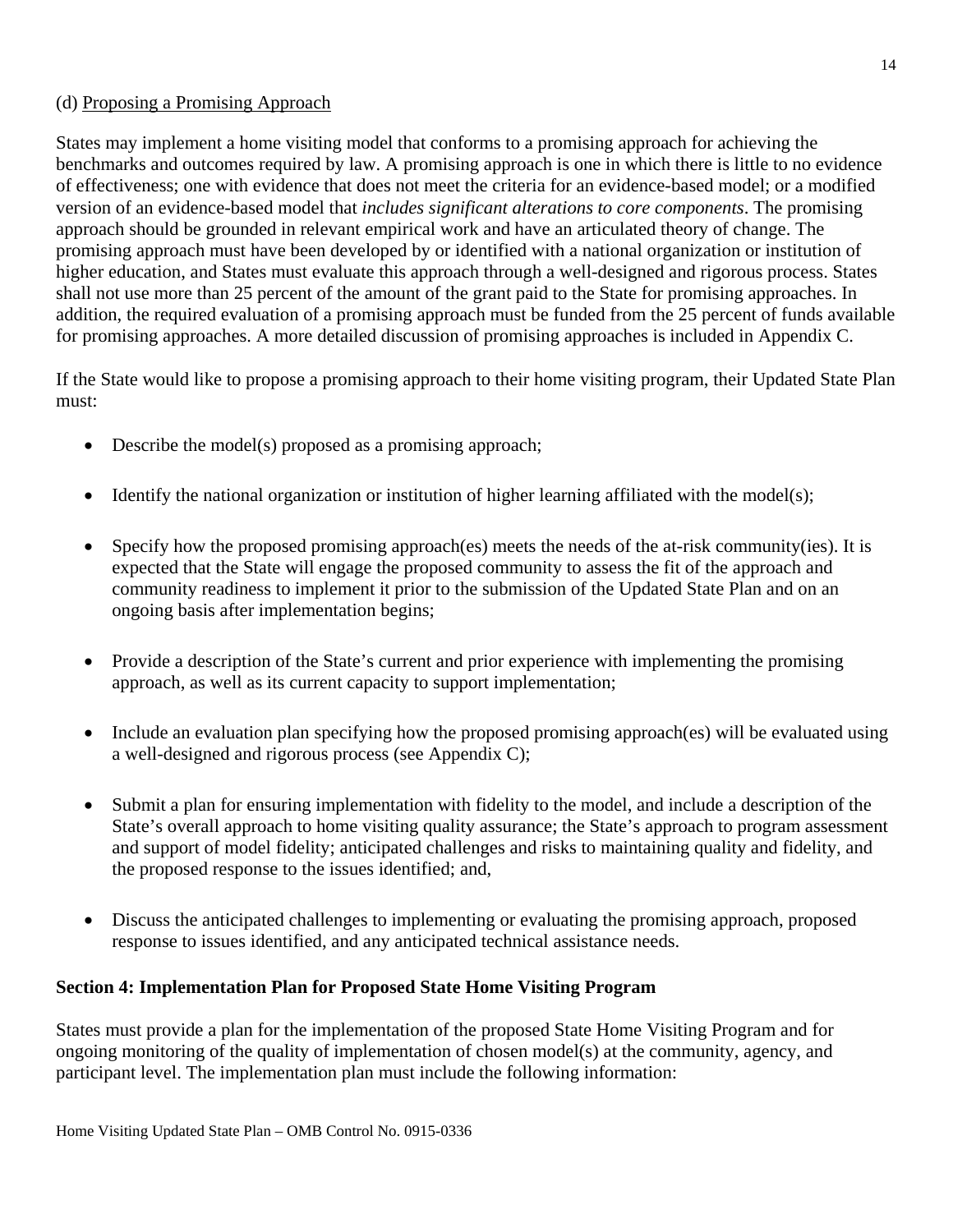- A description of the process for engaging the at-risk community(ies) around the proposed State Home Visiting Plan, including identifying the organizations, institutions or other groups and individuals consulted;
- A description of the State's approach to development of policy and to setting standards for the State Home Visiting Program;
- A plan for working with the national model developer(s) and a description of the technical assistance and support to be provided through the national model(s). If there is more than one home visiting model selected, a separate plan must be provided for each model;
- A timeline for obtaining the curriculum or other materials needed;
- A description of how and what types of initial and ongoing training and professional development activities will be provided by the State or the implementing local agencies, or obtained from the national model developer;
- A plan for recruiting, hiring, and retaining appropriate staff for all positions;
- If subcontracts will be used, a plan for recruitment of subcontractor organizations, and a plan for how the subcontractor(s) will recruit, hire, and retain staff of the subcontractor organization(s);
- A plan to ensure high quality clinical supervision and reflective practice for all home visitors and supervisors;
- The estimated number of families served:
- A plan for identifying and recruiting participants;
- A plan for minimizing the attrition rates for participants enrolled in the program;
- An estimated timeline to reach maximum caseload in each location;
- An operational plan for the coordination between the proposed home visiting program(s) and other existing programs and resources in those communities, especially regarding health, mental health, early childhood development, substance abuse, domestic violence prevention, child maltreatment prevention, child welfare, education, and other social and health services;
- A plan for obtaining or modifying data systems for ongoing continuous quality improvement (COI);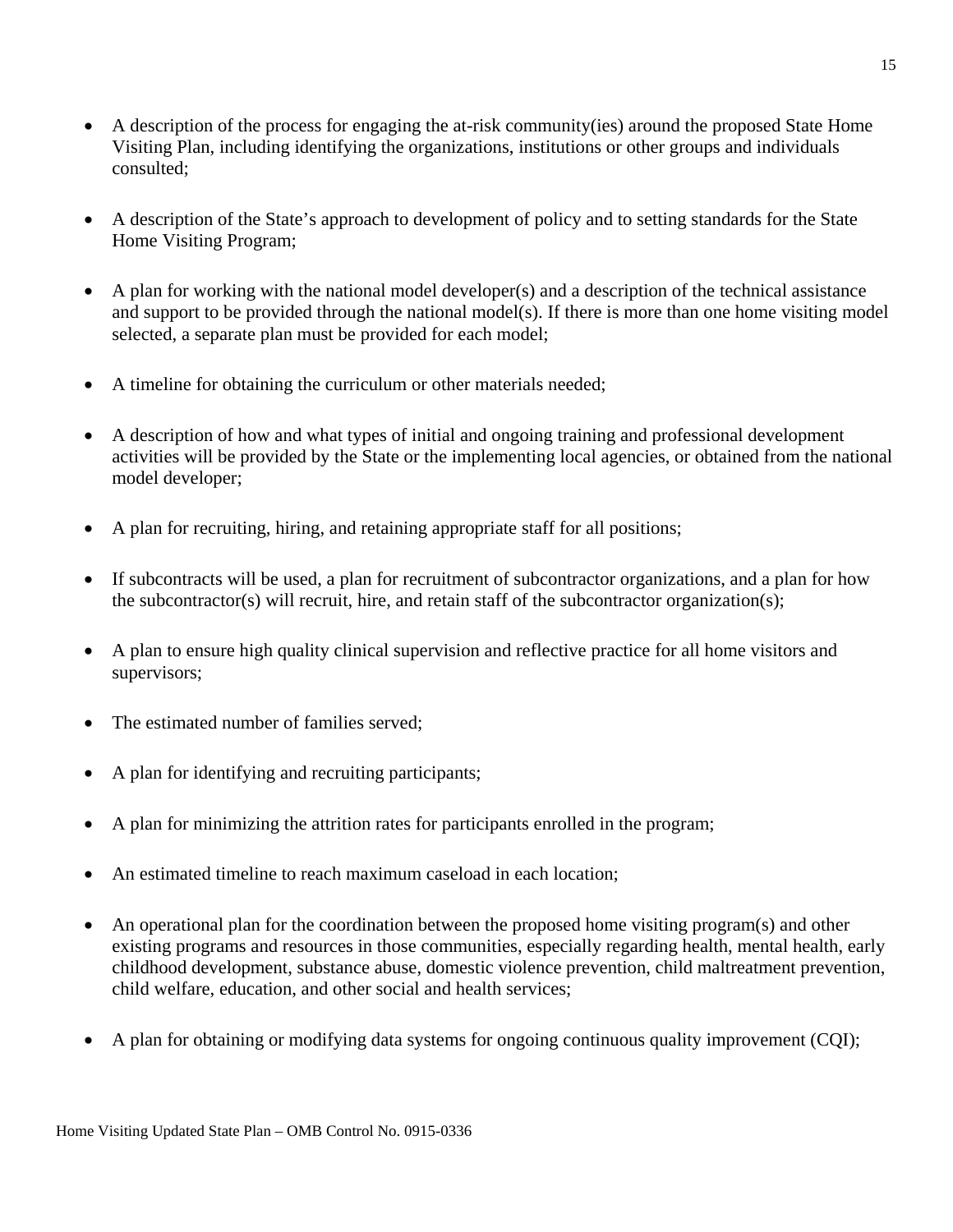- An explanation of the State's approach to monitoring, assessing, and supporting implementation with fidelity to the chosen model(s) and maintaining quality assurance;
- A discussion of anticipated challenges to maintaining quality and fidelity, and the proposed response to the issues identified;
- A list of collaborative public and private partners;
- Assurance that the State home visiting program is designed to result in participant outcomes noted in the legislation;
- Assurance that individualized assessments will be conducted of participant families and that services will be provided in accordance with those individual assessments;
- Assurance that services will be provided on a voluntary basis;
- Assurance that the State will comply with the Maintenance of Effort Requirement; and
- Assurances that priority will be given to serve eligible participants who:
	- o Have low incomes;
	- o Are pregnant women who have not attained age 21;
	- o Have a history of child abuse or neglect or have had interactions with child welfare services;
	- o Have a history of substance abuse or need substance abuse treatment;
	- o Are users of tobacco products in the home;
	- o Have, or have children with, low student achievement;
	- o Have children with developmental delays or disabilities;
	- o Are in families that include individuals who are serving or have formerly served in the armed forces, including such families that have members of the armed forces who have had multiple deployments outside of the United States.

#### Research and Evaluation

The legislation does not require States to conduct any evaluation other than to conduct research on promising approaches. The State has provided assurances in the initial FOA of participation in any national evaluation activities. It is the Secretary's intent to fund and carry out the national evaluation described in the legislation. However, HRSA and ACF will not prohibit a State from conducting research and evaluation outside of the national evaluation. If the State intends to conduct research or evaluation activities using funding under the MIECHV Program, the State should describe those activities in the Implementation Plan (see Appendix C for guidance on information necessary to provide for any proposed research and evaluation activities).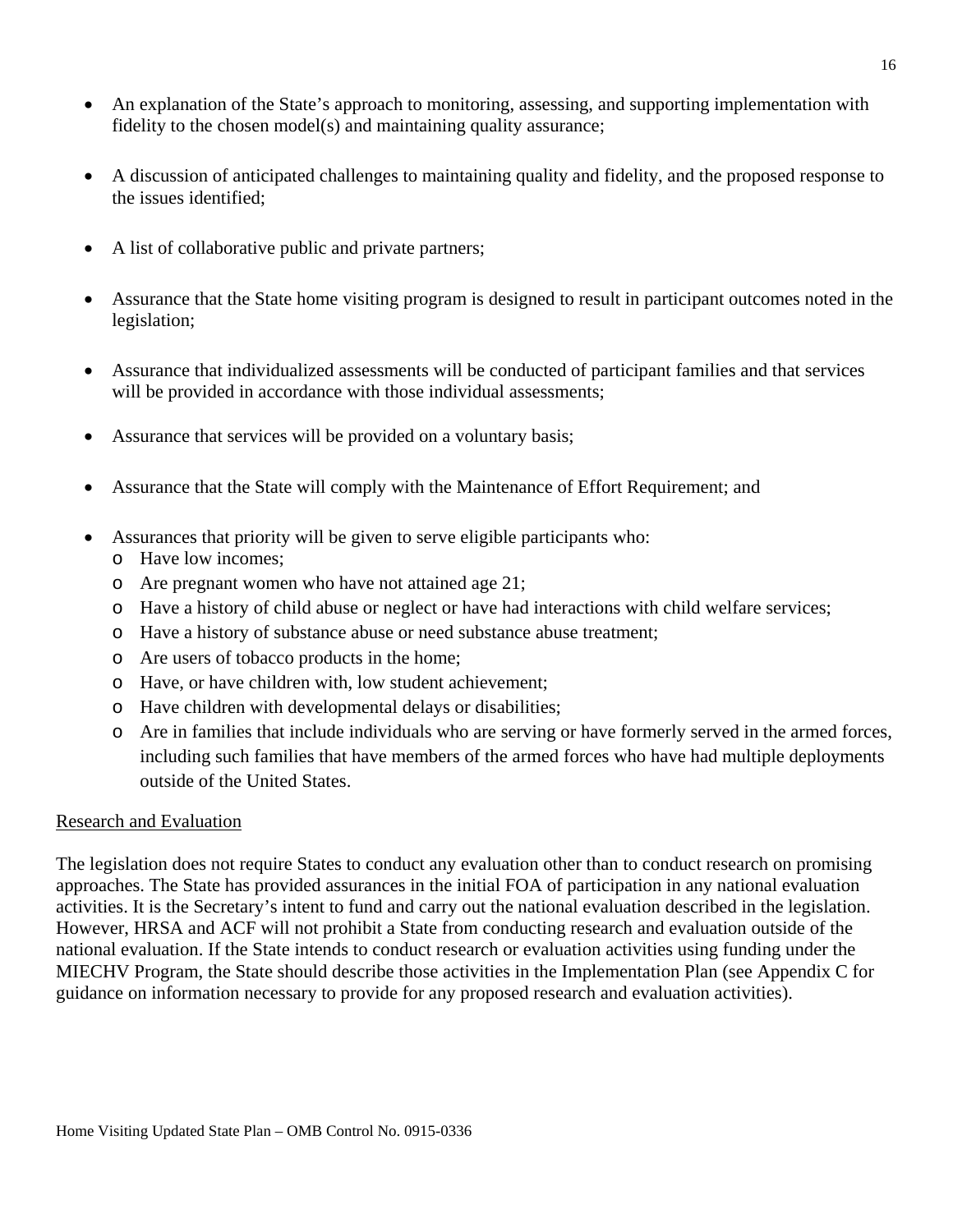## **Section 5: Plan for Meeting Legislatively-Mandated Benchmarks**

To meet the requirements around quantifiable, measurable improvement in benchmark areas,<sup>[5](#page-16-0)</sup> each grantee must provide a proposal for the initial and ongoing data collection for each of the six benchmark areas. The following are parameters around the benchmark data collection:

- The grantee must collect data on all benchmark areas.
- $\bullet$  The data must be collected for eligible families that have been enrolled<sup>[6](#page-16-1)</sup> in the program who receive services funded with the MIECHV Program funds.
- Each benchmark area includes multiple constructs. States must collect data for all constructs under each benchmark area.
- If the same construct appears in more than one benchmark area, States may utilize the same data for each applicable benchmark area. These instances are noted in the specific discussion of each benchmark area.
- To demonstrate improvements in at least four benchmark areas by the end of three years, the State must show improvement in at least half of the constructs under each benchmark area.
- Standard measures for the constructs within a benchmark area across home visiting models (if more than one home visiting model is implemented within a State) are strongly encouraged.
- We recommend that programs utilize these and other appropriate data for CQI to enhance program operation and decision-making and to individualize services. [7](#page-16-2) Technical assistance will be provided to assist grantees in utilizing data for CQI.
- States may propose either to collect data on each participating family or to use a sampling approach for some or all benchmark areas.
- At a later date, a template will be provided for grantees to report to HHS on benchmark progress at the 3- and 5-year points.
- The measures proposed by States must be developmentally appropriate measures for the corresponding constructs and appropriate for use with the populations served by the home visiting program.
- For the purposes of the benchmark requirement, it is recommended that data collected across all benchmark areas be coordinated and aligned with other relevant State or local data collection efforts (e.g., link data on children/families served by the state home visiting program to data on the same children/families served by early childhood, child welfare, health care or other programs). In addition to the reporting requirements for each benchmark area, applicants must collect individual-level

<span id="page-16-0"></span><sup>&</sup>lt;sup>5</sup> Benchmarks include: Improved maternal and newborn health; Prevention of child injuries, child abuse, neglect, or maltreatment, and reduction of emergency department visits; Improvement in school readiness and achievement; Reduction in crime or domestic violence; Improvements in family economic self-sufficiency; and, Improvements in the coordination and referrals for other community resources and supports. See Section 511 (d) (1).<br><sup>6</sup> A family is to be considered enrolled as of the date of the first home visit.

<span id="page-16-1"></span>

<span id="page-16-2"></span> $7$  Section 511 (d)(2)(A).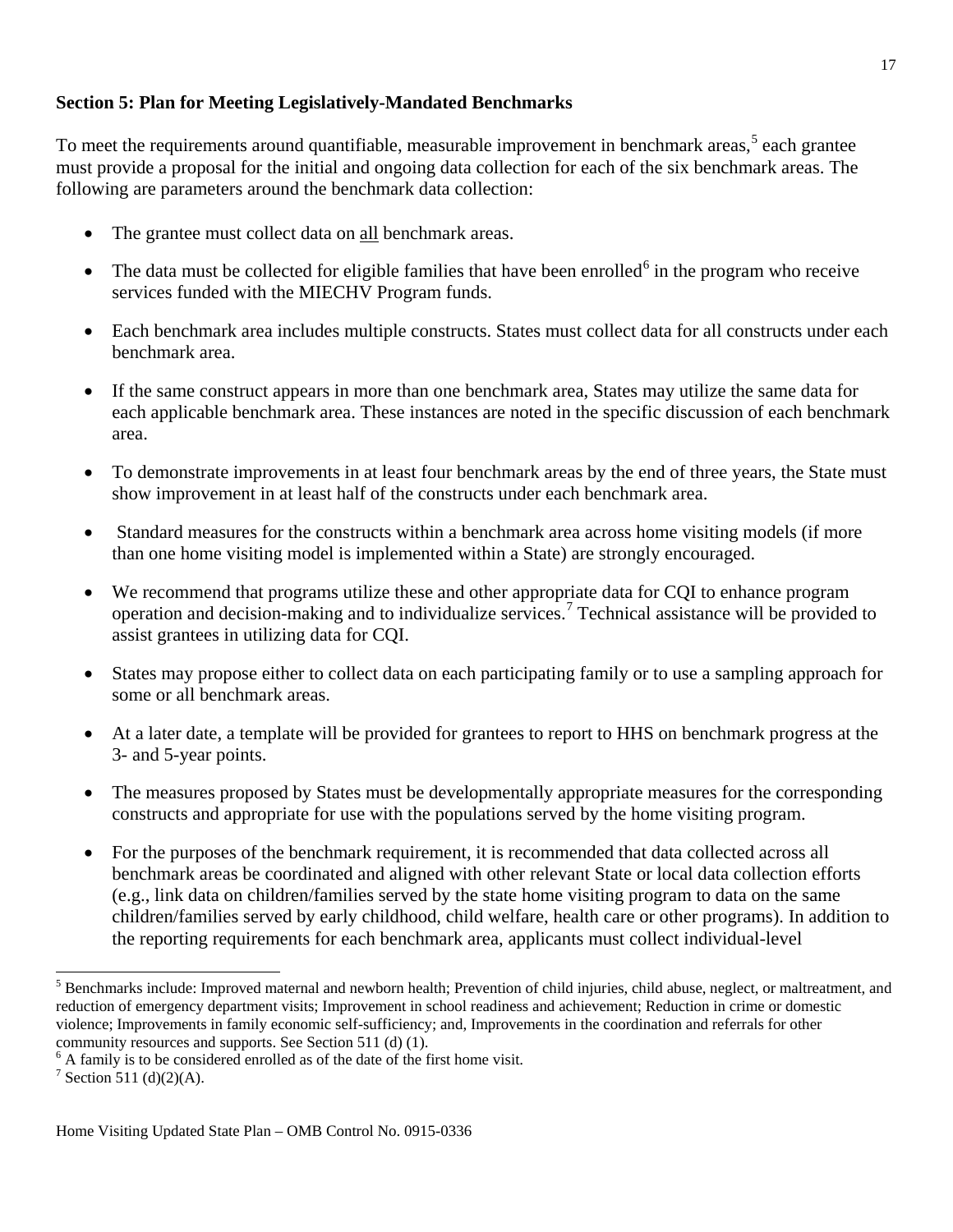demographic and service-utilization data on the participants in their program as necessary to analyze and understand the progress children and families are making. Individual-level demographic and serviceutilization data may include but are not limited to the following:

- o Family's participation rate in the home visiting program (e.g., number of sessions/number of possible sessions, duration of sessions);
- o Demographic data for the participant child(ren), pregnant woman, expectant father, parent(s), or primary caregiver(s) receiving home visiting services including: child's gender, age of all (including age in month for child) at each data collection point and racial and ethnic background of all participants in the family;
- o Participant child's exposure to languages other than English; and
- o Family socioeconomic indicators (e.g., family income, employment status).

Technical assistance will be provided to assist a State in selecting or developing benchmark measures.

## Benchmark Plan Requirements

In their Updated State Plan, States must provide a plan for the collection of the benchmark data. It should include information about each construct (e.g., incidence of child injuries) and measure selection (e.g., visits to the emergency department) for each benchmark area, including data collection and analysis. The benchmark plan must include the following information for each benchmark area and its associated constructs:

- Proposed measures:
	- o For each construct within each benchmark area (e.g. "general cognitive skills" within the Improvement in School Readiness and Achievement benchmark area), specify the measure (or measures) proposed. If use of administrative data is proposed, please also include a Memorandum of Understanding (MOU) from the agency with responsibility or oversight of those data.
	- o Reliability/validity of measure proposed (demonstrating reliability/validity for the population with which the measure will be used).
- Proposed definition of improvement for each element of the individual construct (e.g., "improvement will be quantified as a decrease in the number of children identified as at risk by the Ages and Stages Questionnaire-Social Emotional Domain, ASQ-SE, for children's social-emotional development over one year of program enrollment").
- Proposed data collection and analysis plan, including:
	- o The source of the measure proposed and justification for why it is the most appropriate method of measurement for the construct;
	- o The population to be assessed by each measure (e.g., parent or child) and the appropriateness of that measure, in terms of such factors as age of children, and in terms of specific population groups such as dual-language-learner children, children with disabilities, etc.;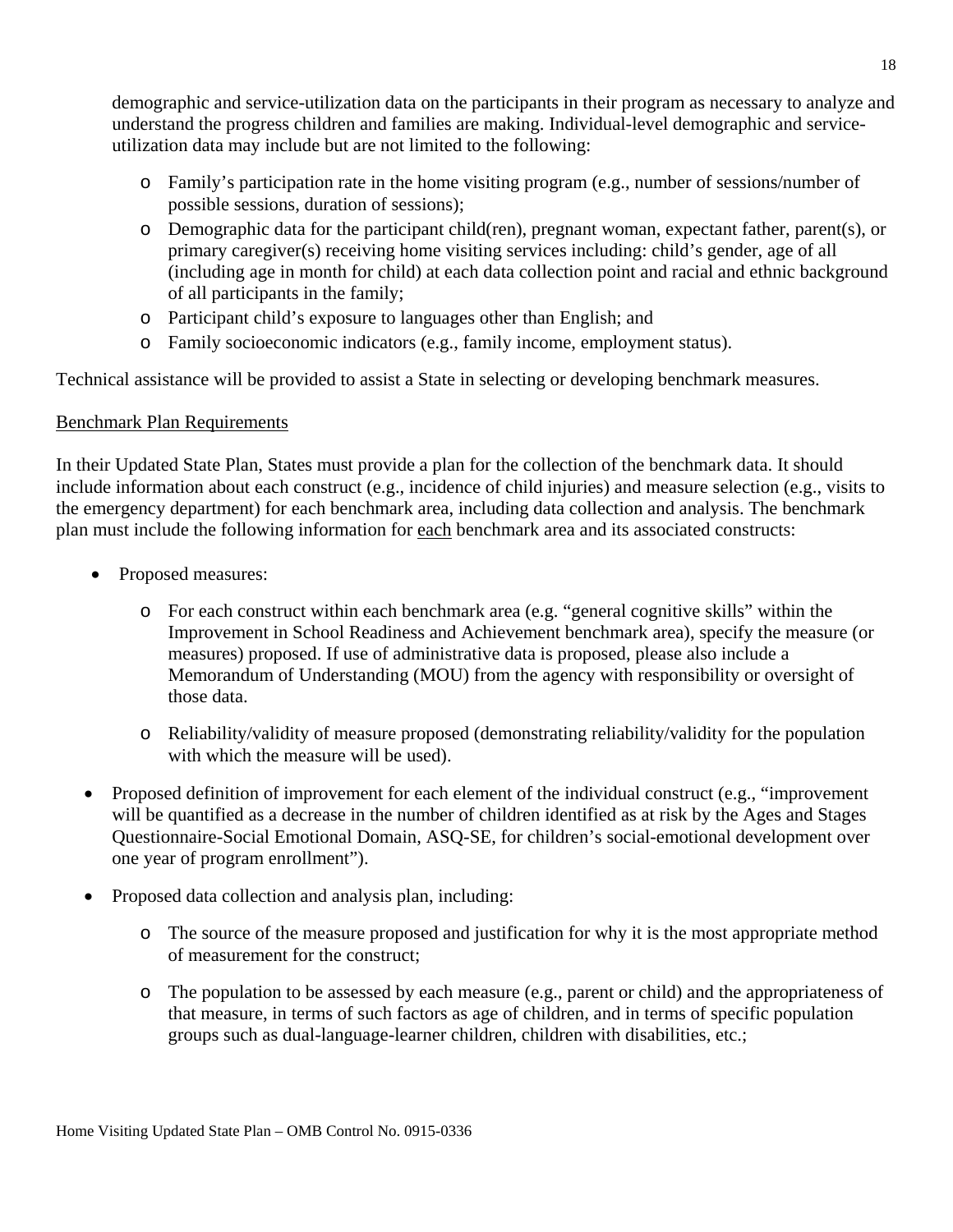- o The plan for sampling, if proposed, that includes the sample selection procedures and data to ensure the sampling approach will be representative and produce stable estimates;
- o A plan for a data collection schedule including how often the measure will be collected and analyzed (the minimum is specified under each benchmark area in Appendix D, but we encourage programs to consider more frequent data collection for CQI purposes);
- o A plan for ensuring the quality of data collection and analysis. The plan should include minimum qualifications or training requirements for administrators of measures, qualifications of personnel responsible for data management at the State and program level, qualifications of personnel responsible for data analysis at the State and program level, and the time estimated for the data collection-related activities by personnel categories;
- o A plan for the identification of scale scores, ratios, or other metrics most appropriate to the measurement proposed;
- o A plan for analyzing the data at the local and at the State level. This should include how data will be aggregated and disaggregated to understand the progress made within different communities and for different groups of children and families;
- o Plans for gathering and analyzing demographic and service-utilization data on the children and families served in order to better understand the progress children and families are making. This may include data on the degree of participation in services, the child's age in months, the child's race and ethnicity, the child's home language, the child's sex, the parent's education or employment, and other relevant information about the child and family;
- o A plan for using benchmark data for CQI at the local program level, community level, and State level; and
- o A plan for data safety and monitoring including privacy of data, administration procedures that do not place individuals at risk of harm (e.g., questions related to domestic violence and child maltreatment reporting), and compliance with applicable regulations related to IRB/human subject protections, HIPAA, and FERPA. The plan must include training for all relevant staff on these topics.
- Any anticipated barriers or challenges in the benchmark reporting process (including the data collection and analysis plan) and possible strategies for addressing these challenges.

For more details on benchmarks please see Appendix D.

## **Section 6: Plan for Administration of State Home Visiting Program**

The Updated State Plan must include a description of the statewide administrative structure in place to support the State Home Visiting Program. States must also present a plan that indicates how the State Home Visiting Plan will be managed and administered at the State and local levels. In providing this description, please identify the following:

• The lead agency for the Program;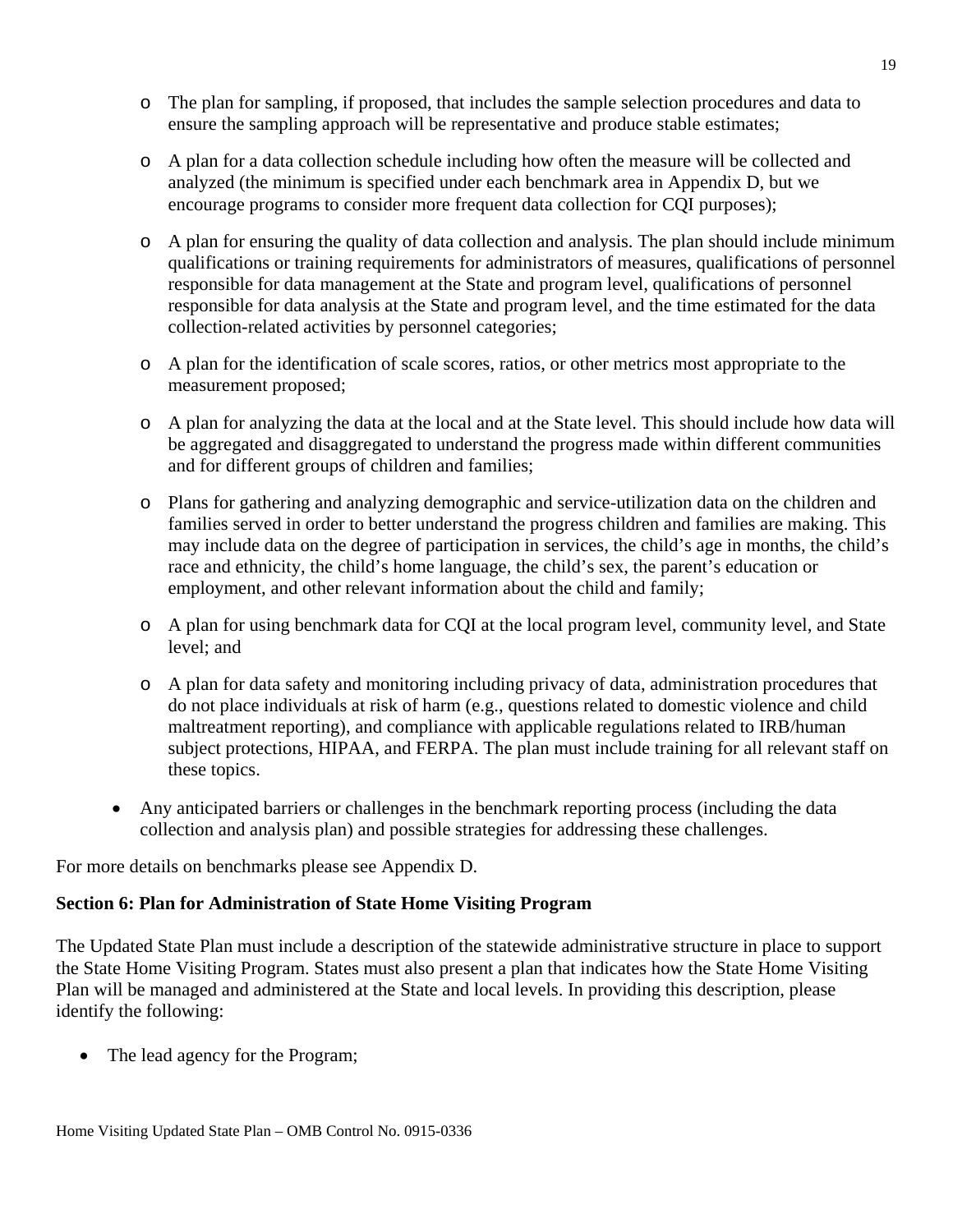- A list of collaborative partners in the private and public sector;
- An overall management plan for the program at the State and local levels that describes who will be responsible for ensuring the successful implementation of the State Home Visiting Program;
- If the State is supporting more than one home visiting model within a community, a plan for coordination of referrals, assessment, and intake processes across the different models (e.g., a detailed plan for centralized intake, as appropriate);
- Identification of other related State or local evaluation efforts of home visiting programs that are separate from the evaluations of promising approaches;
- Job descriptions for key positions, including resumes; and
- An organization chart.

The Updated State Plan must also include a detailed description of how the proposed State Home Visiting Program will meet the legislative requirements, including:

- Well-trained, competent staff;
- High quality supervision;
- Strong organizational capacity to implement activities involved;
- Referral and service networks available to support the home visiting program and the families it serves in at-risk communities; and
- Monitoring of fidelity of program implementation to ensure services are delivered pursuant to a specified model.

Efforts should be made to ensure that the Updated state Plan is coordinated, to the extent possible, with other State early childhood plans including the State Advisory Council Plan and the State Early Childhood Comprehensive Systems Plan. Accordingly, the Updated State Plan should address the following:

- How the State or community(ies) will comply with any model-specific prerequisites for implementation, including those discussed in the implementation profiles available on the HomVEE website [\(http://www.acf.hhs.gov/programs/opre/homvee\)](http://www.acf.hhs.gov/programs/opre/homvee);
- Any strategies for making modifications needed to bolster the State administrative structure in order to establish a home visiting program as a successful component of a comprehensive, integrated early childhood system; and
- Any collaborations established with other State early childhood initiatives as identified earlier in this document.

# **Section 7: Plan for Continuous Quality Improvement**

Continuous Quality Improvement (CQI) is a systematic approach to specifying the processes and outcomes of a program or set of practices through regular data collection and the application of changes that may lead to improvements in performance.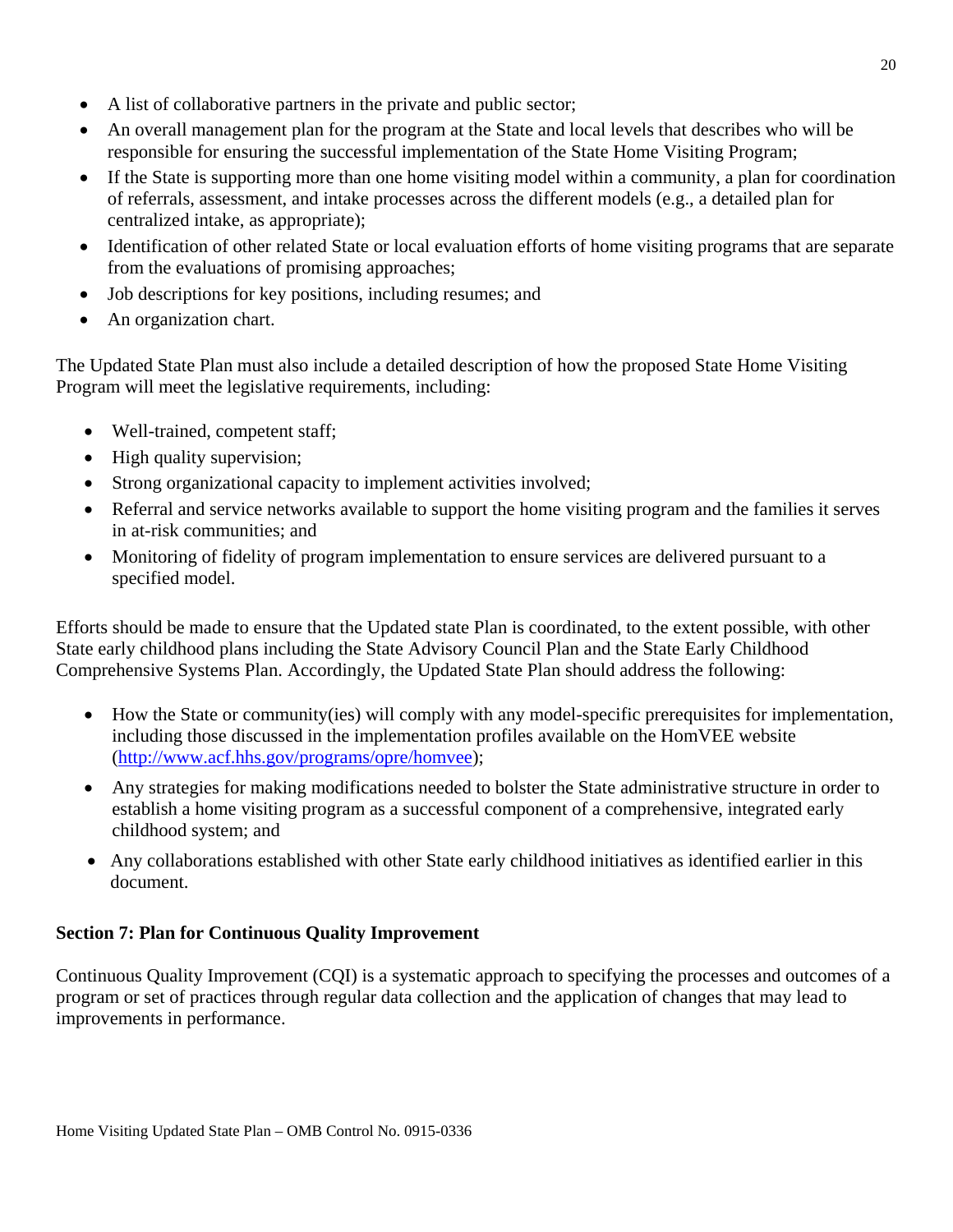Widespread use of the CQI approach in the prevention field has been encouraged for several reasons. A CQI approach has the potential to:

- Provide a means for community-based programs to benchmark their processes and outcomes and thus document results in the absence of comparison groups;
- Inform the adaptation of evidence-based home visiting models to the unique community settings in which they are implemented, taking advantage of local insights;
- Develop and incorporate new knowledge and practices in a data-driven manner;
- Inform programs about training and technical assistance needs;
- Help monitor fidelity of program implementation;
- Strengthen referral networks to support families;
- Provide rapid information on a small scale about how change occurs;
- Identify key components of effective interventions; and
- Empower home visitors and program administrators to seek information about their own practices through the provision of regular reports which summarize performance on a variety of indicators associated with their processes and outcomes. [8](#page-20-0)

The use of CQI methods in the MIECHV Program is likely to result in more effective program implementation and improved participant outcomes. Through the collection and regular use of data, home visiting programs can identify and rectify impediments to effective performance as well as document changes and improvements. For these reasons, it is expected that the State will benefit from applying a CQI approach to any evidence-based and promising home visiting models proposed.

The State must discuss a plan for Continuous Quality Improvement in the Updated State Plan. Technical assistance will be provided as needed on CQI strategies.

# **Section 8: Technical Assistance Needs**

HHS intends to provide training and technical assistance to States throughout the grant application process and throughout the implementation of the MIECHV Program. The overall goals of this technical assistance is to build the State capacity to submit an Updated State Plan for a State Home Visiting Program that meets requirements, plans for and implements approved programs effectively and with fidelity to evidence-based or promising models, and ensures that the MIECHV program is integrated into a comprehensive statewide system of support for early childhood. HHS will use a multi-dimensional and multi-faceted approach for the provision of technical assistance. HRSA and ACF are working jointly to provide technical assistance that will include collaboration and coordination with other Federal government agencies, the State administrators, and the national model developers.

HHS recognizes that the national organizations and/or institutes of higher education associated with many home visiting program models that States are likely to implement provide model-specific technical assistance. HHS anticipates providing technical assistances in several areas to complement existing technical assistance efforts, including: conducting ongoing needs assessments; strategic planning; collaboration and partnerships; communication and marketing; fiscal leveraging; implementing and supporting home visiting programs;

<span id="page-20-0"></span><sup>&</sup>lt;sup>8</sup> Ammerman et al: "Development and Implementation of a Quality Assurance Infrastructure in a Multisite Home Visitation Program in Ohio and Kentucky." *Journal of Prevention and Intervention in the Community. Vol 34. No.1/2. 2007.*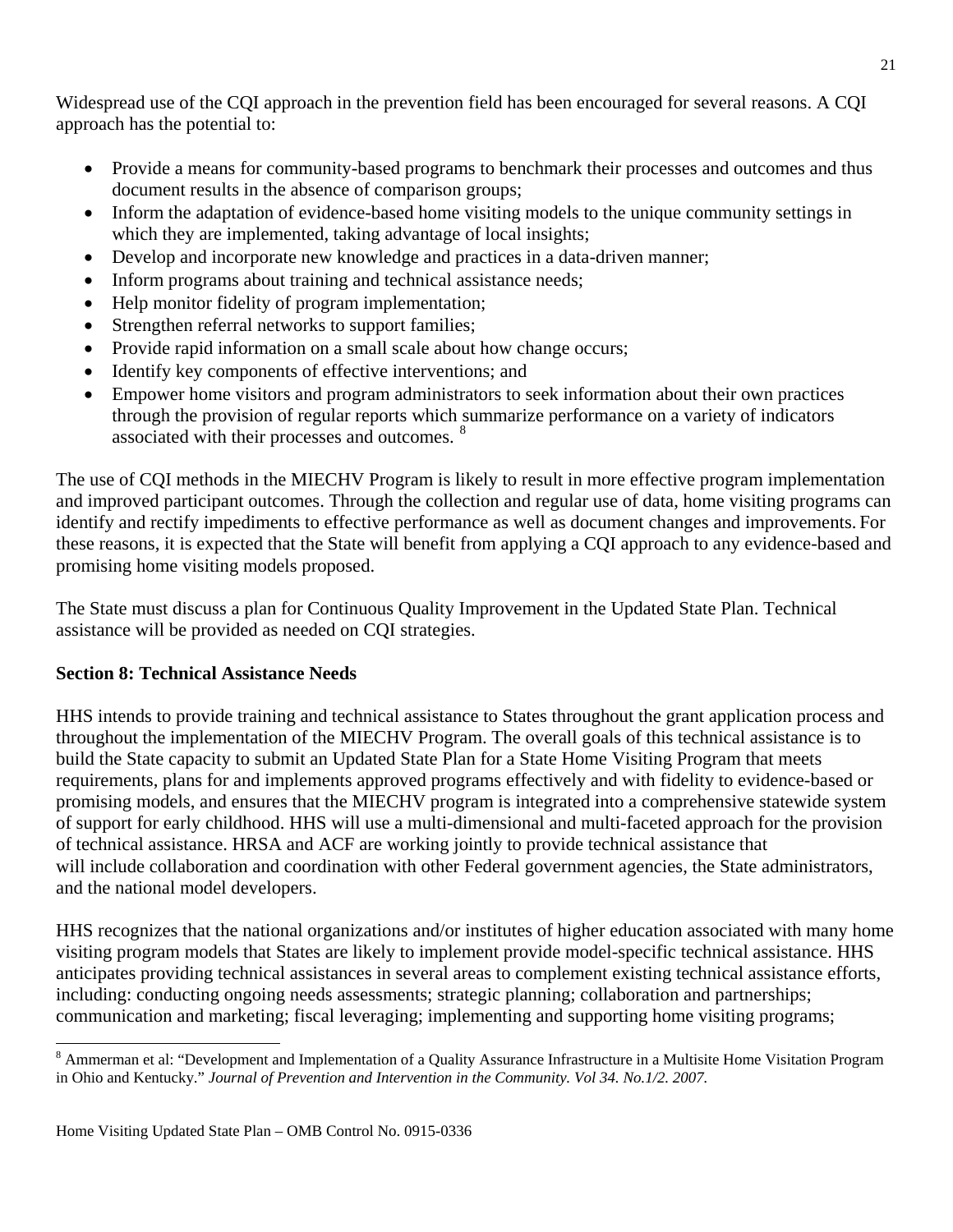selecting home visiting model(s) to meet the target populations' needs; data and information systems; special topical issues (e.g., substance abuse, mental health, domestic violence, tribal, and rural issues); continuous quality improvement/quality assurance; workforce issues; developing training systems; participant recruitment and retention; sustainability; and program evaluation. The list of topics is not meant to be exhaustive and HHS intends to tailor technical assistance to meet needs identified by the States.

The State should include in the Updated State Plan a description of anticipated technical assistance needs such as for conducting a home visiting program, developing a statewide early childhood system, implementing models with fidelity, conducting an evaluation of a promising approach, identifying benchmarks, or other topics. The State should also identify areas or topics for which technical assistance is available or will be provided by existing resources, such as through technical assistance provided by model developers, if applicable.

If the State would like technical assistance related to the development of the Updated State Plan, contact the HRSA Project Officer (See Appendix F).

## **Section 9: Reporting Requirements**

The State should include in the Updated State Plan assurances that the State will comply with the legislative requirement for submission of an annual report to the Secretary regarding the program and activities carried out under the program. States will be notified in advance of the specific due dates and formatting requirements for submitting this report. This report shall address the following:

# **State Home Visiting Program Goals and Objectives**

- Progress made under each goal and objective during the reporting period, including any barriers to progress that have been encountered and strategies/steps taken to overcome them;
- Any updates/revisions to goal(s) and objectives identified in the Updated State Plan; and
- To the extent not articulated above, a brief summary regarding the State's efforts to contribute to a comprehensive high-quality early childhood system, using the logic model provided in the Updated State Plan. Identify updates or changes to logic model, if necessary.

## **State Home Visiting Promising Program Update**

- Updates on the grantee's evaluation of any implemented promising programs;
- If applicable, copies of reports developed in the course of the local evaluation of promising programs and any other evaluation of the overall home visiting program undertaken by the grantee.

## **Implementation of Home Visiting Program in Targeted At-risk Communities**

Updates regarding experience in planning and implementing the home visiting programs selected for each community of need, as identified in the Updated State Plan, addressing each of the items listed below. Where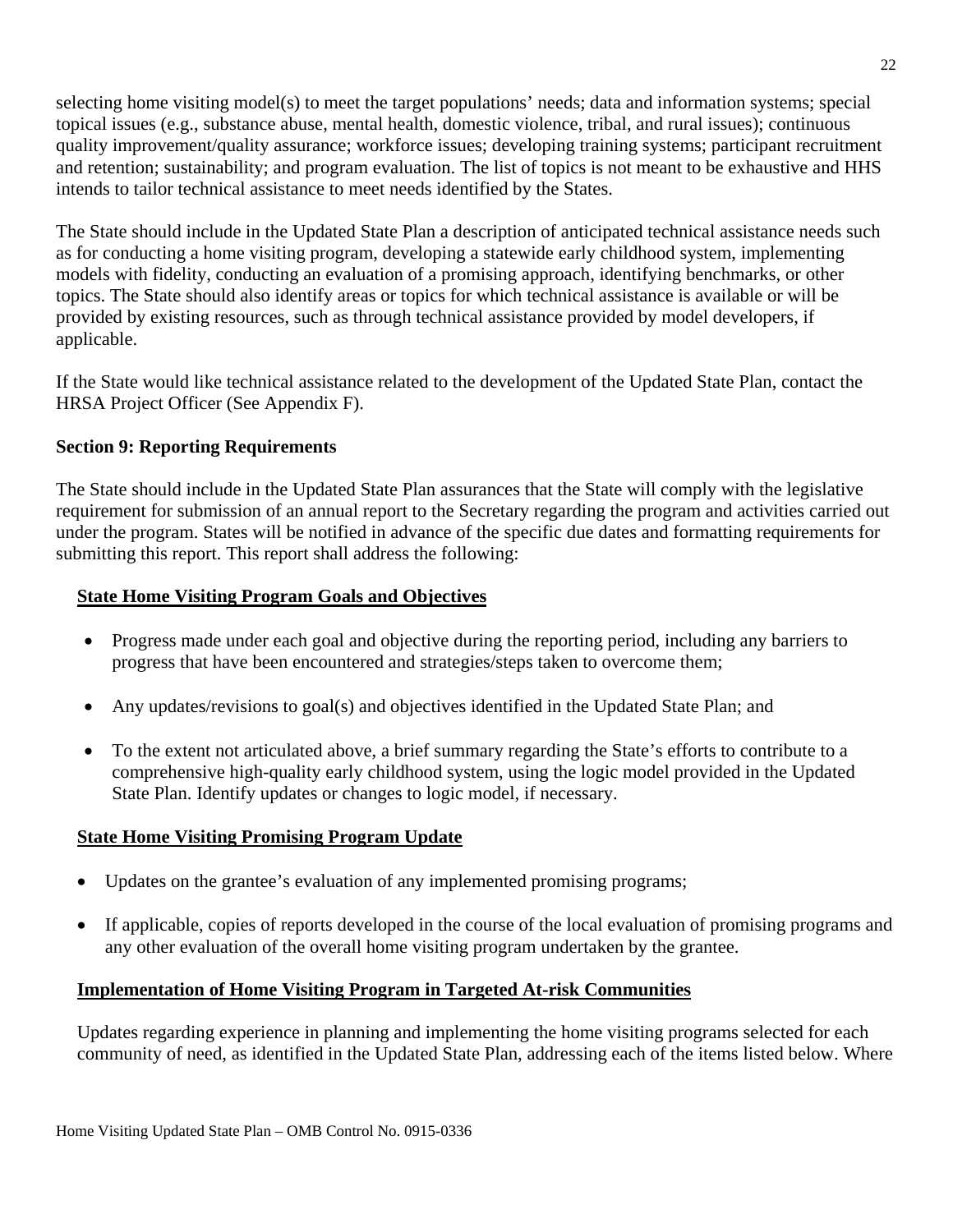applicable, States may discuss any barriers/challenges encountered and steps taken to overcome the identified barriers/challenges.

- An update on the State's progress for engaging the at-risk community(ies) around the proposed State Home Visiting Plan;
- Update on work-to-date with national model developer(s) and a description of the technical assistance and support provided to-date through the national model(s);
- Based on the timeline provided in Updated State Plan, an update on securing curriculum and other materials needed for the home visiting program;
- Update on training and professional development activities obtained from the national model developer, or provided by the State or the implementing local agencies;
- Update on staff recruitment, hiring, and retention for all positions including subcontracts;
- Update on participant recruitment and retention efforts;
- Status of home visiting program caseload within each at-risk community;
- Update on the coordination between home visiting program(s) and other existing programs and resources in those communities (e.g., health, mental health, early childhood development, substance abuse, domestic violence prevention, child maltreatment prevention, child welfare, education, and other social and health services); and
- A discussion of anticipated challenges to maintaining quality and fidelity of each home visiting program, and the proposed response to the issues identified.

# **Progress Toward Meeting Legislatively Mandated Benchmarks**

Update on data collection efforts for each of the six benchmark areas, which would include an update on data collected on all constructs within each benchmark area including definitions of what constitutes improvement, sources of data for each measure utilized, barriers/challenges encountered during data collection efforts, and steps taken to overcome them.

# **Home Visiting Program's CQI Efforts**

Update on State's efforts regarding planning and implementing CQI for the home visiting program. If applicable, copies of CQI reports developed addressing opportunities, changes implemented, data collected, and results obtained.

# **Administration of State Home Visiting Program**

- Updated organization chart, if applicable;
- Updates regarding changes to key personnel,<sup>[9](#page-22-0)</sup> if any (include resumes for new staff, if applicable);
- An update on State efforts to meet the following legislative requirements, including a discussion of any barriers/challenges encountered and steps taken to overcome the identified barriers/challenges:
	- o Training efforts to ensure well-trained, competent staff;

<span id="page-22-0"></span><sup>&</sup>lt;sup>9</sup> Changes in key personnel require prior approval by HHS.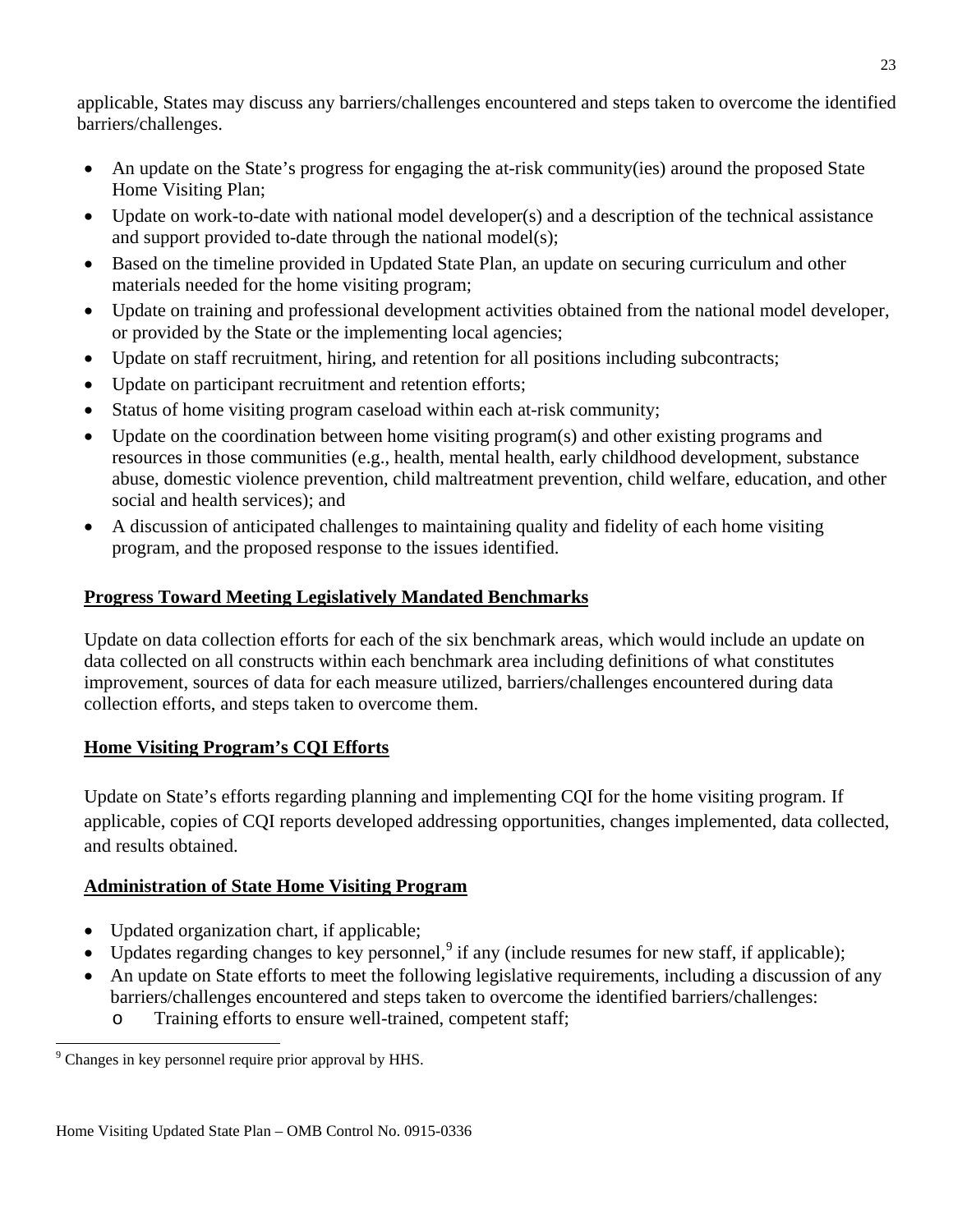- o Steps taken to ensure high quality supervision;
- o Steps taken to ensure referral and services networks to support the home visiting program and the families it serves in at-risk communities; and
- Updates on new policy(ies) created by the State to support home visiting programs.

# **Technical Assistance Needs**

An update on technical assistance needs anticipated for implementing the home visiting program or for developing a statewide early childhood system.

# **ATTACHMENTS**

# **Memorandum of Concurrence**

This requirement is made to ensure agreement among State agencies on the Updated State Plan for a State Home Visiting Program. The purpose is to demonstrate that these agencies are committed to collaboration and are in agreement with implementation of the program, as well as to ensure that home visiting is part of a continuum of early childhood services within the State.

Both the initial FOA and the subsequent SIR for the statewide needs assessment required sign-off by the first four State agencies listed below. For purposes of meeting requirements for this SIR for the Updated Plan for a State Home Visiting Program, States must provide a Memorandum of Concurrence signed by representatives of those four agencies plus two additional agencies, as follows:

- Director of the State's Title V agency;
- Director of the State's agency for Title II of the Child Abuse Prevention and Treatment Act (CAPTA);
- The State's child welfare agency (Title IV-E and IV-B), if this agency is not also administering Title II of CAPTA;
- Director of the State's Single State Agency for Substance Abuse Services;
- The State's Child Care and Development Fund (CCDF) Administrator;
- Director of the State's Head Start State Collaboration Office; and
- The State Advisory Council on Early Childhood Education and Care authorized by 642B(b)(1)(A)(i) of the Head Start Act.

To ensure that home visiting is part of a continuum of early childhood services, HRSA and ACF also strongly urge States to seek consensus from:

- The State's Individuals with Disabilities Education Act (IDEA) Part C and Part B Section 619 lead agency(ies);
- The State's Elementary and Secondary Education Act Title I or State pre-kindergarten program; and
- The State's Medicaid/Children's Health Insurance program (or the person responsible for Medicaid Early Periodic Screening, Diagnosis, and Treatment (EPSDT) Program).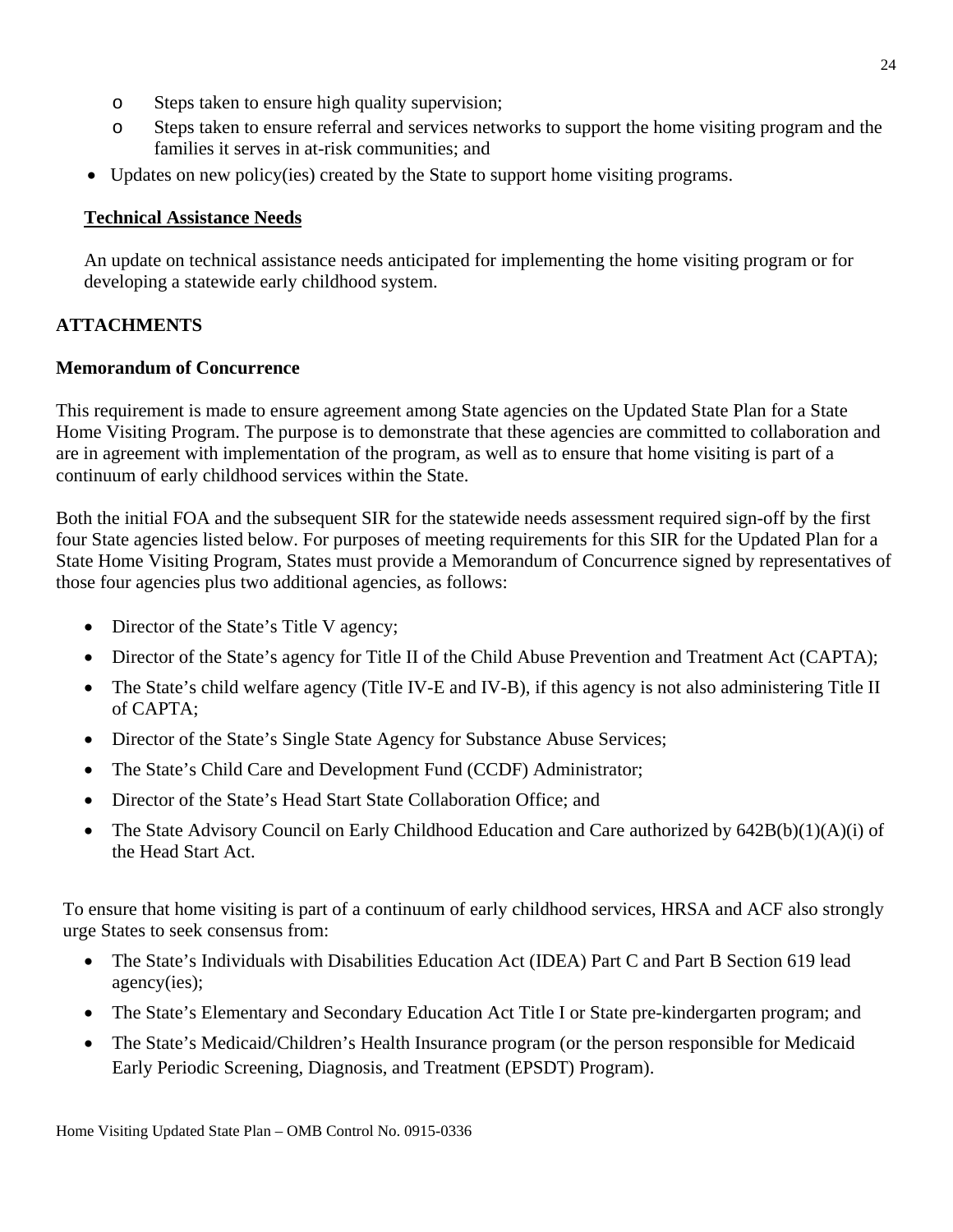The State is encouraged to coordinate this application to the extent possible with:

- **The State's Domestic Violence Coalition;**
- **The State's Mental Health agency;**
- **The State's Public Health agency, if this agency is not also administering the State's Title V program;**
- **The State's identified agency charged with crime reduction;**
- **The State's Temporary Assistance for Needy Families agency;**
- **The State's Supplemental Nutrition Assistance Program agency; and**
- **The State's Injury Prevention and Control (Public Health Injury Surveillance and Prevention) program (if applicable).**

## **Budget**

By completing the budget information in the HRSA Electronic Handbook (EHB), the State will be completing Form SF-424A – Budget Information for Non-Construction Programs provided with the application package to submit a budget for the Updated State Plan for a State Home Visiting Program. *Please provide a line item budget using the budget categories in the SF-424A for a project and budget period of July 15, 2010 through September 30, 2012.* 

Inasmuch as the approval of the information submitted in response to this SIR will trigger the release of the State's full FY 2010 Allocation, the budget should indicate how all FY 2010 funds will be spent by September 30, 2012, including any costs associated with the statewide needs assessment, the Updated State Plan, and initial implementation of that plan.

Provide a narrative that explains the amounts requested for each line in the budget. The budget justification should specifically describe how each item will support the achievement of proposed objectives. The budget period is for 27 months. Line item information must be provided to explain the costs entered in the SF-424A. **The budget justification must clearly describe each cost element and explain how each cost contributes to meeting the project's objectives/goals.** Be very careful about showing how each item in the "other" category is justified. The budget justification MUST be concise. Do NOT use the justification to expand the project narrative.

If the State elects to utilize subcontracts to implement the home visiting program, this section should describe the amount the State will provide for each subcontract.

## **Include the following in the Budget Justification narrative:**

**Maintenance of Effort Baseline Expenditure:** The dollar amount that the State was spending on home visiting services (as defined in "Part B: Specific Requirements for the Updated State Plan for a State Home Visiting Program") from State general funds as of March 23, 2010, should be reported. This amount is the baseline for meeting Maintenance of Effort (MOE) for this Program and is subject to audit. States are required to maintain proper documentation for the MOE and other fiscal reporting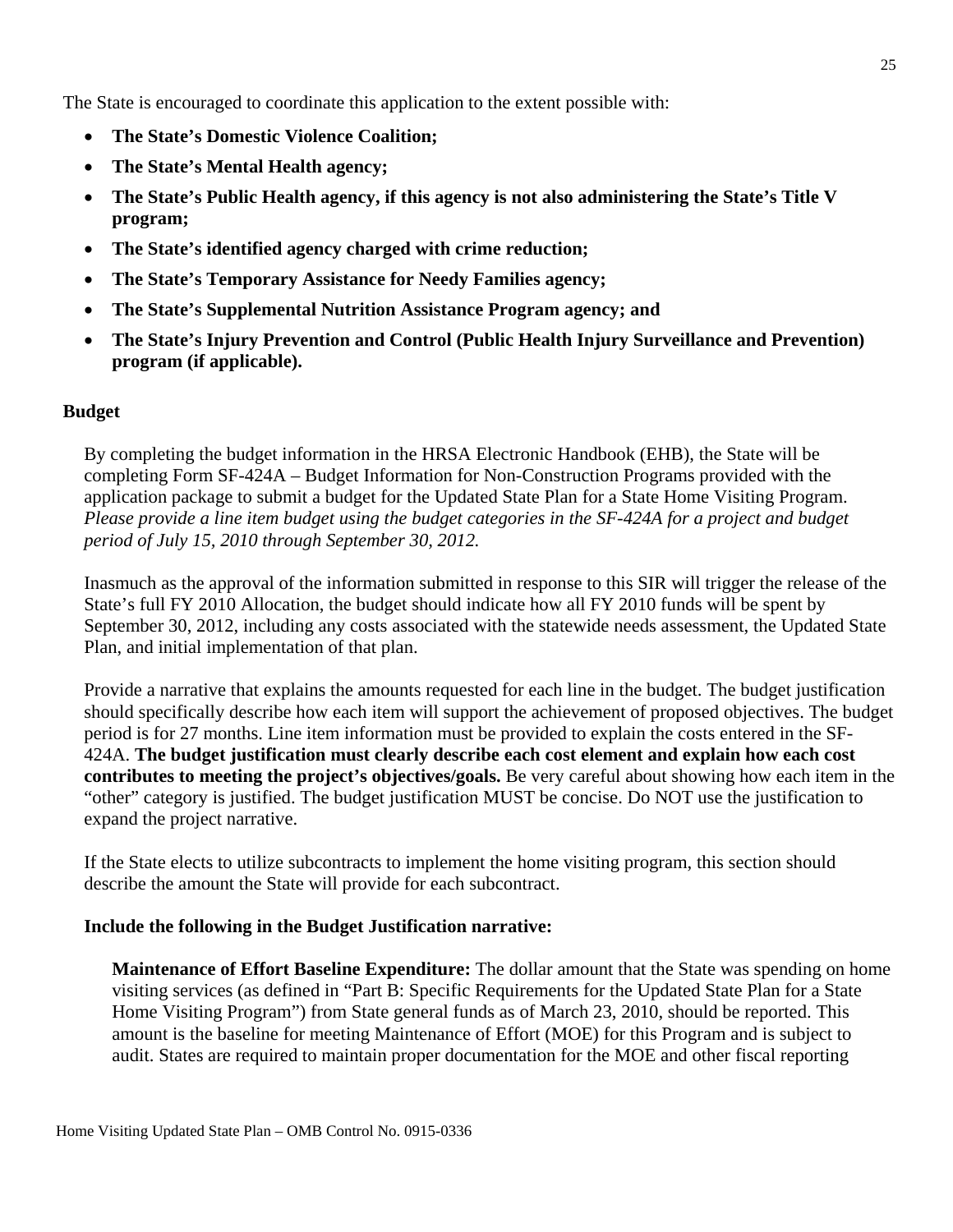requirements for the grant for auditing purposes as established under Section 506 of Title V, modified for this Program as authorized under P.L. 111-148, Subsection L, Sec. 2951.

**Personnel Costs:** Personnel costs should be explained by listing each staff member who will be supported from funds, name (if possible), position title, percent full time equivalency, and annual salary.

**Fringe Benefits:** List the components that comprise the fringe benefit rate, for example health insurance, taxes, unemployment insurance, life insurance, retirement plan, and tuition reimbursement. The fringe benefits should be directly proportional to that portion of personnel costs that are allocated for the project.

**Travel:** List travel costs according to local and long distance travel. For local travel, the mileage rate, number of miles, reason for travel and staff member/consumers completing the travel should be outlined. The budget should also reflect the travel expenses associated with participating in meetings and other proposed trainings or workshops. The budget must allocate sufficient funds to provide for at least one to two representatives from the State to attend a two- to three-day Federally-initiated grantees meeting. **Attendance at the grantees meeting is a grant requirement.**

**Equipment:** List equipment costs and provide justification for the need of the equipment to carry out the program's goals. Extensive justification and a detailed status of current equipment must be provided when requesting funds for the purchase of computers and furniture items that meet the definition of equipment (a unit cost of \$5,000 and a useful life of one or more years).

**Supplies:** List the items that the project will use. In this category, separate office supplies from medical and educational purchases. Office supplies could include paper, pencils, and the like; medical supplies are syringes, blood tubes, plastic gloves, etc., and educational supplies may be pamphlets and educational videotapes. Remember, they must be listed separately.

**Subcontracts**: Grantees are responsible for ensuring that their organization and/or institution has in place an established and adequate procurement system with fully developed written procedures for awarding and monitoring all subcontracts to this grant. Grantees must provide a clear explanation as to the purpose of each subcontract, how the costs were estimated, and the specific subcontract deliverables. Reminder: recipients must notify potential sub-recipients that entities receiving sub-awards must provide the recipient with their DUNS number.

**Other:** Put all costs that do not fit into any other category into this category and provide an explanation of each cost in this category. In some cases, grantee rent, utilities and insurance fall under this category if they are not included in an approved indirect cost rate.

**Indirect Costs:** Indirect costs are those costs incurred for common or joint objectives which cannot be readily identified but are necessary to the operations of the organization, e.g., the cost of operating and maintaining facilities, depreciation, and administrative salaries. For institutions subject to OMB Circular A-21, the term "facilities and administration" is used to denote indirect costs. If an organization applying for an assistance award does not have an indirect cost rate, the applicant may wish to obtain one through HHS's Division of Cost Allocation (DCA). Visit DCA's website at: <http://rates.psc.gov/> to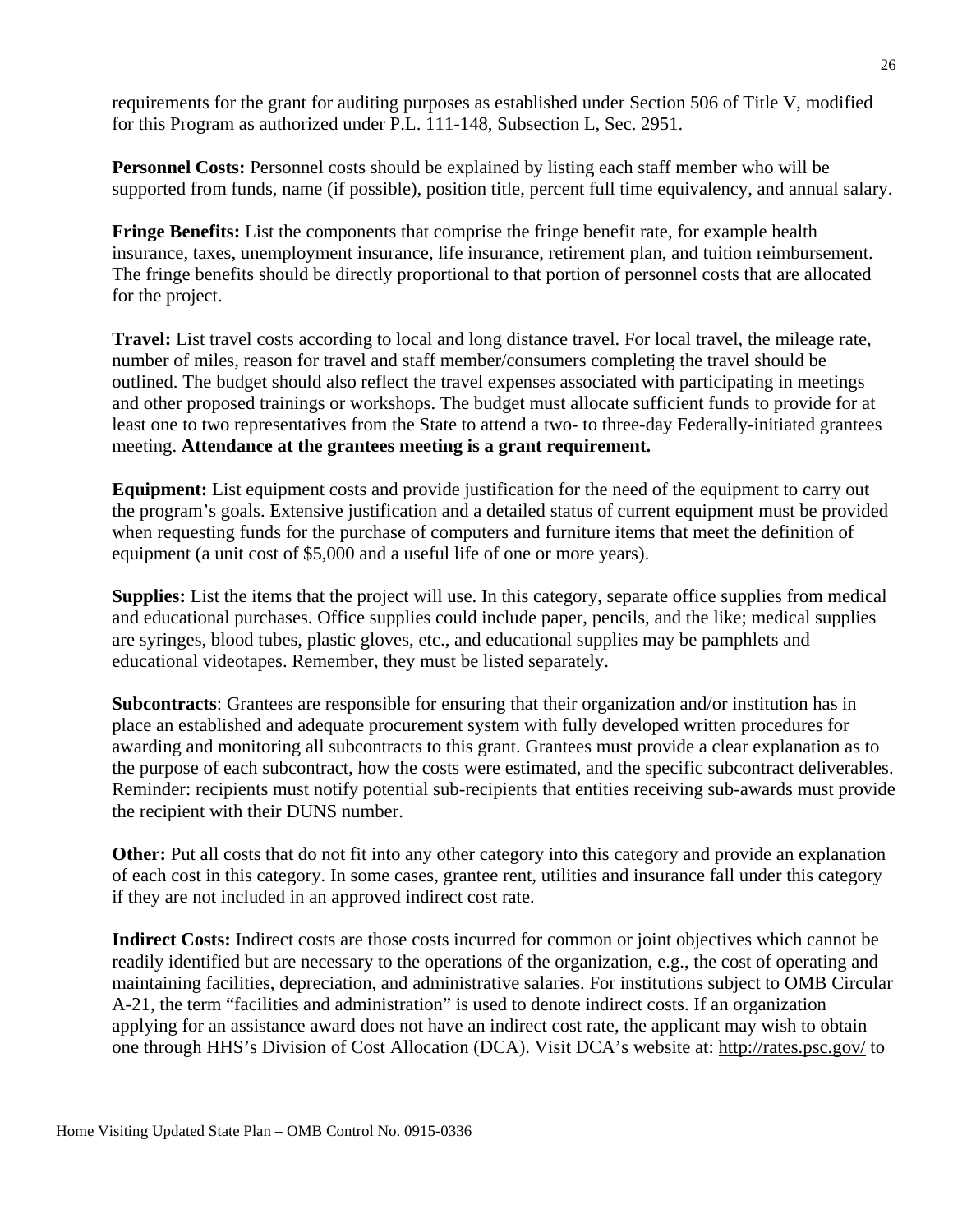learn more about rate agreements, the process for applying for them, and the regional offices which negotiate them.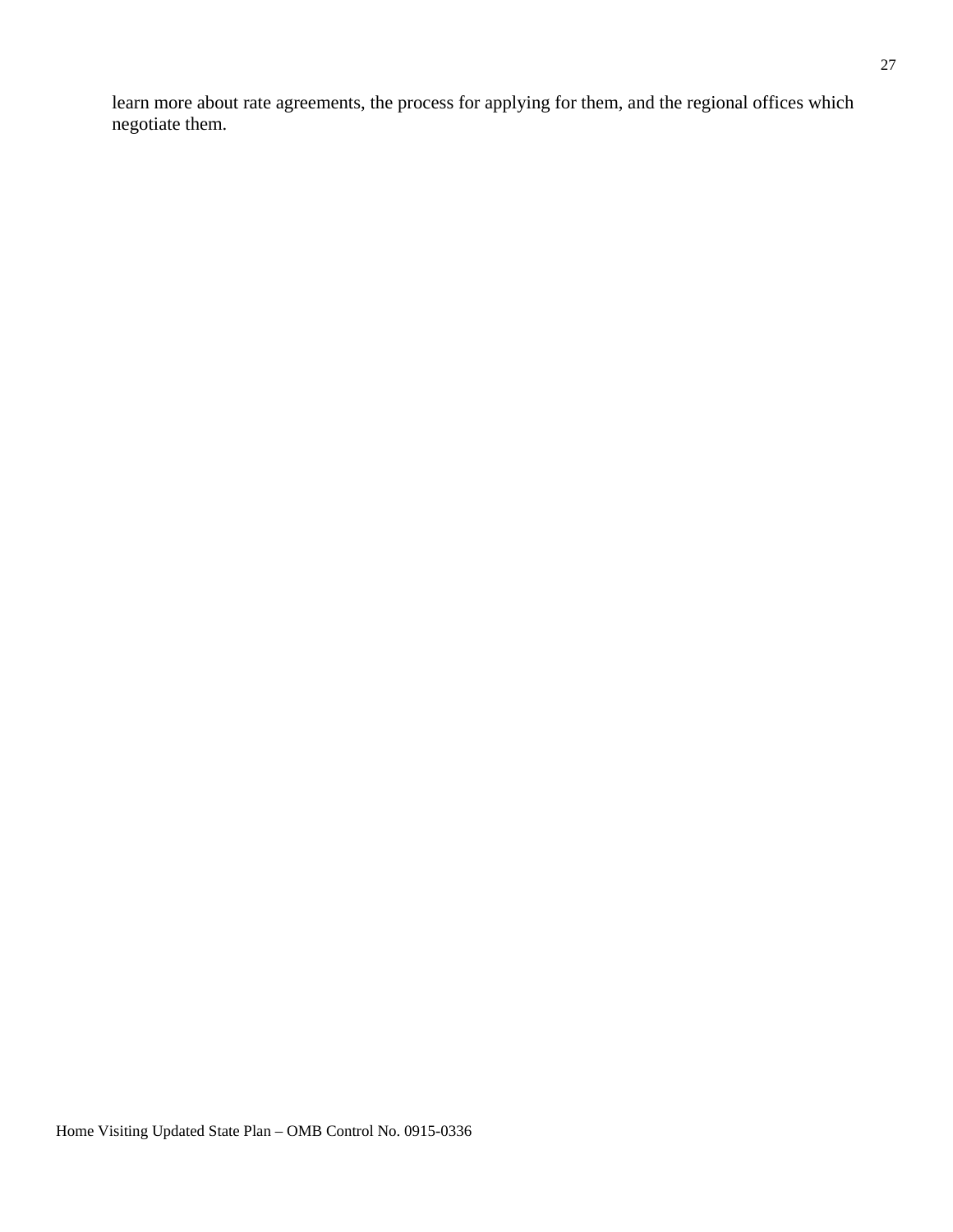## **PART C: UPDATED STATE PLAN SUBMISSION INFORMATION**

Submit this report online through the HRSA EHBs at **<https://grants.hrsa.gov/webexternal/login.asp>** [View Grants Portfolio, select your Home Visiting Grant Number, select *GrantHandbooks*, and select *Other Submissions.*] Applicants will upload their Updated State Plan and any related documents as one attachment. Make sure all documents are clearly labeled with your organization's name and HRSA award number. Please call your Project Officer with any questions or concerns (See Appendix F for Project Officer Listings).

### Submission Checklist

Please ensure that your application includes the following components, as described previously:

## **Narrative:**

- Section 1: Identification of the State's Targeted At-risk Community(ies)
- Section 2: State Home Visiting Program Goals and Objectives
- Section 3: Proposed State Home Visiting Program and Explanation of How the Program Meets the Needs of Identified Communities
- Section 4: Implementation Plan for Proposed State Home Visiting Program
- Section 5: Plan for Meeting Legislatively Mandated Benchmarks and Outcomes
- Section 6: Plan for Administration of State Home Visiting Program
- Section 7: Plan for Continuous Quality Improvement
- Section 8: Technical Assistance Needs
- Section 9: Reporting Requirements

## **Attachments:**

- Memorandum of Concurrence
- Budget

## **PART D: UPDATED STATE PLAN REVIEW**

To be approved, the State Home Visiting Plan must be responsive to the specific requirements as set forth in Section B, Narrative Requirements. The Updated State Plan for a State Home Visiting Program will be reviewed internally by Federal staff to determine whether each requirement identified in Part B has been addressed fully and completely and indicates that the State will be implementing a high-quality State Home Visiting Program. The review will include the State's response to the items described above and will consider:

- The extent to which this Updated State Plan justifies selection of the targeted at-risk community(ies) on the basis of the information reflected in Section 1: Identification of the State's Targeted At-Risk Communities;
- The clarity of the State's explanation of how the selected model or models will address the specific needs of the targeted community(ies);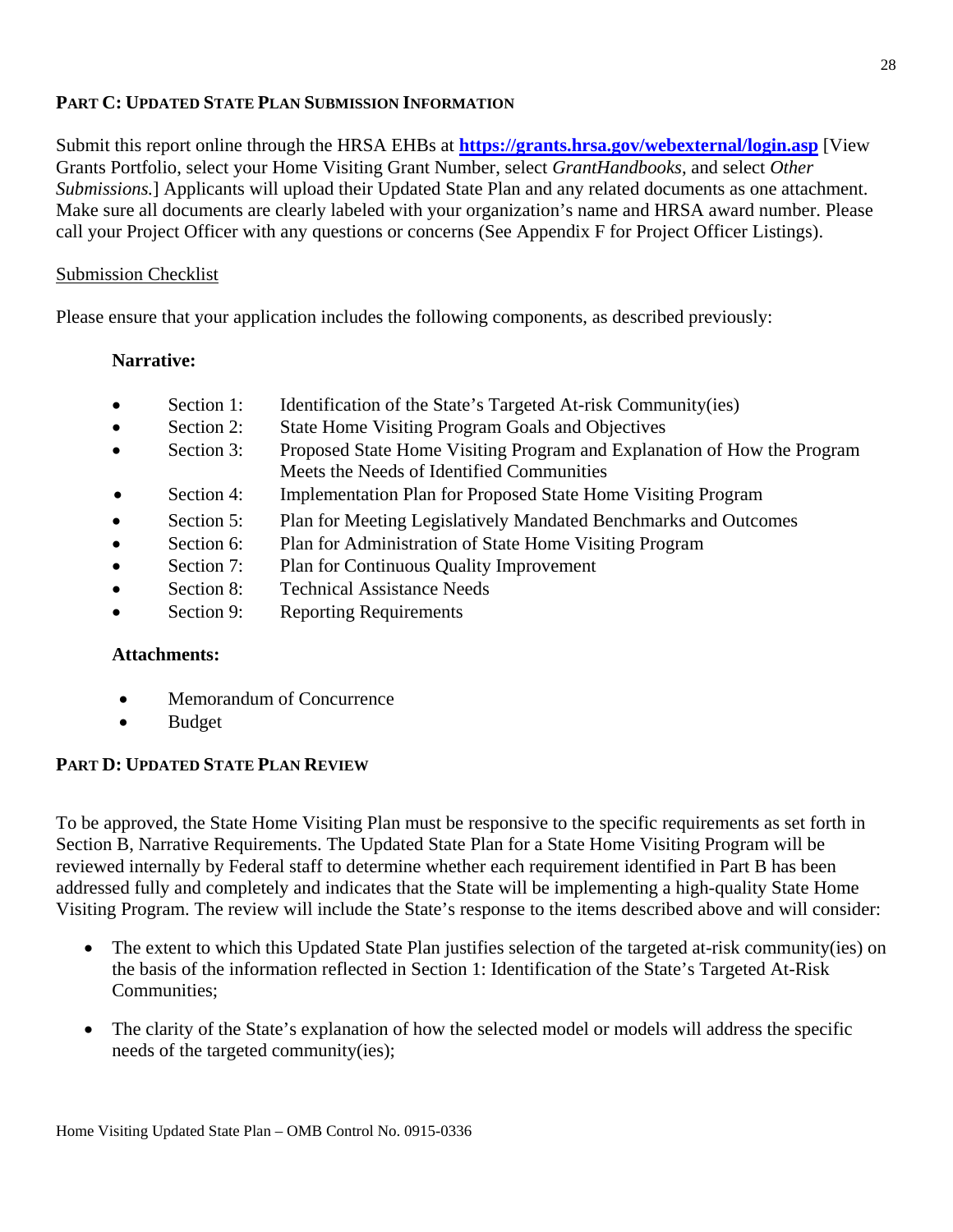- The specificity and appropriateness of the State's plan for meeting benchmarks and collecting data to support its evidence-based home visiting program and to carry out CQI activities;
- The overall feasibility of the State's Implementation Plan for the proposed home visiting models and the administration of the program; and
- The level of commitment and concurrence of the required State partners for the program, as well as other collaborations and partnerships needed to successfully implement the program.

### **PART E: AGENCY CONTACTS**

Applicants may obtain additional information regarding this Supplemental Information Request by contacting:

Audrey M. Yowell, PhD, MSSS Health Resources and Services Administration Maternal and Child Health Bureau 5600 Fishers Lane 16B-26 Rockville MD 20857 [ayowell@hrsa.gov](mailto:homevisiting@hhs.gov)

Applicants may obtain additional information regarding business, administrative, or fiscal issues related to this SIR by contacting:

Mickey Reynolds Grants Management Specialist HRSA Division of Grants Management Operations, OFAM Parklawn Building, Room 11A-02 5600 Fishers Lane Rockville, MD 20857 Telephone: (301) 443-0724 Fax: (301) 443-6686 Email: [mreynolds@hrsa.gov](mailto:mreynolds@hrsa.gov)

Grantees desiring assistance when working online to submit information electronically through HRSA's Electronic Handbooks (EHBs) should contact the HRSA Call Center, Monday-Friday, 9:00 a.m. to 5:30 p.m. ET:

HRSA Call Center Phone: (877) Go4-HRSA or (877) 464-4772 TTY: (877) 897-9910 Fax: (301) 998-7377 E-mail: [CallCenter@HRSA.GOV](mailto:CallCenter@HRSA.GOV)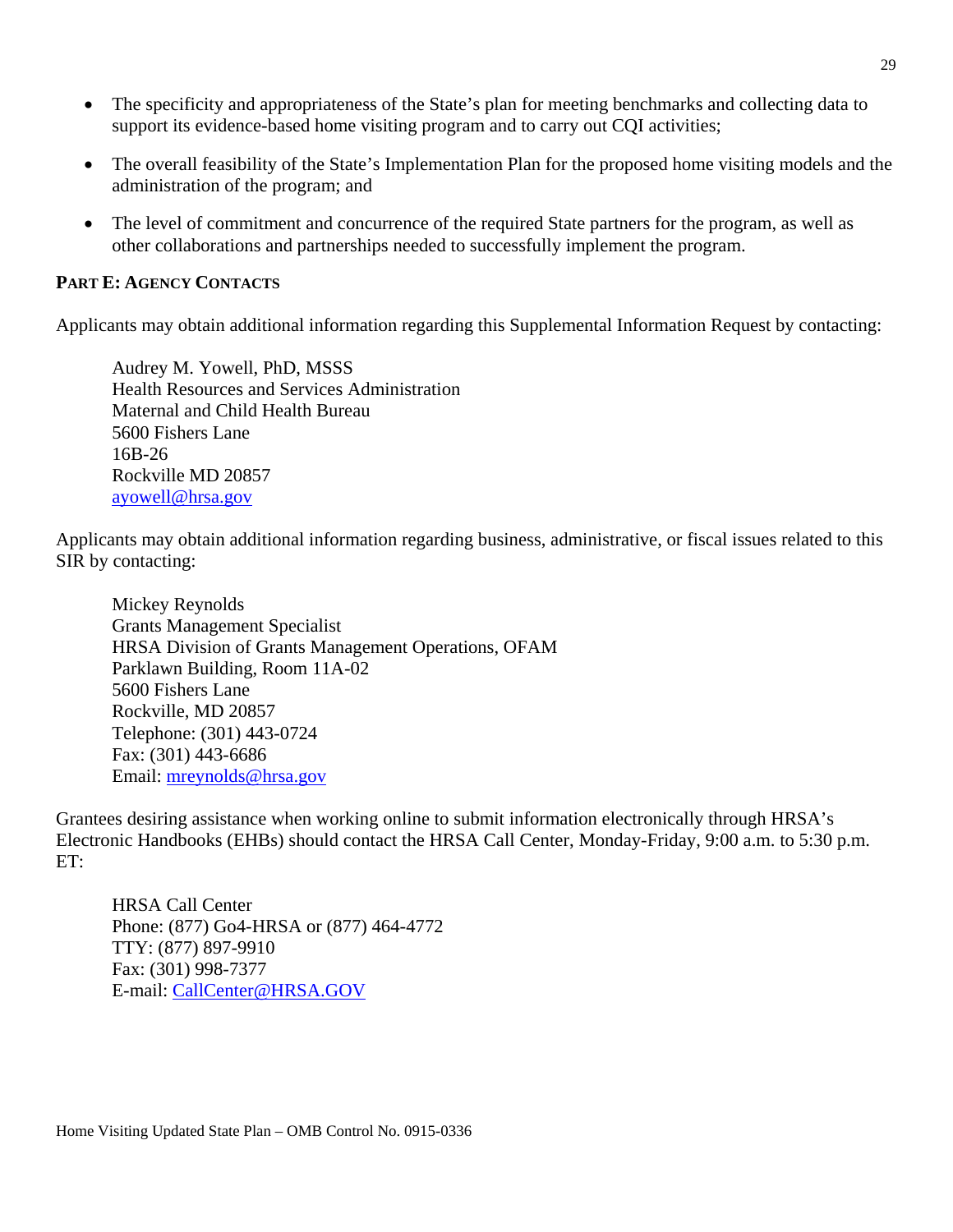#### **APPENDIX A. CRITERIA FOR EVIDENCE-BASED MODEL(S)**

On July 23, 2010, a Federal Register Notice was published requesting comment on proposed evidence criteria for home visiting models.<sup>[10](#page-29-0)</sup> Approximately 140 letters providing comments were received and considered in developing the final criteria to identify evidence-based home visiting models for the purposes of the MIECHV Program.

Taking into account the legislative requirements, the original criteria contained in the Federal Register Notice, and the comments received, HHS will consider a model eligible for evidencebased funding for the purposes of the Affordable Care Act MIECHV Program if it meets one of the two criteria below.<sup>[11](#page-29-1)</sup>

A program is considered evidence-based and eligible for funding if it meets either of the following minimum criteria:

- At least one high-quality or moderate-quality impact study of the model has found favorable, statistically significant impacts in two or more of the eight outcome domains described below, or
- At least two high-quality or moderate-quality impact studies of the model using nonoverlapping analytic different samples with one or more favorable, statistically significant impacts in the same domain.

For the purposes of the criteria, different samples are defined as non-overlapping participants in the analytic sample. To meet either criterion, the impacts must be found for the full sample or, if found for subgroups but not for the full sample, impacts must be replicated in the same domain in two or more studies using different samples. Isolated positive findings, and effects found only for a subgroup but not the full sample in a study, raise concerns about false positives that may be artifacts of multiple statistical tests rather than reflecting true results. The requirements for replication of positive findings across samples or for findings in two or more outcome domains are meant to guard against this problem. HHS recognizes the importance of subgroup findings for determining effects on subgroups of the population of interest, including specific racial or ethnic groups, and the HomVEE website includes information on subgroup findings, whether replicated or not.

<span id="page-29-0"></span><sup>&</sup>lt;sup>10</sup> Department of Health and Human Services, Health Resources and Services Administration, Administration for Children and Families, Maternal, Infant, and Early Childhood Home Visiting Program; Request for Public

<span id="page-29-1"></span> $<sup>11</sup>$  For the purposes of the MIECHV, home visiting models have been defined as programs or initiatives in which</sup> home visiting is a primary service delivery strategy and in which services are offered on a voluntary basis to pregnant women, expectant fathers, and parents and caregivers of children birth to kindergarten entry, targeting participant outcomes which may include improved maternal and child health; prevention of child injuries, child abuse, or maltreatment, and reduction of emergency department visits; improvement in school readiness and achievement; reduction in crime or domestic violence; improvements in family economic self-sufficiency; improvements in the coordination and referrals for other community resources and supports; or improvements in parenting skills related to child development.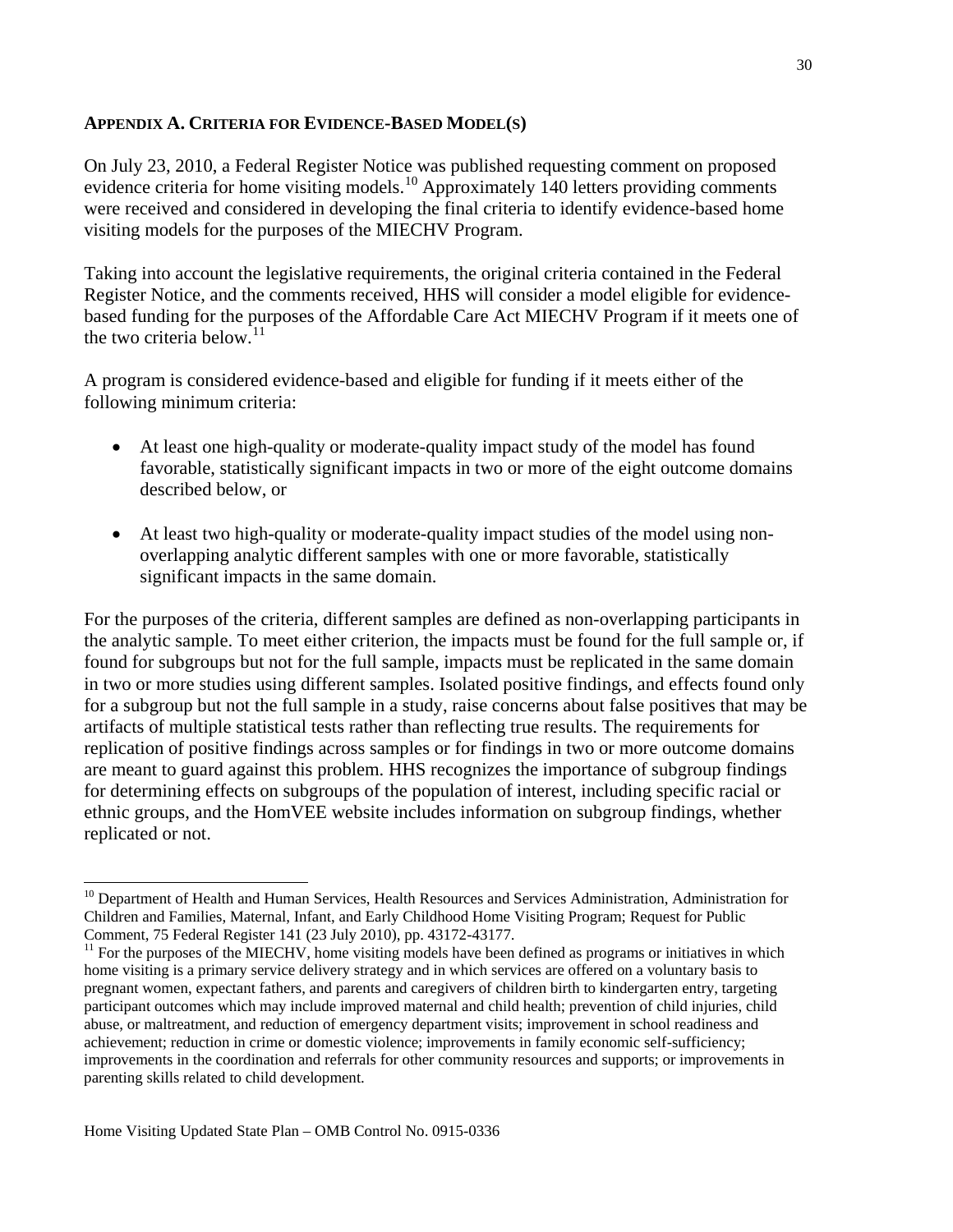Additionally, per the legislation, if the model has met the above criteria based on findings from randomized control trial(s) only, then one or more impacts in an outcome domain must be sustained for at least one year after program enrollment, and one or more impacts in an outcome domain must be reported in a peer-reviewed journal (as required under section  $511(d)(3)(A)(i)(I)$ of the law). Information regarding duration of impacts and publication venue will be available for all studies on the HomVEE website.

The relevant outcome domains are:

- (1) Maternal health
- (2) Child health

(3) Child development and school readiness, including improvements in cognitive, language, social-emotional, or physical development

- (4) Prevention of child injuries and maltreatment
- (5) Parenting skills
- (6) Reductions in crime or domestic violence
- (7) Improvements in family economic self-sufficiency

(8) Improvements in the coordination and referrals for other community resources and supports

HRSA and ACF acknowledge that there is not a one-size-fits-all program for any individual grantee and therefore encourage States to consider more than one model to adopt for their home visiting needs.

Detailed information about the systematic review undertaken by HHS, the definitions of highquality and moderate-quality impact studies, and the available evidence of effectiveness is posted on the HomVEE website [\(http://www.acf.hhs.gov/programs/opre/homvee\)](http://www.acf.hhs.gov/programs/opre/homvee). The HomVEE website contains reports of evidence available by model, across models within a domain, and implementation information. The reports include the following information, when available, for each model studied: target population, target outcomes, program intensity and length, replication of findings, unfavorable or ambiguous findings, null findings, magnitude of impacts, quality of the measures, duration of impacts, independence of the evaluator, prerequisites for implementation, training requirements, materials, and estimated costs. States should carefully weigh the range in the strength of evidence available for each home visiting model using the information provided.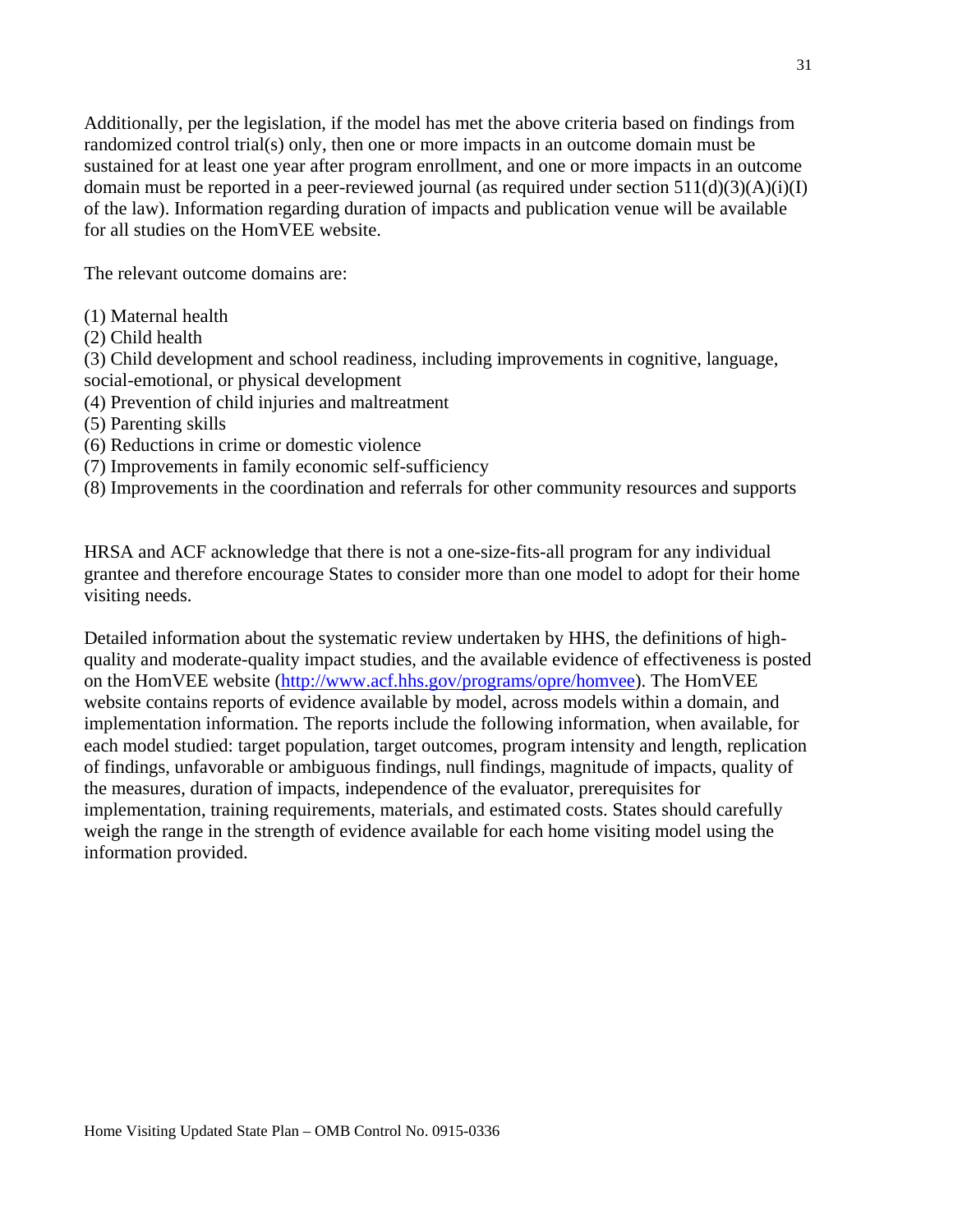### **APPENDIX B: MODELS THAT MEET THE CRITERIA FOR EVIDENCE BASE**

As of the date of release of this SIR, the following models meet the criteria for evidence of effectiveness for the MIECHV (as described in Appendix A). HHS intends to continue to review the available evidence of effectiveness for other home visiting models and, as described above, will review models that have not been reviewed at the request of a State and will re-review models that were determined not to meet the evidence-based criteria at the request of a State, model developer, researcher, or others.

All States will be notified of determinations made as a result of a request for a review or rereview of a program model.

As noted, extensive information about these and other programs that have been reviewed is available on the HomVEE website [\(http://www.acf.hhs.gov/programs/opre/homvee\)](http://www.acf.hhs.gov/programs/opre/homvee).

## **(Note: Models are listed alphabetically)**

### **Early Head Start – Home-Based Option**

Population served: Early Head Start (EHS) targets low-income pregnant women and families with children birth to age three years, most of whom are at or below the Federal poverty level or who are eligible for Part C services under the Individuals with Disabilities Education Act in their State.

Program focus: The program focuses on providing high quality, flexible, and culturally competent child development and parent support services with an emphasis on the role of the parent as the child's first, and most important, relationship. EHS programs include home- or center-based services, a combination of home- and center-based programs, and family child care services (services provided in family child care homes).

## **Family Check Up**

Population served: Family Check-Up is designed as a preventative program to help parents address typical challenges that arise with young children before these challenges become more serious or problematic. The target population for this program includes families with risk factors including: socioeconomic; family and child risk factors for child conduct problems; academic failure; depression; and risk for early substance use. Families with children age 2 to 17 years old are eligible for Family Check-Up.

Program focus: The program focuses on the following outcomes: (1) child development and school readiness and (2) positive parenting practices.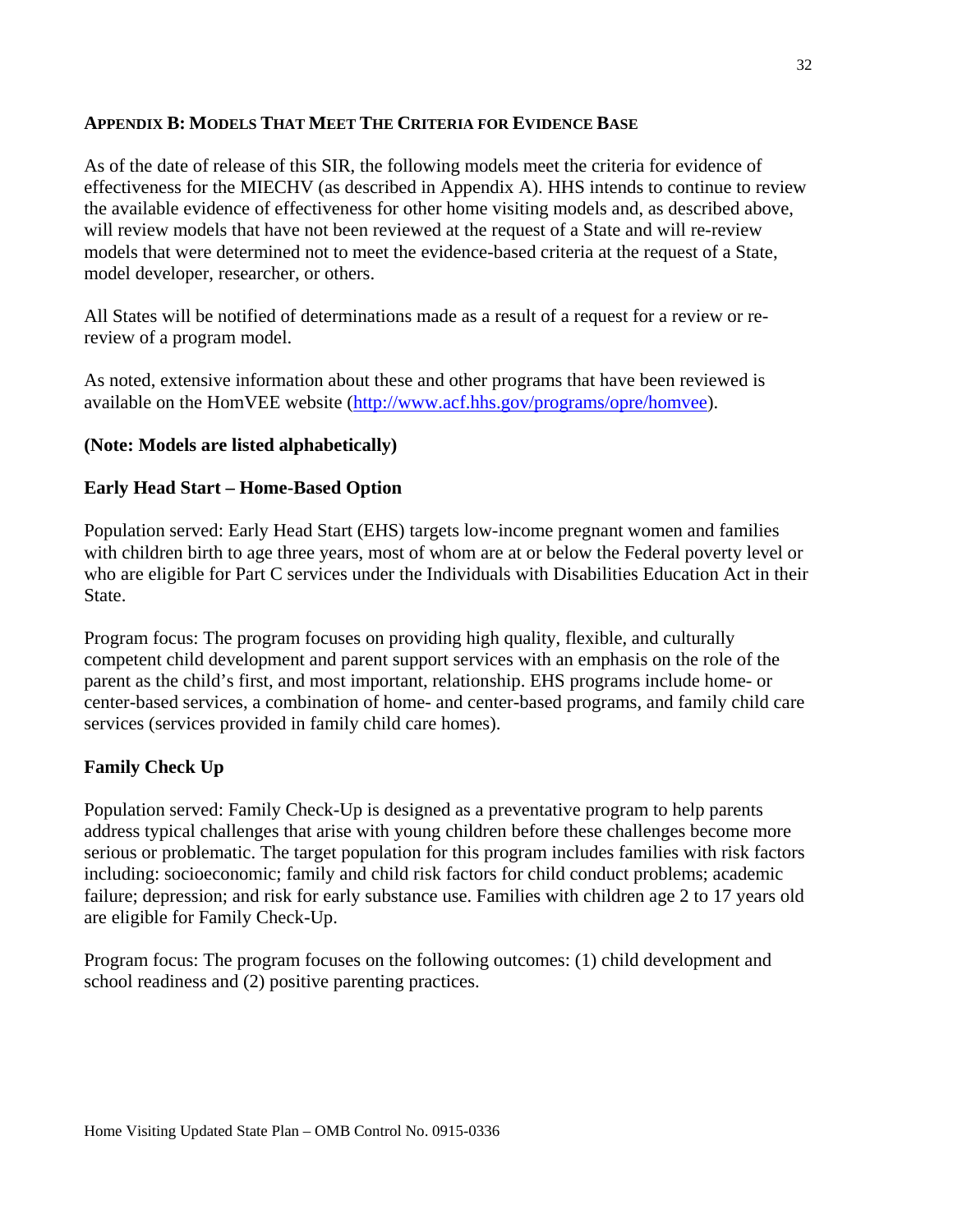### **Healthy Families America (HFA)**

Population served: HFA is designed for parents facing challenges such as single parenthood, low income, childhood history of abuse, substance abuse, mental health issues, and/or domestic violence. Individual programs select the specific characteristics of the target population they plan to serve. Families must be enrolled prenatally or within the first three months after a child's birth. Once enrolled, services are provided to families until the child enters kindergarten.

Program focus: HFA aims to (1) reduce child maltreatment; (2) increase use of prenatal care; (3) improve parent-child interactions and school readiness; (4) ensure healthy child development; (5) promote positive parenting; (6) promote family self-sufficiency and decrease dependency on welfare and other social services; (7) increase access to primary care medical services; and (8) increase immunization rates.

## **Healthy Steps**

Population served: Healthy Steps is designed for parents with children from birth to age 30 months. Healthy Steps can be implemented by any pediatric or family medicine practice. Residency training programs can also implement Healthy Steps. Community health organizations, private practices, hospital based clinics, child health development organizations, and other types of clinics can also become Healthy Steps sites if a health care clinician is involved and the site is based in or linked to a primary health care practice. Any family served by the participating practice or organization can be enrolled in Healthy Steps.

Program focus: The program focuses on the following outcomes: (1) child development and school readiness; and (2) positive parenting practices.

## **Home Instruction Program for Preschool Youngsters (HIPPY)**

Population served: The Home Instruction Program for Preschool Youngsters (HIPPY) aims to promote preschoolers' school readiness by supporting parents in the instruction provided in the home. The program is designed for parents who lack confidence in their ability to prepare their children for school, including parents with past negative school experiences or limited financial resources. The HIPPY program offers weekly activities for 30 weeks of the year, alternating between home visits and group meetings (two one-on-one home visits per month and two group meetings per month). HIPPY sites are encouraged to offer the three-year program serving three to five year olds, but may offer the two-year program for four to five year olds. The home visiting paraprofessionals are typically drawn from the same population that is served by a HIPPY site, and each site is staffed by a professional program coordinator who oversees training and supervision of the home visitors.

Program focus: The Home Instruction Program for Preschool Youngsters (HIPPY) aims to promote preschoolers' school readiness.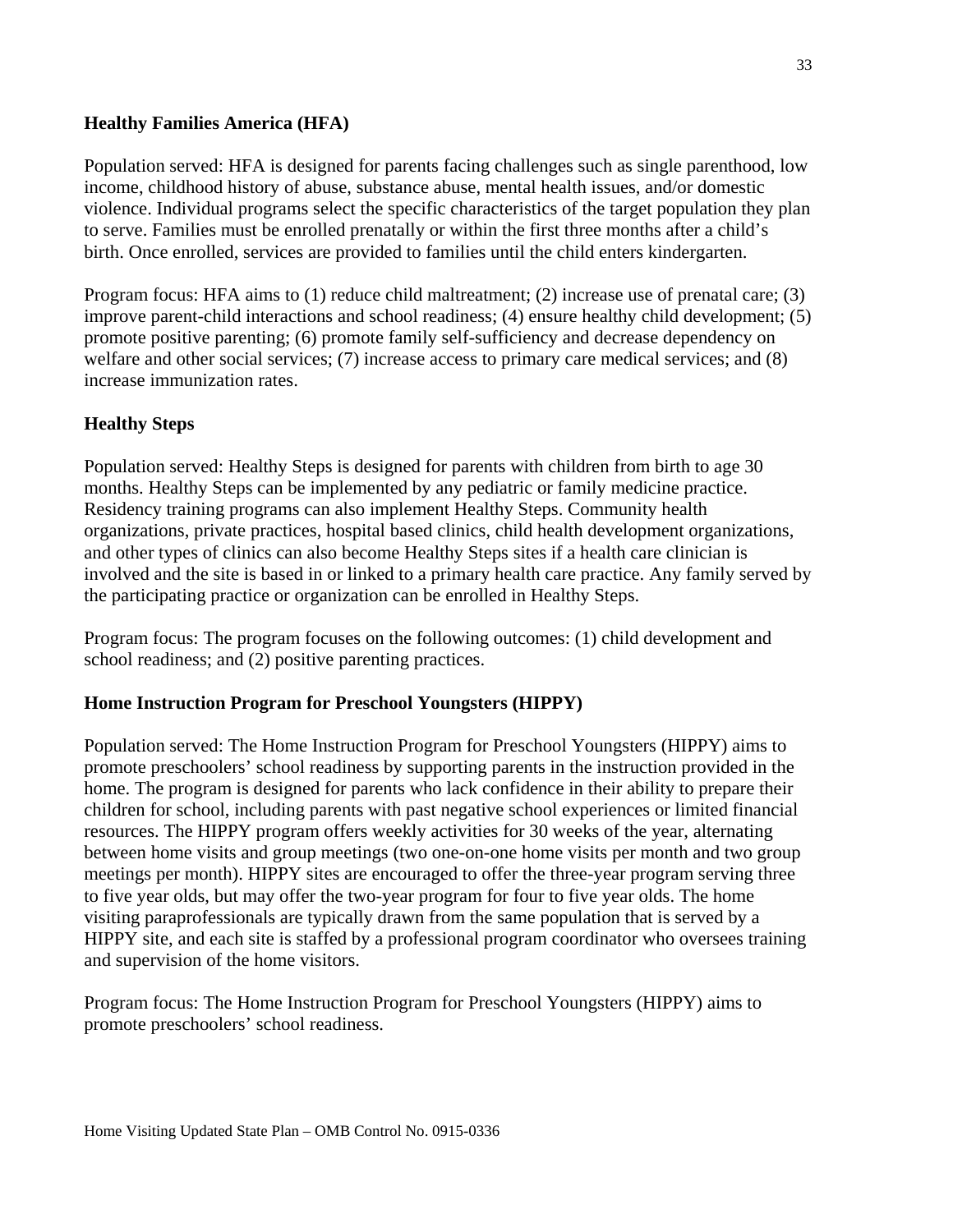#### **Nurse-Family Partnership (NFP)**

Population served: The Nurse-Family Partnership (NFP) is designed for first-time, low-income mothers and their children. It includes one-on-one home visits by a trained public health nurse to participating clients. The visits begin early in the woman's pregnancy (with program enrollment no later than the 28th week of gestation) and conclude when the woman's child turns two years old. During visits, nurses work to reinforce maternal behaviors that are consistent with program goals and that encourage positive behaviors and accomplishments. Topics of the visits include: prenatal care; caring for an infant; and encouraging the emotional, physical, and cognitive development of young children.

Program focus: The Nurse-Family Partnership program aims to improve maternal health and child health; improve pregnancy outcomes; improve child development; and improve economic self-sufficiency of the family.

#### **Parents as Teachers**

Population served: The goal of the Parents as Teachers (PAT) program is to provide parents with child development knowledge and parenting support. The PAT model includes home visiting for families and professional development for home visiting. The home visiting component of PAT provides one-on-one home visits, group meetings, developmental screenings, and a resource network for families. Parent educators conduct the home visits, using the Born to Learn curriculum. Local sites decide on the intensity of home visits, ranging from weekly to monthly and the duration during which home visitation is offered. PAT may serve families from pregnancy to kindergarten entry.

Program focus: The Parents as Teachers program aims to provide parents with child development knowledge and improve parenting practices.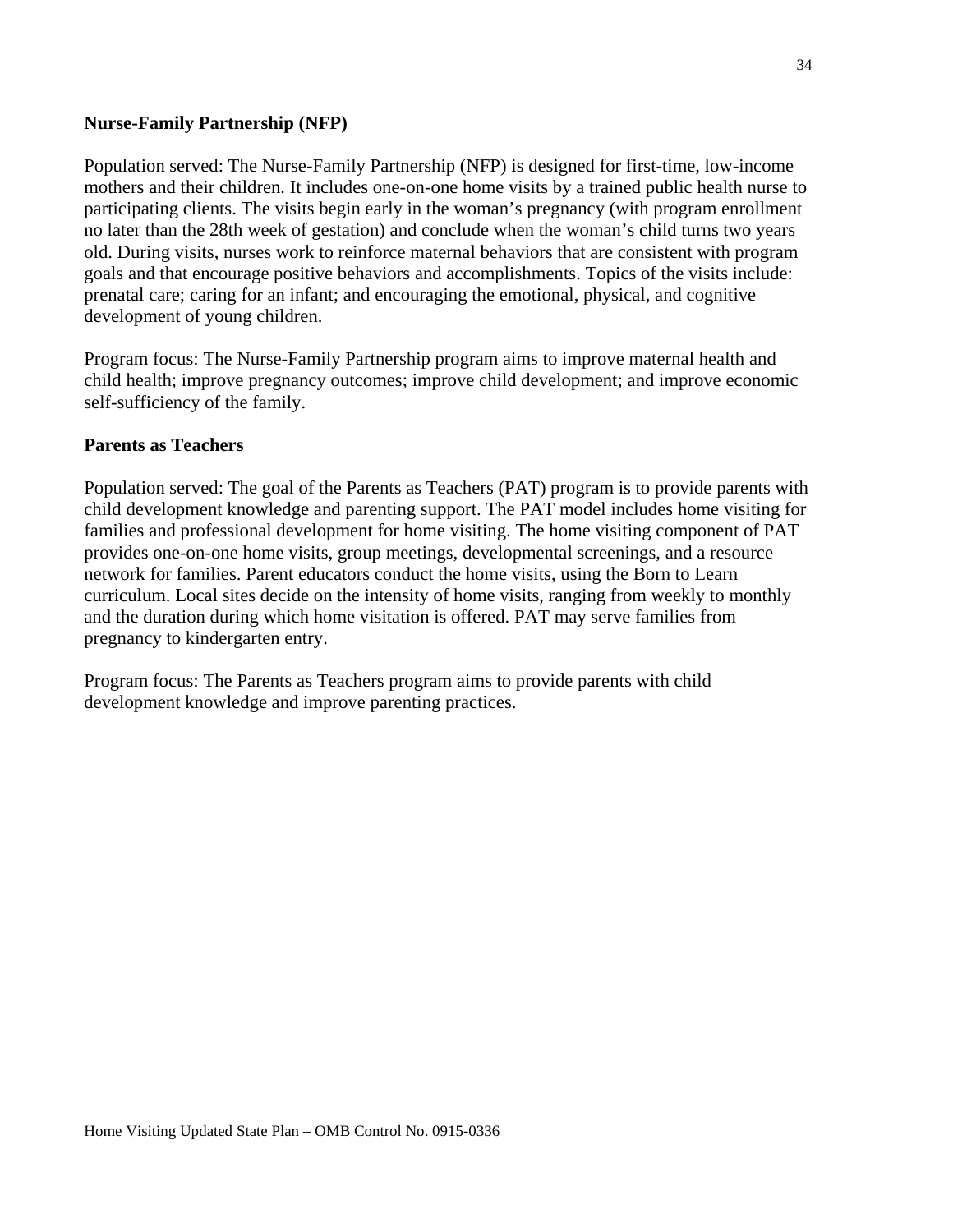#### **APPENDIX C: PROMISING APPROACHES**

HRSA and ACF expect that a promising approach funded under this grant will develop a knowledge base around successful strategies for the effectiveness, implementation, adoption and sustainability of evidence-based home visiting programs. The legislation does not require the States to conduct implementation or impact evaluation other than research on promising approaches.[12](#page-34-0)

HRSA and ACF have a particular interest in promising approaches that develop knowledge about:

- Efficacy in achieving improvements in the benchmark areas and participant outcomes specified in the legislation.
- Factors associated with developing or enhancing the State's capacity to support and monitor the quality of evidence-based programs; and
- Effective strategies for adopting, implementing, and sustaining evidence-based home visiting programs.

Furthermore, HRSA and ACF are especially interested in the use of evaluation strategies that emphasize the use of research to help guide program planning and implementation (e.g., participatory or empowerment evaluation).<sup>[13](#page-34-1)</sup> To support the State's evaluation efforts around promising programs, States must allocate an appropriate level of funds for a rigorous evaluation in all years of the grant.

HRSA and ACF expect States to engage in an evaluation of sufficient rigor to demonstrate potential linkages between project activities and improved outcomes. Rigorous research incorporates the four following criteria:

**Credibility:** Ensuring what is intended to be evaluated is actually what is being evaluated; making sure that descriptions of the phenomena or experience being studied are accurate and recognizable to others; ensuring that the method used is the most definitive and compelling approach that is available and feasible for the question being addressed. If conclusions about program efficacy are being examined, the study design should include a comparison group (i.e., randomized control trial or quasi-experimental design); see the HomVEE website for standards for study design in estimating program impacts: [http://www.acf.hhs.gov/programs/opre/homvee\)](http://www.acf.hhs.gov/programs/opre/homvee).

<span id="page-34-0"></span><sup>&</sup>lt;sup>12</sup> States provided assurances in the initial Funding Opportunity Announcement about participation in any national evaluation activities. It is the Secretary's intent to fund and carry out the national evaluation. However, HRSA and ACF would not prohibit a State from conducting research and evaluation outside of the national evaluation and other ongoing Federal research.<br><sup>13</sup> Participatory evaluation engages stakeholders in the development, implementation, and interpretation of

<span id="page-34-1"></span>evaluation results to maximize the usefulness of the results for stakeholders. Empowerment evaluation supports stakeholders to learn the tools on conducting effective evaluation to foster inquiry and self-evaluation or installation of continuous quality improvement.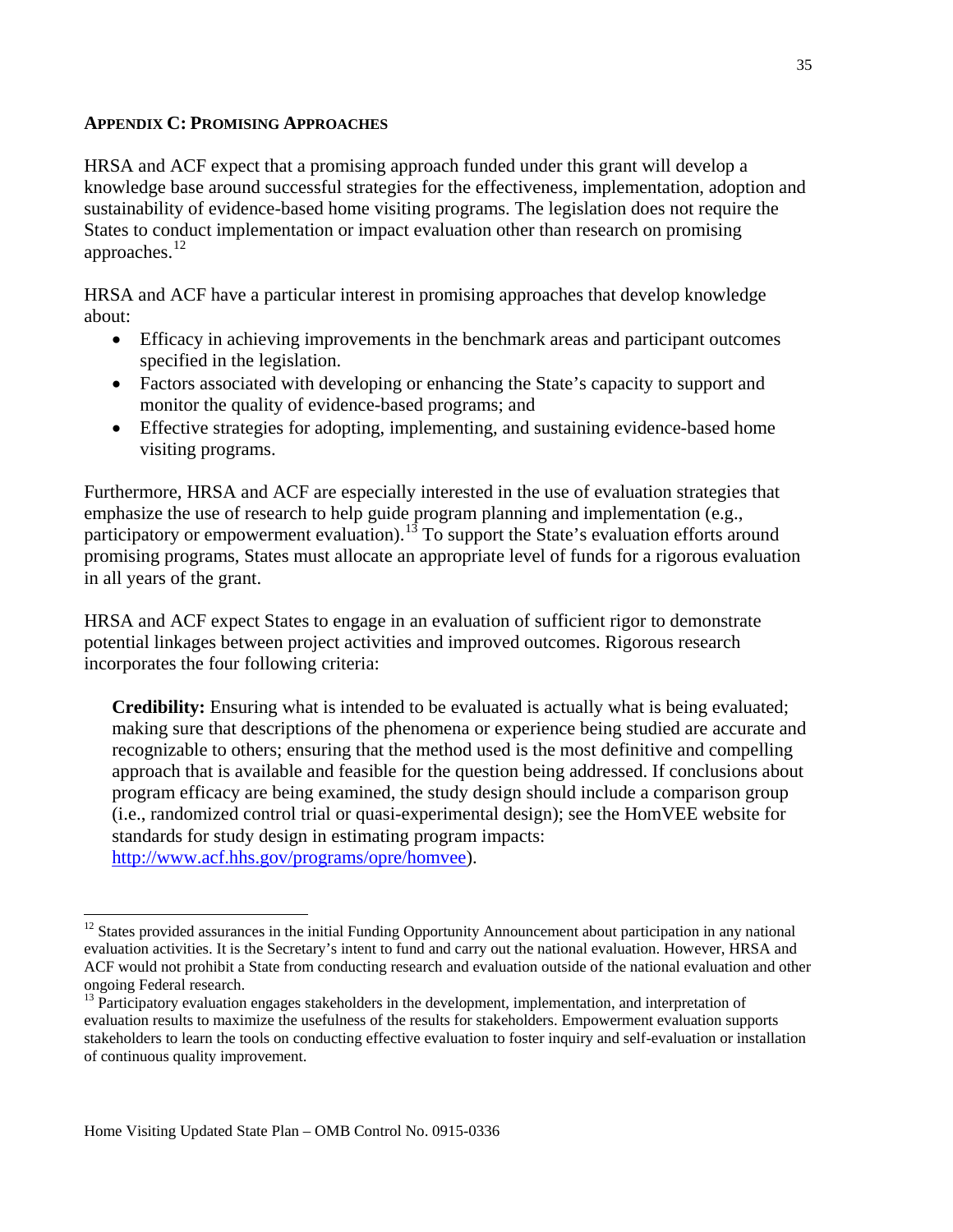**Applicability:** Generalizability of findings beyond current project (i.e., when findings "fit" into contexts outside the study situation). Ensuring the population being studied represents one or more of the population being served by the program.

**Consistency:** When processes and methods are consistently followed and clearly described, someone else could replicate the approach, and other studies can confirm what is found.

**Neutrality:** Producing results that are as objective as possible and acknowledge the bias brought to the collection, analysis, and interpretation of the results.

The Updated State Plan should provide a narrative addressing how the evaluation of the promising approach will be conducted. The Updated State Plan should address the proposed evaluation methods, measurement, data collection, sample and sampling (if appropriate), timeline for activities, plan for securing IRB review, and analysis. The Updated State Plan should also identify the evaluator, cost of the evaluation, and the source of funds. If the research is measuring the impact of the promising or new home visiting model on participant outcomes, an appropriate comparison condition should be utilized. The Updated State Plan should also include a logic model or conceptual framework that shows the linkages between the proposed planning and implementation activities and the outcomes that these are designed to achieve. For assistance in developing a logic model, see [http://toolkit.childwelfare.gov/toolkit/.](http://toolkit.childwelfare.gov/toolkit/) HHS has already initiated a contract for the provision of technical assistance for evaluation of promising programs and will be providing information about the technical assistance available to States.

If the State does not have the in-house capacity to conduct an objective, comprehensive evaluation of the promising approach, then HRSA and ACF advise that the State subcontract with an institution of higher education, or a third-party evaluator specializing in social sciences research and evaluation, to conduct the evaluation. In either case, it is important that the evaluators have the necessary independence from the project to assure objectivity. A skilled evaluator can help develop a logic model and assist in designing an evaluation strategy that is rigorous and appropriate given the goals and objectives of the proposed project.

Additional assistance may be found in a document titled "Program Manager's Guide to Evaluation." A copy of this document can be accessed at: [http://www.acf.hhs.gov/programs/opre/other\\_resrch/pm\\_guide\\_eval/reports/pmguide/pmguide\\_t](http://www.acf.hhs.gov/programs/opre/other_resrch/pm_guide_eval/reports/pmguide/pmguide_toc.html) [oc.html.](http://www.acf.hhs.gov/programs/opre/other_resrch/pm_guide_eval/reports/pmguide/pmguide_toc.html)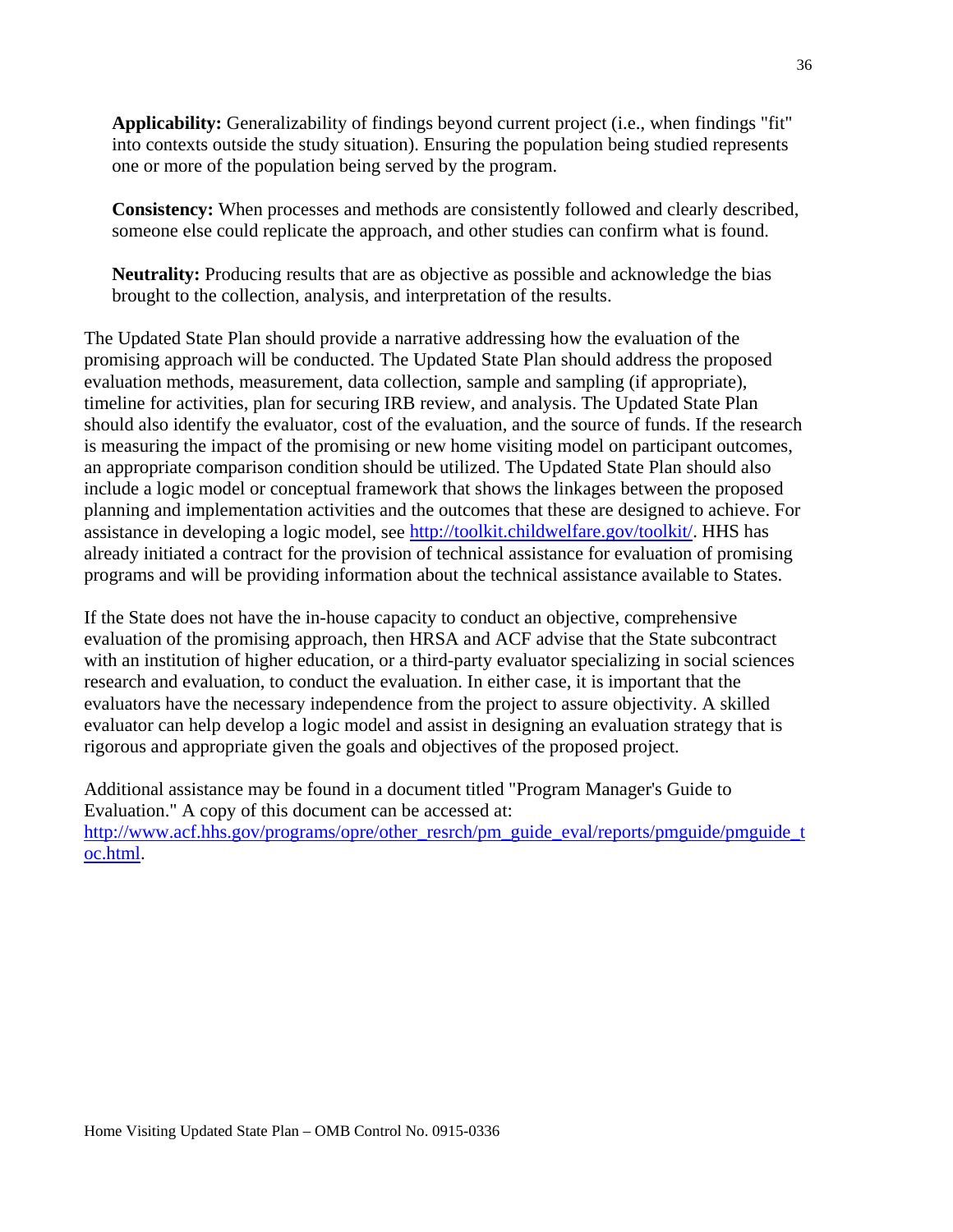#### **APPENDIX D: SPECIFIC GUIDANCE REGARDING INDIVIDUAL BENCHMARK AREAS**

States will be required to report to the Secretary data on all benchmark areas in a format to be specified at a later date. At this time States are required to collect data on all constructs listed below each benchmark area. It should be noted that one benchmark requires collection of data for "reduction in crime or domestic violence." Given this language, States are not required to report on both domains, but may elect one or the other. For all other benchmark areas, the States must collect data for all benchmark areas and for all constructs listed under each benchmark area. States may choose to collect data for additional constructs within a benchmark area or in additional areas in which the State is interested. In order to capture quantifiable, measurable improvement, grantees must collect, at a minimum, data for each benchmark area and construct when the family is enrolled in the program and at one year post-program enrollment.

Technical assistance related to the benchmark requirement will be available to the State during the process of preparing for and submitting the Updated State Plan as well as during the implementation of the program. Requests for technical assistance should be made to the State's Project Officer, identified in Appendix E.

- I. Improved Maternal and Newborn Health
- A. Constructs that must be reported for this benchmark area (all constructs must be measured that are relevant for the population served; if newborns are not being served, constructs related to birth outcomes will not need to be reported):
	- (i) Prenatal care
	- (ii) Parental use of alcohol, tobacco, or illicit drugs
	- (iii)Preconception care
	- (iv) Inter-birth intervals
	- (v) Screening for maternal depressive symptoms
	- (vi)Breastfeeding
	- (vii)Well-child visits
	- (viii) Maternal and child health insurance status (note: some of these data may also be utilized for family economic self-sufficiency benchmark area)
- B. Definition of quantifiable, measurable improvement:
	- For prenatal care, preconception care, inter-birth intervals, screening of maternal depression, breastfeeding, adequacy of well-child visits, and health insurance coverage, improvement is defined as changes over time for mothers and infants;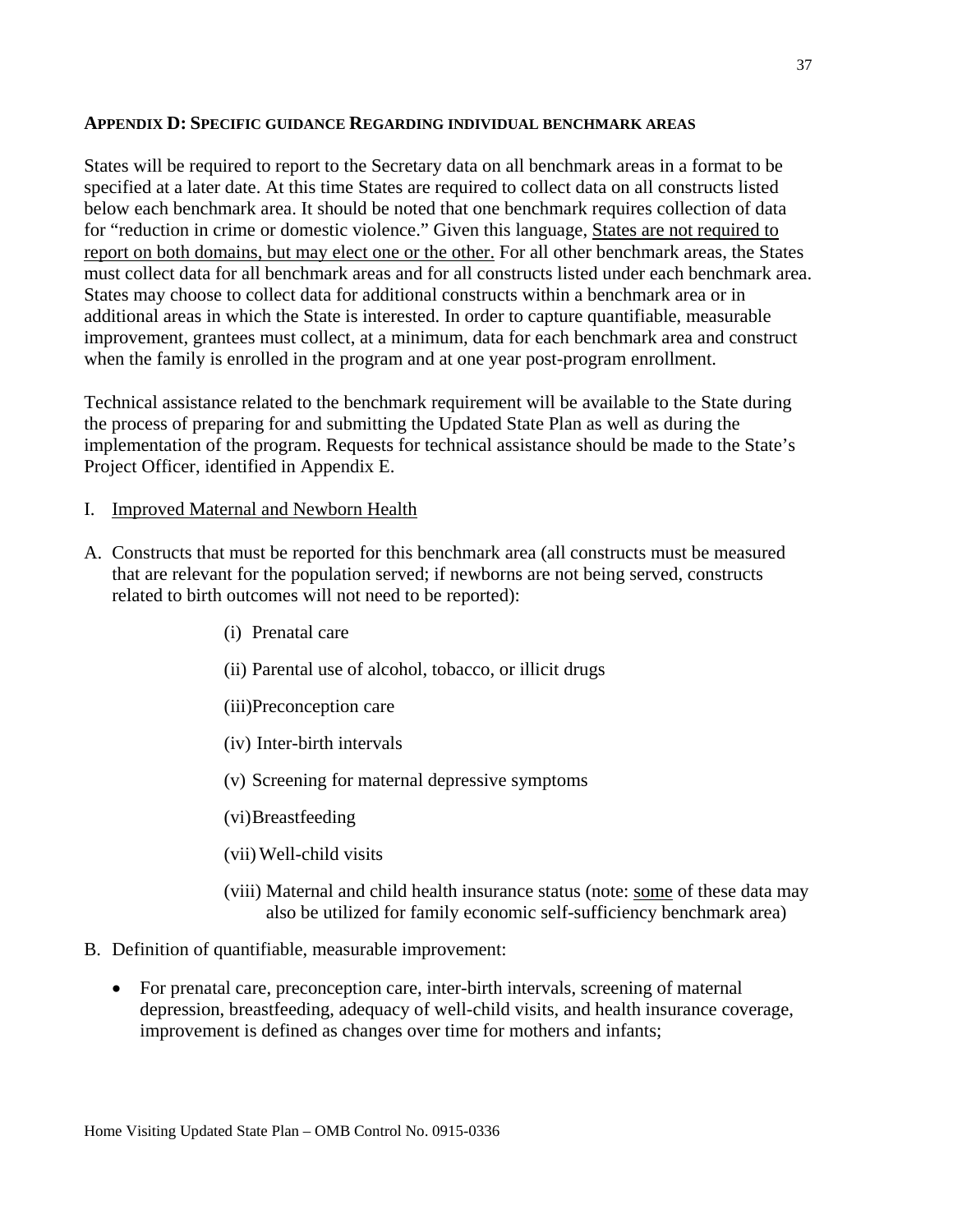- For pre- and post-natal parental use of alcohol, tobacco, or illicit drugs improvement is defined as rate decreases over time.
- C. Sources of data:
	- Data can be collected from interviews and surveys with families or through administrative data, if available, at the individual and family level.
	- For more information, see *Healthy People 2020* at [http://www.healthypeople.gov/hp2020.](http://www.healthypeople.gov/hp2020)
- D. Format to report data
	- Depending on the measure used and the grantee's plan for data utilization, the format of the data should include rates for each relevant construct. For example, the percentage of children birth to age five in families participating in the program who receive the recommended schedule of well-child visits; the percentage of mothers enrolled in the program prenatally who breastfeed their infants at six months of age.
- II. Child Injuries, Child Abuse, Neglect, or Maltreatment and Reduction of Emergency Department Visits
- A. Constructs that must be reported for this benchmark area (all constructs must be measured):
	- Visits for children to the emergency department from all causes
	- Visits of mothers to the emergency department from all causes
	- Information provided or training of participants on prevention of child injuries including topics such as safe sleeping, shaken baby syndrome or traumatic brain injury, child passenger safety, poisonings, fire safety (including scalds), water safety (i.e. drowning), and playground safety
	- Incidence of child injuries requiring medical treatment.
	- Reported suspected maltreatment for children in the program (allegations that were screened in but not necessarily substantiated)
	- Reported substantiated maltreatment (substantiated/indicated/alternative response victim) for children in the program
	- First-time victims of maltreatment for children in the program
- B. Definition of quantifiable, measurable improvement: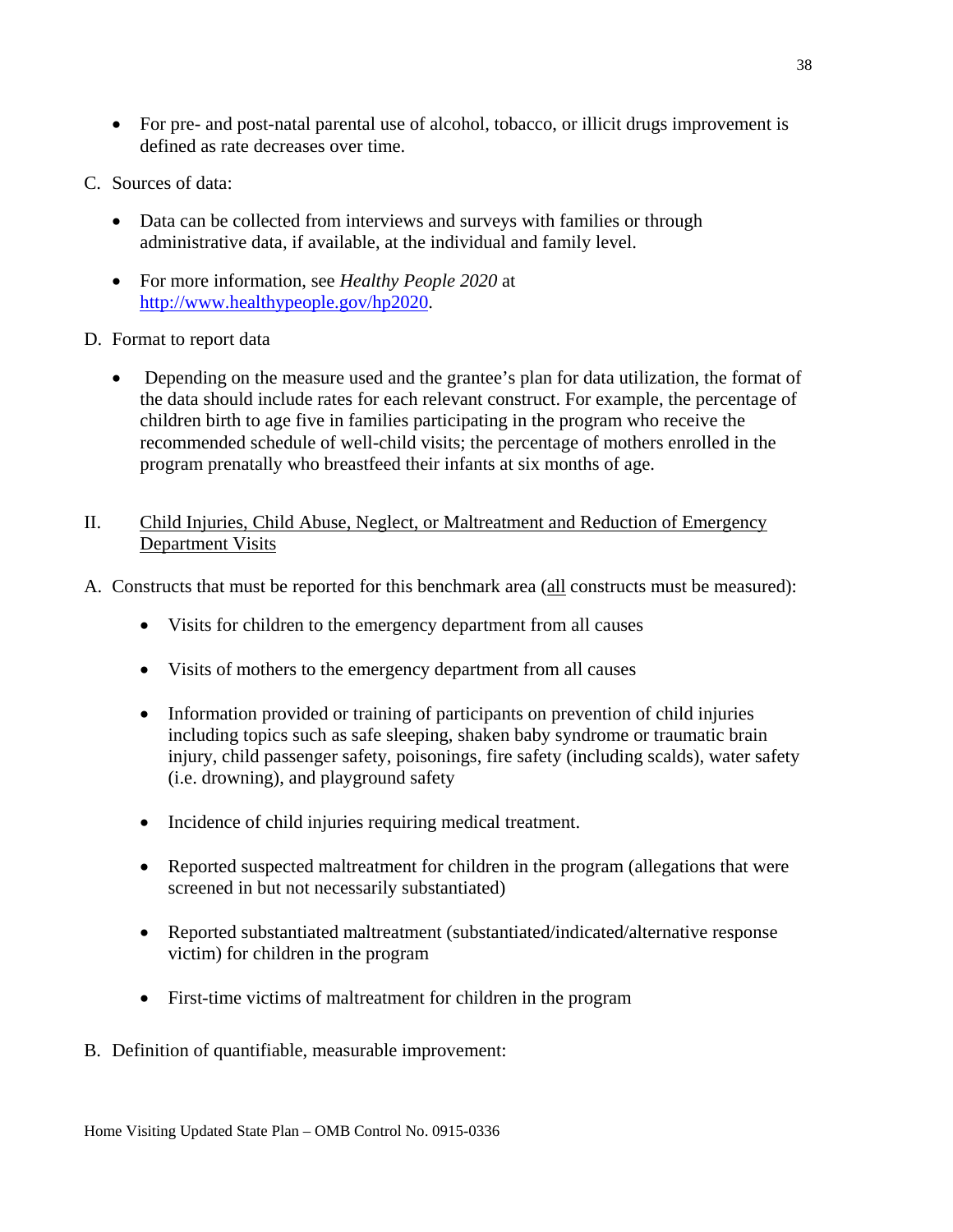- Decreases over time for identified constructs other than information provided or training on preventing child injuries, for which increases are considered improvement.
- C. Specifying source of data:
	- For reductions in emergency department visits and child injury prevention: Data can be collected through participant report, medical records, emergency department patient records or hospital discharge systems. Injury-related medical treatment includes ambulatory care, emergency department visits, and hospitalizations due to injury or ingestions.
	- For child abuse, neglect and maltreatment: It is preferred that data be collected through administrative data provided by the State and local child welfare agencies. Grantees may propose collecting the data through self-report or direct measurement if it utilizes a valid and reliable tool.

For more information see:

- List of the State contacts for National Child Abuse and Neglect Data System collection are available at:<http://www.acf.hhs.gov/programs/cb/pubs/cm08/appendd.htm>
- Child Maltreatment:<http://www.acf.hhs.gov/programs/cb/pubs/cm08>
- National Data Archive on Child Abuse and Neglect (NDACAN): [http://www.ndacan.cornell.edu.](http://www.ndacan.cornell.edu/)
- Centers for Disease Control Injury Prevention: [http://apps.nccd.cdc.gov/NCIPC\\_SII/Default/Default.aspx?pid=2](http://apps.nccd.cdc.gov/NCIPC_SII/Default/Default.aspx?pid=2)
- National Health Survey: [ftp://ftp.cdc.gov/pub/Health\\_Statistics/NCHS/Survey\\_Questionnaires/NHIS/2010/english](ftp://ftp.cdc.gov/pub/Health_Statistics/NCHS/Survey_Questionnaires/NHIS/2010/english)
- Children's Safety Network and Child Death Review Resource Center's Best Practices website: [www.childinjuryprevention.org](http://www.childinjuryprevention.org/)
- State Injury Prevention Profiles; <http://www.childrenssafetynetwork.org/stateprofiles/state.asp>
- D. Format to report data:
	- For reductions in emergency department visits: The data format should include emergency department visits divided by the number of children or mothers enrolled in the program.
	- For child injuries training or information: The construct can be reported as the percentage of participants who receive information or training on injury prevention by the total number of families participating in the program.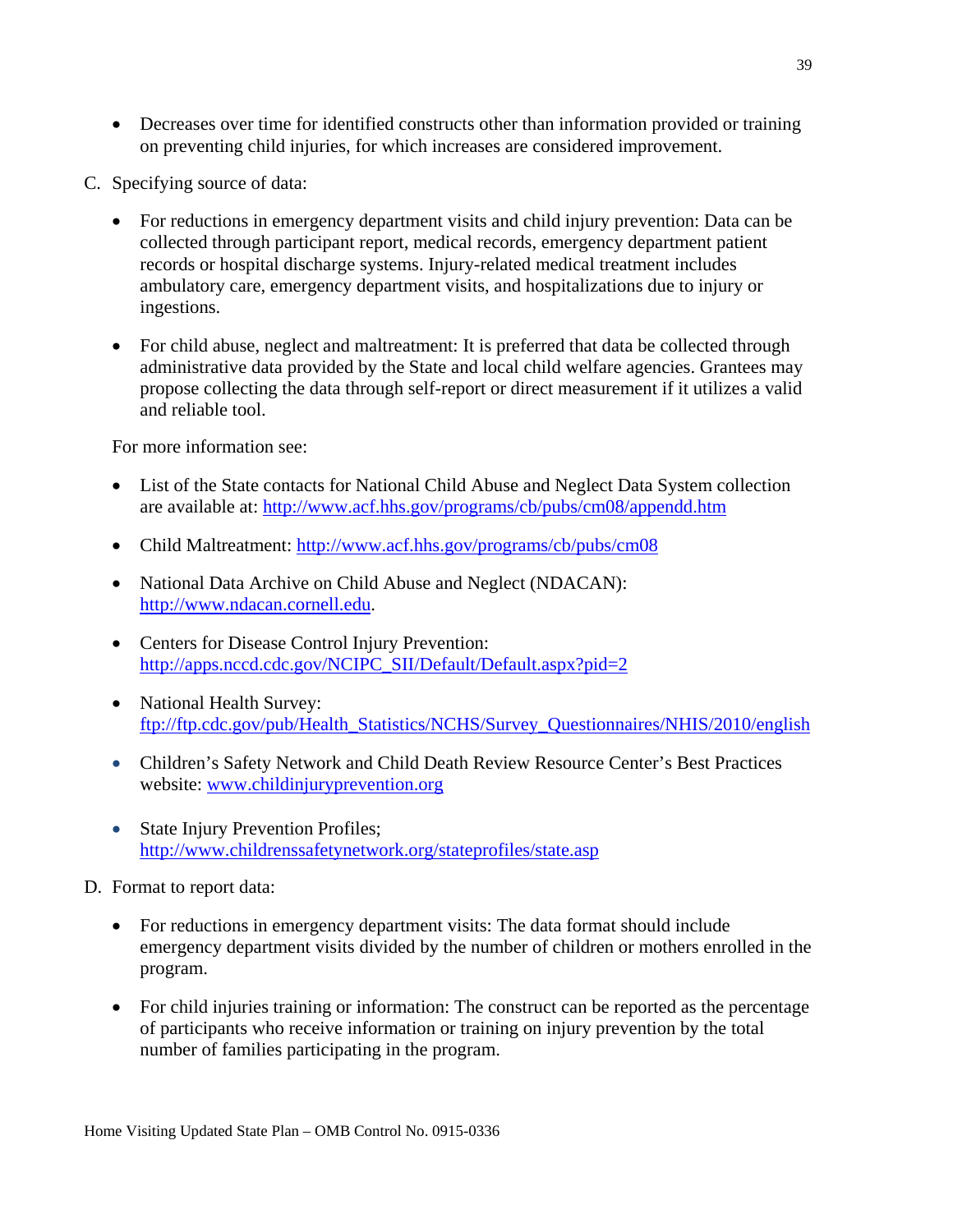- For reduction of incidence of child injuries: The construct should be reported as the rate of child injuries requiring medical treatment (i.e., ambulatory care, emergency department visits or hospitalizations) for children participating in the program.
- For child abuse, neglect and maltreatment: Each construct can be reported as a rate for children prior to kindergarten entry participating in the program.
	- o The rate for **suspected maltreatment** is the number of cases of suspected maltreatment of children in the program, divided by the number of children in the program.
	- o The rate for **substantiated maltreatment** would be calculated by counting the number of cases of substantiated maltreatment of children in the program and dividing by the number of children in the program.
	- o To calculate the rate of **first-time victims**: Count the number of children in the program who are first-time victims divided by the number of children in the program. A first time victim is defined as a child who:
		- had a maltreatment disposition of "victim" and
		- never had a prior disposition of victim
- Data should be reported overall for a program and also should be broken down for each construct by:
	- i. Age category (0-12 months, 13-36 months, and 37-84 months, as appropriate given population served by the home visiting program)
	- ii. For child abuse, neglect or maltreatment only: maltreatment type (i.e., neglect, physical abuse, sexual abuse, emotional maltreatment, other).

#### III. Improvements in School Readiness and Achievement.

- A. Constructs that must be reported for this benchmark area (all constructs must be measured):
	- Parent support for children's learning and development (e.g., having appropriate toys available, talking and reading with their child)
	- Parent knowledge of child development and of their child's developmental progress
	- **Parenting behaviors and parent-child relationship (e.g., discipline strategies, play** interactions)
	- Parent emotional well-being or parenting stress (note: some of these data may also be captured for maternal health under that benchmark area).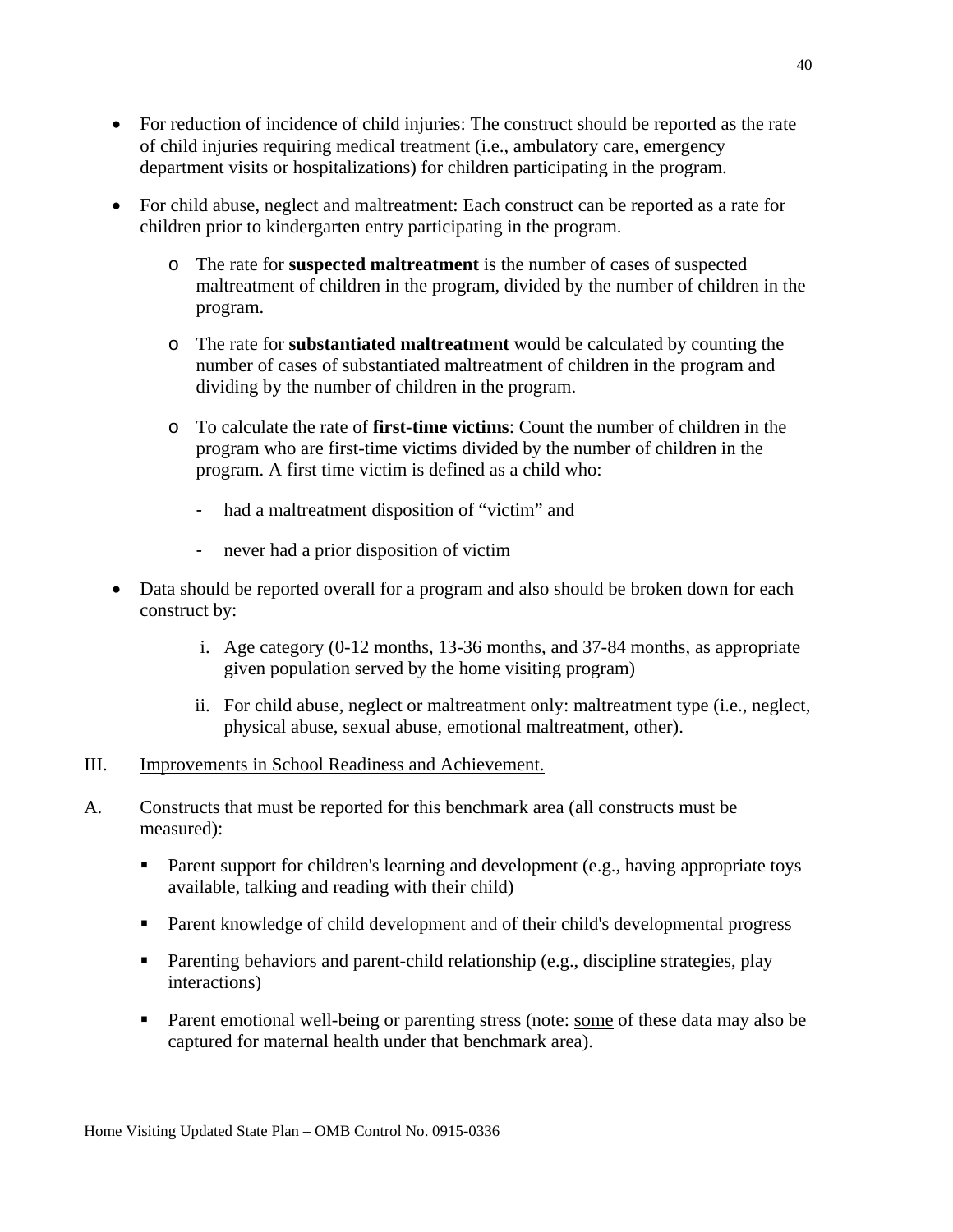- Child's communication, language and emergent literacy
- Child's general cognitive skills
- Child's positive approaches to learning including attention
- Child's social behavior, emotion regulation, and emotional well-being
- Child's physical health and development.

For more information see:

- o [http://www.acf.hhs.gov/programs/opre/ehs/perf\\_measures/index.html](http://www.acf.hhs.gov/programs/opre/ehs/perf_measures/index.html)
- o [http://eclkc.ohs.acf.hhs.gov/hslc/ecdh/eecd/Assessment/Child%20Outcomes/edud](http://eclkc.ohs.acf.hhs.gov/hslc/ecdh/eecd/Assessment/Child%20Outcomes/edudev_art_00090_080905.html) [ev\\_art\\_00090\\_080905.html](http://eclkc.ohs.acf.hhs.gov/hslc/ecdh/eecd/Assessment/Child%20Outcomes/edudev_art_00090_080905.html)
- o Kagan, S. L., Moore, E., & Bradekamp, S. (1995). Reconsidering children's early development and learning: Toward common views and vocabulary. Washington, DC: National Education Goals Panel, Goal 1 Technical Planning Group. (See Child Trends summary here: [http://www.childtrends.org/schoolreadiness/testsr.htm#\\_Toc502715209\)](http://www.childtrends.org/schoolreadiness/testsr.htm#_Toc502715209)
- B. Definition of quantifiable, measurable improvement:
	- Increases over time in the developmental progress of children between entry to the program and one year after enrollment.
- C. Specifying source of data:
	- Data can be collected from a variety of sources including observation (e.g., teacher or other independent observer), direct assessment, administrative data or health records (e.g. program-specific clinical information systems), parent-report, teacher-report or samples of children's work. The grantee must collect and report data from the source appropriate to the method and measurement of the construct proposed.
- D. Format to report data:
	- Depending on the measure used and the grantee plan for using the data, the data reported should be either one or both of the following:
		- o Scale scores. When they are available, scores should be the calculated score for individual scales in the measure. Individual item-level data should not be reported. The scale scores should be calculated as instructed in the manual or other documentation provided by the measure developer; and,
		- o Rates of children in a particular risk category (e.g. rates of children at risk for language delay).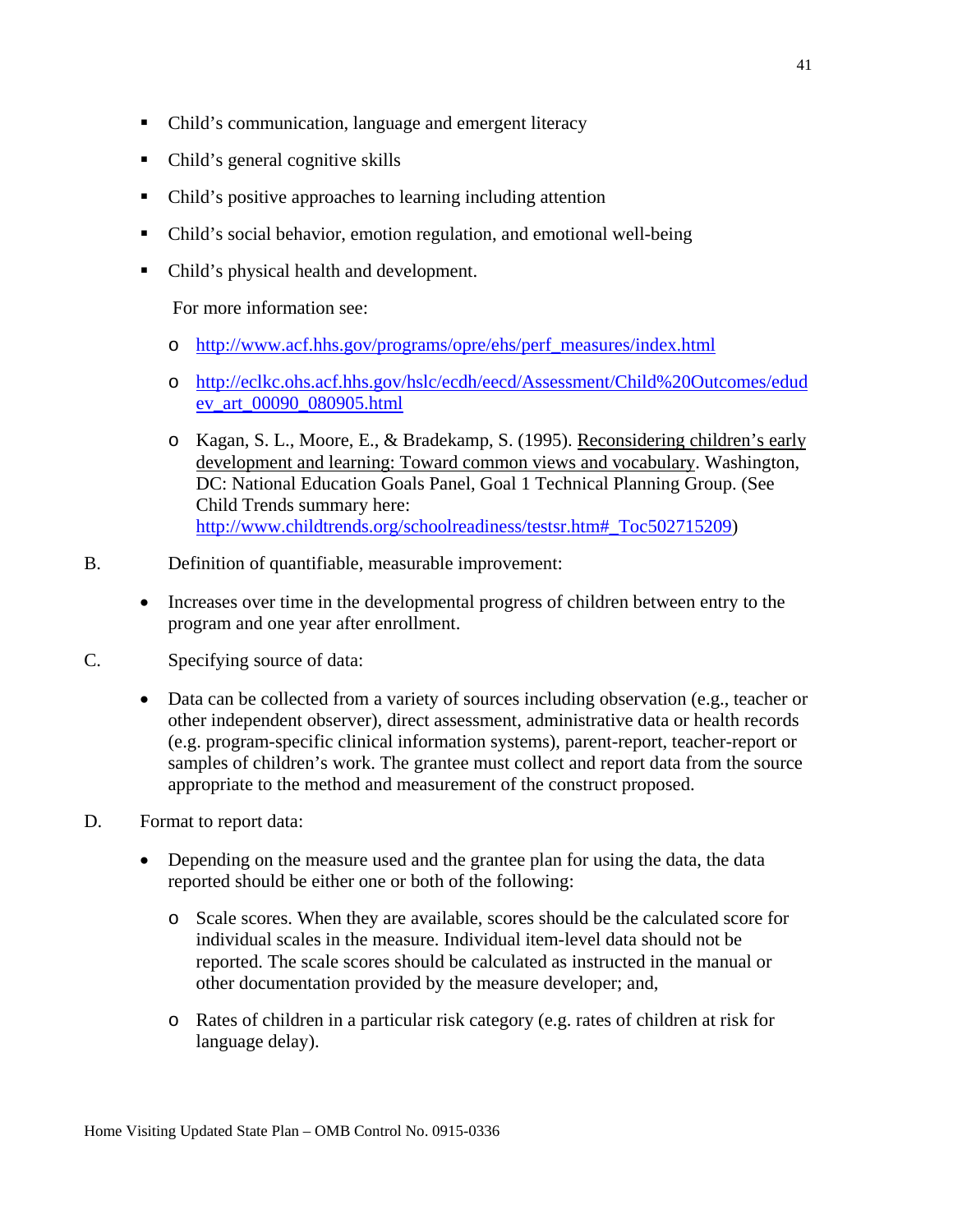The following are some suggested ideas or sources for measures within the area of "Improvements in School Readiness and Achievement:"

- [http://www.acf.hhs.gov/programs/opre/ehs/perf\\_measures/reports/resources\\_measuri](http://www.acf.hhs.gov/programs/opre/ehs/perf_measures/reports/resources_measuring/res_meas_title.html) [ng/res\\_meas\\_title.html](http://www.acf.hhs.gov/programs/opre/ehs/perf_measures/reports/resources_measuring/res_meas_title.html)
- [http://www.casel.org/downloads/Compendium\\_SELTools.pdf](http://www.casel.org/downloads/Compendium_SELTools.pdf)
- <http://journal.naeyc.org/btj/200401/Maxwell.pdf>
- <http://www.earlylearning.ubc.ca/research/initiatives/early-development-instrument/>

# IV. Crime or Domestic Violence

The legislation includes a requirement for States to report on reduction in "crime or domestic violence." Given this language, States are not required to report on both domains, but must report on at least one.

### *Crime*

- A. If the grantee chooses to report crime, constructs that must be reported for this benchmark area (all constructs must be measured) for caregivers served by the home visiting program:
	- Arrests
	- Convictions
- B. Definition of quantifiable, measurable improvement:
	- For family-level crime rates, improvement shall be defined as rate decreases over time in the identified constructs.
- C. Sources of data:
	- **Data can be collected from interviews and surveys with families (i.e. with validated and** reliable instruments) or through administrative data if available at the individual level.
- D. Format to report data:
	- Data can be reported as annual aggregate rates for parents participating in the program. Data should be reported broken down by reason for the arrest or conviction.

## *Domestic Violence*

A. If the grantee chooses to report on domestic violence, constructs that must be reported for this benchmark area (all constructs must be measured) include: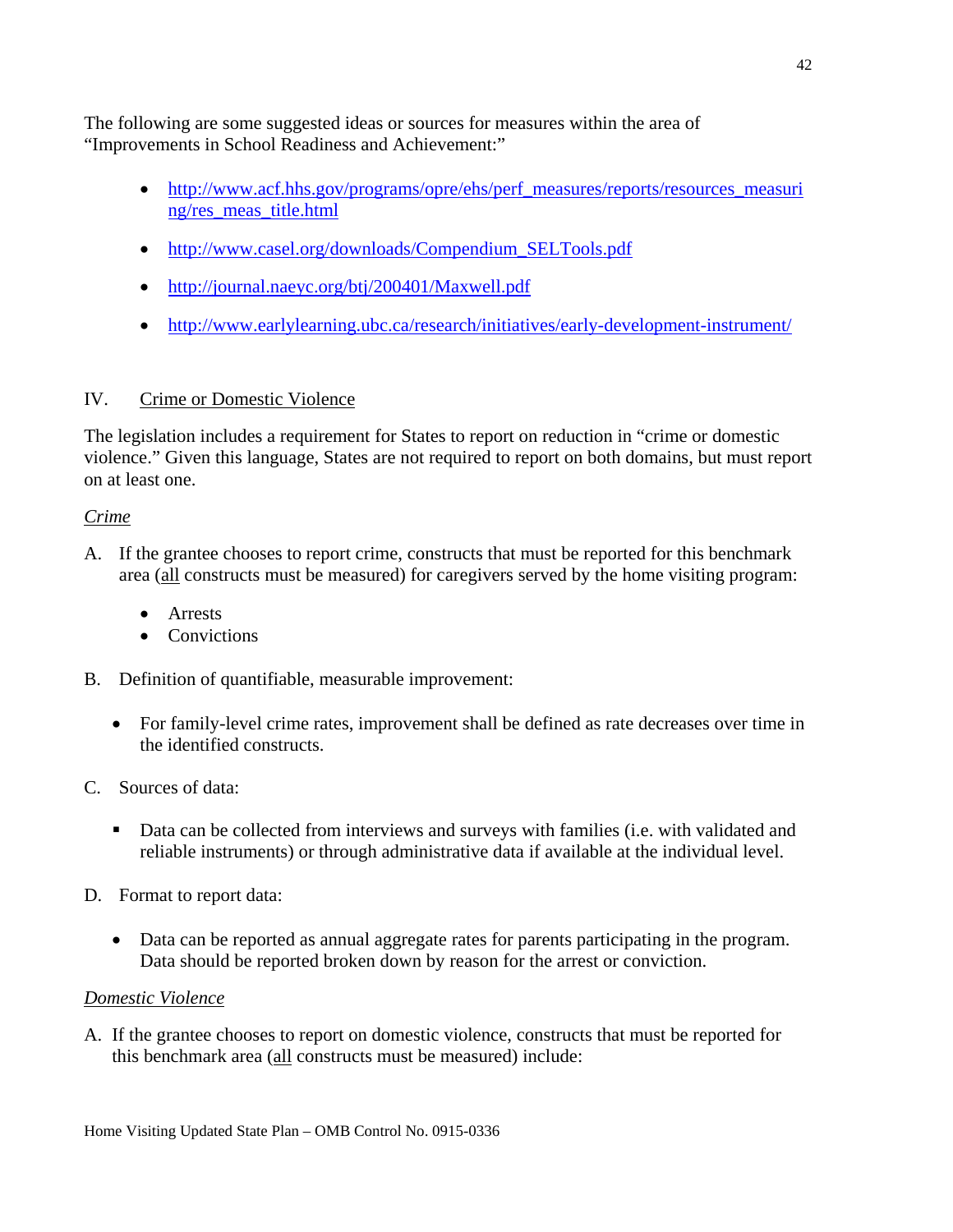- Screening for domestic violence
- Of families identified for the presence of domestic violence, number of referrals made to relevant domestic violence services (e.g., shelters, food pantries);
- Of families identified for the presence of domestic violence, number of families for which a safety plan was completed.
- B. Definition of quantifiable, measurable improvement:
	- For screenings, improvement shall be defined as increases in the rate compared to the population served completed over time.
	- For referrals and completion of safety plans related to domestic violence, improvement shall be defined as an increase over time.
- D. Sources of data:
	- For family-level data, data can be collected from interviews and surveys with families using either administrative data or reliable and valid measures.

For more information see:

- o [http://www.cdc.gov/ncipc/dvp/Compendium/Measuring\\_IPV\\_Victimization\\_and\\_Perp](http://www.cdc.gov/ncipc/dvp/Compendium/Measuring_IPV_Victimization_and_Perpetration.htm) [etration.htm](http://www.cdc.gov/ncipc/dvp/Compendium/Measuring_IPV_Victimization_and_Perpetration.htm)
- o <http://www.cdc.gov/ViolencePrevention/intimatepartnerviolence/datasources.html>
- E. Format to report data:
	- Depending on the measure used for each construct and the grantee plan for using the data, the data reported should be either one or both of the following:
		- o Percentage of screenings for domestic violence of program participants.
		- o Referrals and safety plans should be reported as a rate of appropriate services identified and referrals and safety plans made by the total number of identified participants in need of these services.
- V. Family Economic Self-Sufficiency.
- A. Constructs that must be reported for this benchmark area (all constructs must be measured):
	- Household income and benefits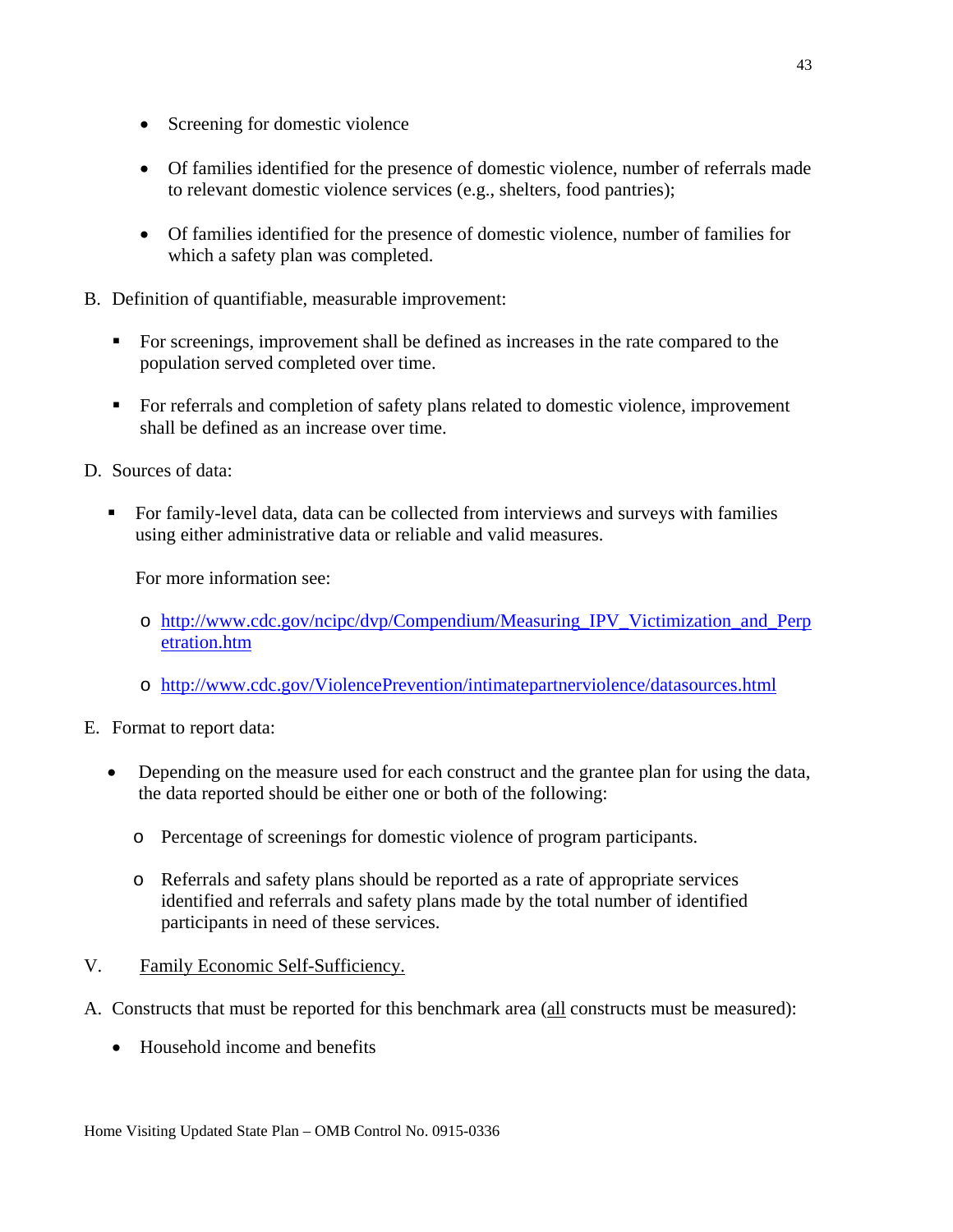- o Household shall be defined as all those living in a home (who stay there at least 4 nights a week on average) who contribute to the support of the child or pregnant woman linked to the HV program. Tenants/boarders shall not be counted as members of the household
- o Income and benefits shall be defined as earnings from work, plus other sources of cash support. These sources may be private, i.e., rent from tenants/boarders, cash assistance from friends or relatives, or they may be linked to public systems, i.e. child support payments, TANF, Social Security (SSI/SSDI/OAI), and Unemployment Insurance.
- Employment or Education of adult members of the household
- Health insurance status
- B. Definition of quantifiable, measurable improvement:
	- For household income, improvement shall be defined as an increase in total household income and benefits over time.
	- Note that the second construct above refers to employment *or* education. We recognize that there can be an inverse relationship between the two in the short-run, i.e., while people are pursuing education, they may reduce their participation in the labor force, and vice versa. Therefore, while sites should measure both constructs, improvement in one or the other shall be considered sufficient to show positive results for this construct.
		- o For employment, improvement shall be defined as an increase in the number of paid hours worked plus unpaid hours devoted to care of an infant by all adults in participating households over time.
		- o For education, improvement shall be defined as an increase in the educational attainment of adults in participating households over time. Educational attainment shall be defined by the completion not only of academic degrees, but also of training and certification programs.
	- For health insurance status, improvement shall be defined as an increase in the number of household members who have health insurance over time.
- C. Specifying source of data:
	- Data can come from interviews or surveys with families. Data on child support and public benefit receipt may be able to be gathered or verified from the relevant agencies, if data-sharing agreements can be developed. For employment, family-level data may also be gathered or verified using Unemployment Insurance data.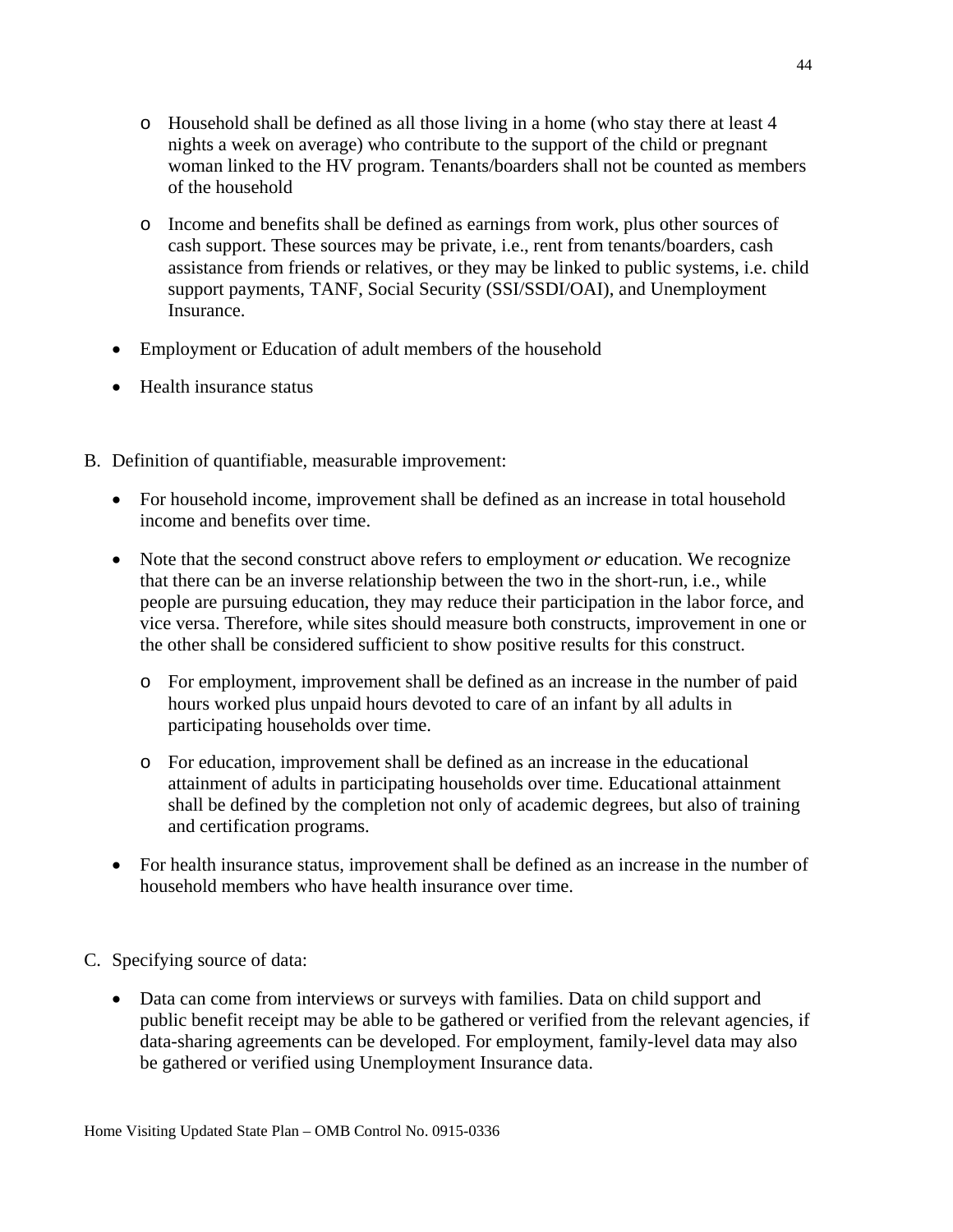- D. Format to report data:
	- For the purposes of Federal reporting, family economic self-sufficiency data should be collected for the month of enrollment and the month one-year post enrollment.
		- a. Household income and benefits, specifying each source of income or benefits and the amount gathered from each source;
		- b. Number of adult household members employed during the month, and average hours per month worked by each adult household member
		- c. Educational benchmarks achieved (e.g., program completion, degree attainment) by each adult household member, number of adult household members participating in educational activities since the previous survey, and hours per month spent by each adult household member in educational programs and;
		- d. Health insurance status of all household members.

The following are suggested ideas or sources for measures within the area of "Family Self-Sufficiency:"

- "Observations from the Interagency Technical Working Group on Developing a Supplemental Poverty Measure," March 2010, [http://www.census.gov/hhes/www/povmeas/SPM\\_TWGObservations.pdf.](http://www.census.gov/hhes/www/povmeas/SPM_TWGObservations.pdf)
- "National Directory of New Hires," <http://www.acf.hhs.gov/programs/cse/newhire/ndnh/ndnh.htm>

Evaluation Data Coordination Project [http://www.acf.hhs.gov/programs/opre/other\\_resrch/eval\\_data/index.html](http://www.acf.hhs.gov/programs/opre/other_resrch/eval_data/index.html)

#### VI. Coordination and Referrals for Other Community Resources and Supports

For the purposes of the home visiting benchmarks, referrals include both internal referrals (to other services provided by the local agency) and external referrals (to services provided in the community but outside of the local agency). As part of their initial and ongoing needs assessments, grantees should track the number of services available and appropriate for the participants in the program. The construct of coordination includes capturing linkages at the agency and the individual family level.

A. Constructs that must be reported for this benchmark area (all constructs must be measured):

Number of families identified for necessary services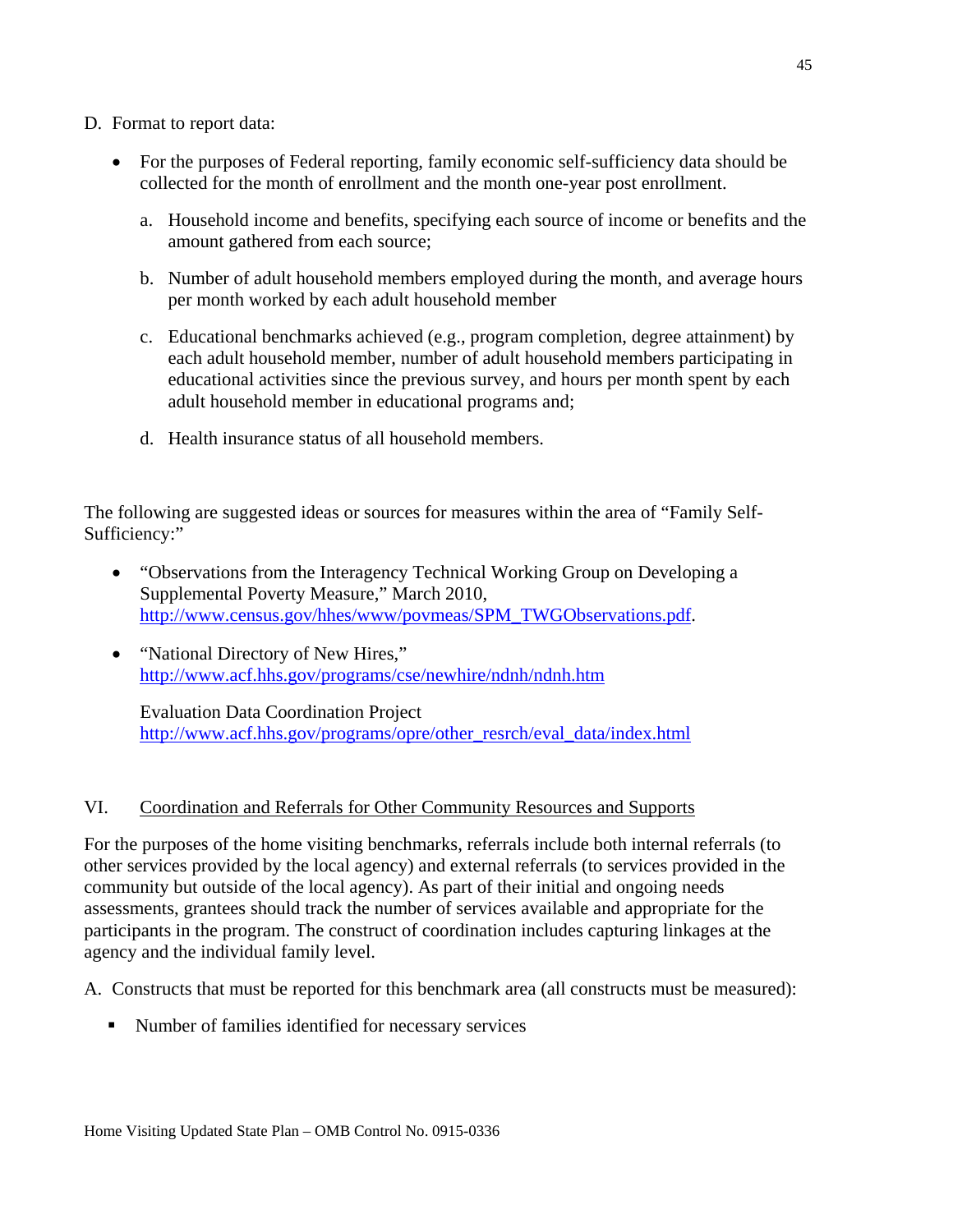- Number of families that required services and received a referral to available community resources
- MOUs: Number of Memoranda of Understanding or other formal agreements with other social service agencies in the community
- Information sharing: Number of agencies with which the home visiting provider has a clear point of contact in the collaborating community agency that includes regular sharing of information between agencies
- Number of completed referrals (i.e., the home visiting provider is able to track individual family referrals and assess their completion, e.g., by obtaining a report of the service provided).
- B. Definition of quantifiable, measurable improvement:
	- Increase in the proportion of families screened for needs, particularly those relevant for affecting participant outcomes.
	- Increase in the proportion of families identified with a need who receive an appropriate referral, when there are services available in the communities.
	- MOU: Increase in the number of formal agreements with other social service agencies.
	- Information sharing: Increase in the number of social service agencies that engage in regular communication with the home visiting provider.
	- Number of completed referrals: Increase in the percentage of families with referrals for which receipt of services can be confirmed.
- C. Specifying source of data:
	- Data for each of the constructs can be collected through direct measurement by the home visitors and/or administrative data provided by the local agency.

The Secretary of HHS will provide technical assistance specifically around measuring this domain.

- D. Format to report data:
	- Number of screenings and number of referrals provided divided by the total number of participating families.
	- Total number of social service agencies with an MOU and/or regular communication.
	- Proportion of referrals of participating families with identified needs whose receipt of service was verified divided by the total number of participating families with identified needs.

Home Visiting Updated State Plan – OMB Control No. 0915-0336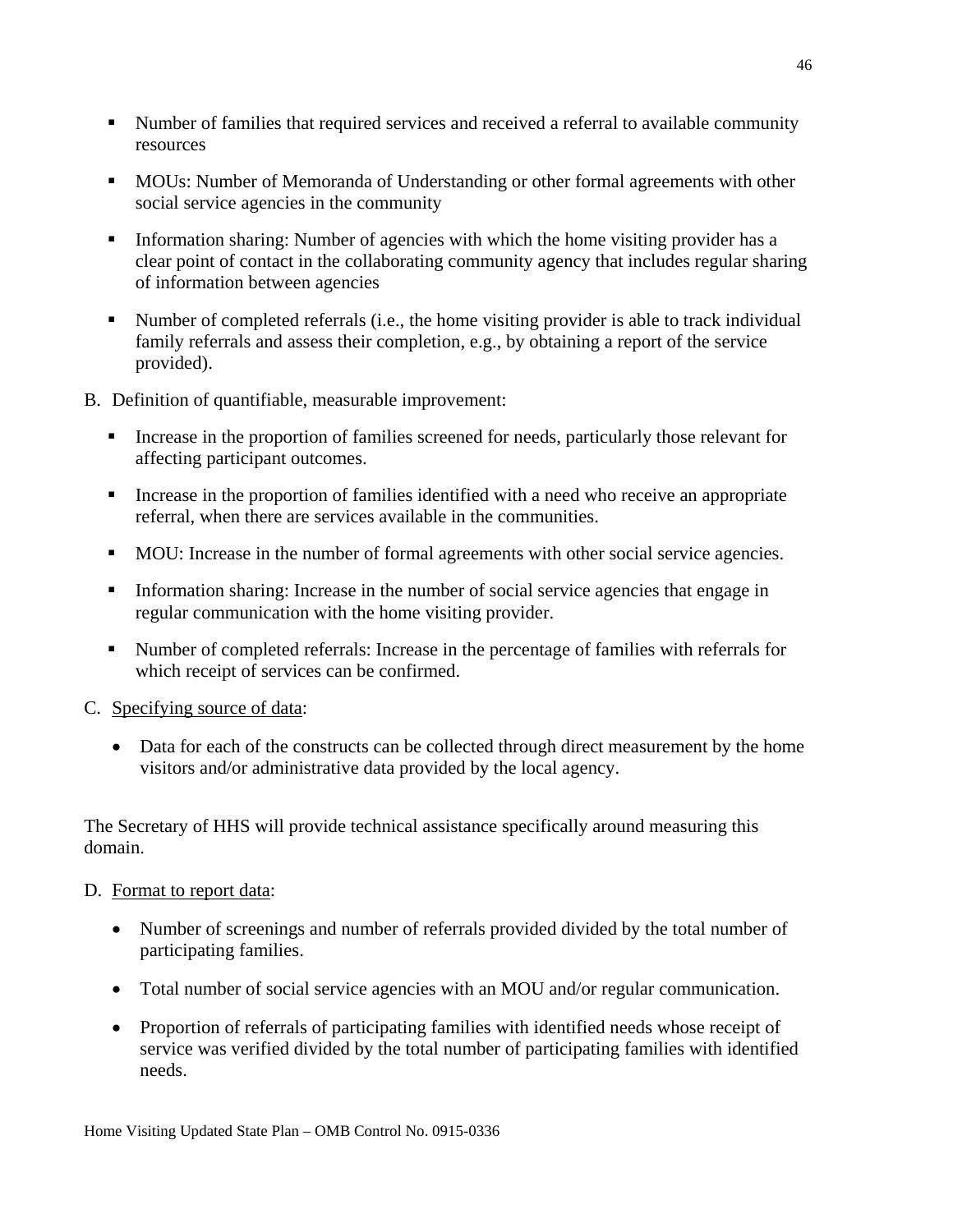#### **APPENDIX E: MATERNAL, INFANT, AND EARLY CHILD HOME VISITING PROGRAM PROJECT OFFICERS**

#### **Boston, Region I**

*Connecticut, Maine, Massachusetts, New Hampshire, Rhode Island, Vermont*

#### **Barbara Tausey, MD, MHA**

Department of Health and Human Services Health Resources and Services Administration MCHB\DCAFH JFK Federal Building, Suite 1826 Boston, MA Phone (617) 565-1433 [BTausey@hrsa.gov](mailto:BTausey@hrsa.gov)

#### **New York, Region II**

*New Jersey, New York, Puerto Rico, Virgin Islands*

#### **Mona Lisa Martin, MSW**

Department of Health and Human Services Health Resources and Services Administration MCHB\DCAFH 26 Federal Plaza, Suite 3337 New York, NY 10278 Phone (212) 264-4625 [MLMartin@hrsa.gov](mailto:MLMartin@hrsa.gov)

#### **Philadelphia, Region III**

*Delaware, District of Columbia, Maryland, Pennsylvania, Virginia, West Virginia*

#### **Monique Fountain Hanna, MD, MPH, MBA**

CDR, U.S. Public Health Service Department of Health and Human Services Health Resources and Services Administration MCHB\DCAFH 150 S. Independence Mall West Philadelphia, PA 19106 Phone (215) 861-4393 [MFountain@hrsa.gov](mailto:MFountain@hrsa.gov)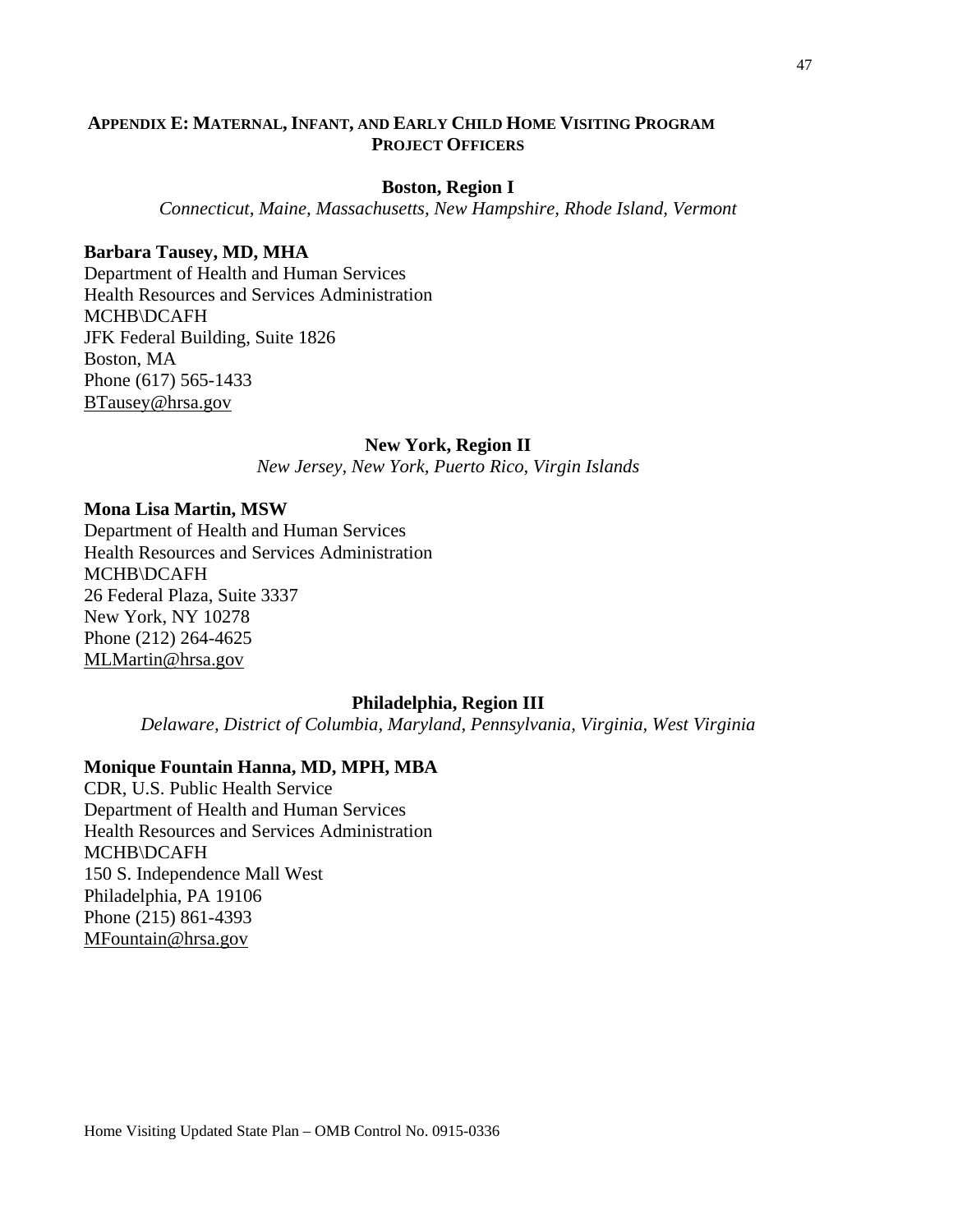#### **Atlanta, Region IV**

*Alabama, Georgia, Florida, Kentucky, Mississippi, North Carolina, South Carolina, Tennessee*

#### **Marilyn Stephenson, RN, MSN**

Department of Health and Human Services Health Resources and Services Administration MCHB\DCAFH 61 Forsyth St. SW, Suite 3M60 Atlanta, GA 30303 Phone (404) 562-4140 [MStephenson@hrsa.gov](mailto:MStephenson@hrsa.gov)

#### **Chicago, Region V**

*Illinois, Indiana, Michigan, Minnesota, Ohio, Wisconsin*

#### **Josephine Ansah, MPH**

Department of Health and Human Services Health Resources and Services Administration MCHB\DCAFH 233 N. Michigan, Suite 200 Chicago, IL 60601 Phone (312) 353-2879 [JAnsah@hrsa.gov](mailto:JAnsah@hrsa.gov)

#### **Dallas, Region VI**

*Arkansas, Louisiana, New Mexico, Oklahoma, Texas*

#### **Laura Wolfgang, LBSW**

Department of Health and Human Services Health Resources and Services Administration MCHB\DCAFH 1301 Young St., Suite 1030 Dallas, TX 75202 Phone (214) 767-5320 [LWolfgang@hrsa.gov](mailto:LWolfgang@hrsa.gov)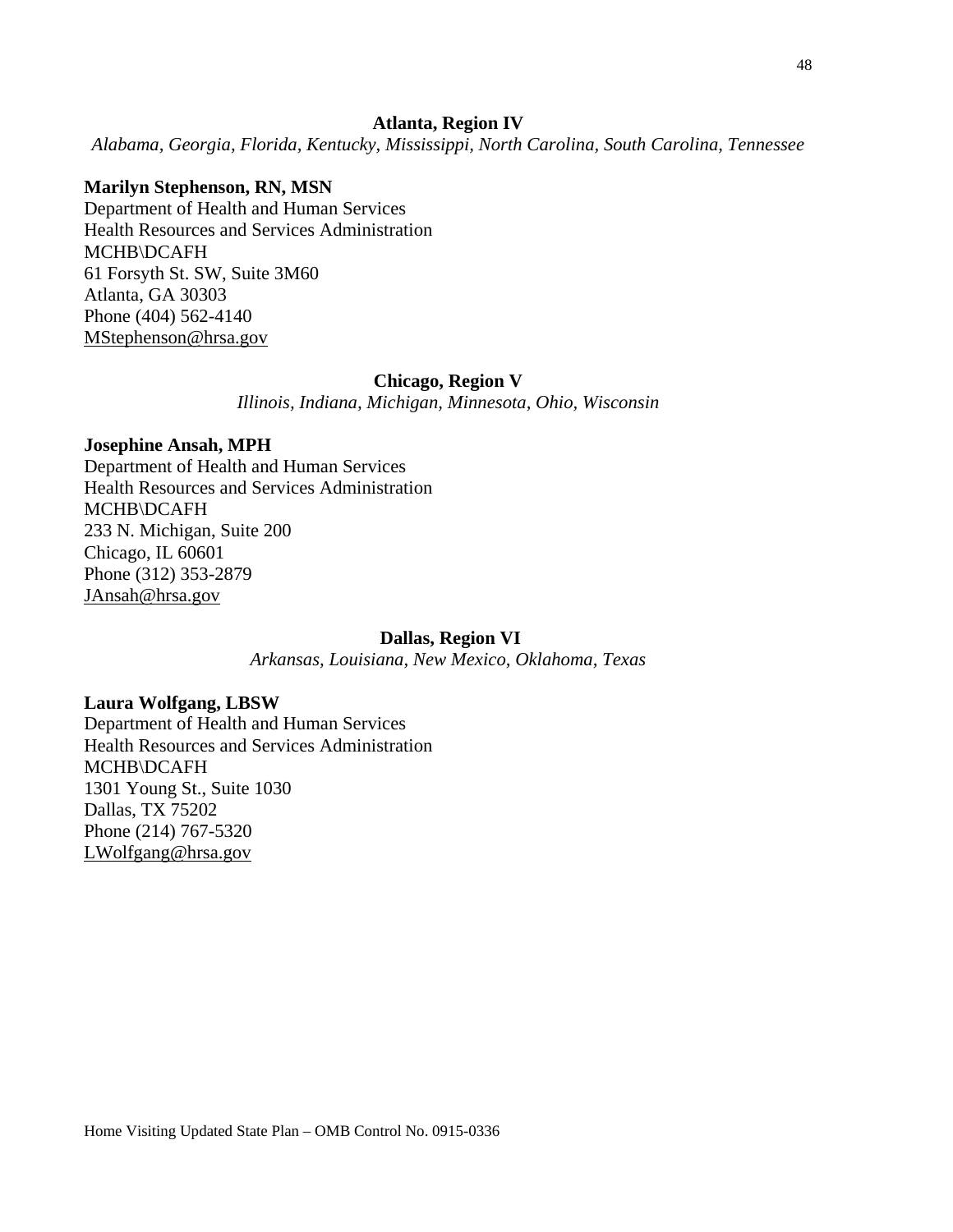#### **Kansas City - Region VII**

*Iowa, Missouri, Nebraska, Kansas*

#### **Jacqueline Counts, MSW, PhD**

Department of Health and Human Services Health Resources and Services Administration MCHB\DCAFH 601 E. 12th Street, Room 1728 Kansas City, MO 64106 Phone: (816) 426-5200 [JCounts@hrsa.gov](mailto:JCounts@hrsa.gov)

#### **Denver - Region VIII**

*Colorado, Montana, North Dakota, South Dakota, Utah, Wyoming*

#### **Angela Ablorh-Odjidja, JD, MHS (Acting)**

Department of Health and Human Services Health Resources and Services Administration MCHB\DCAFH 5600 Fishers Lane, Room 16B-26 Rockville, MD 20857 Phone: (301) 443-8932 [AAblorh-Odjidja@hrsa.gov](mailto:AAblorh-Odjidja@hrsa.gov)

#### **San Francisco - Region IX**

*Arizona, California, Hawaii, Nevada, American Samoa, Federated States of Micronesia, Guam, Marshall Islands, Northern Mariana Islands, Palau*

#### **Penny Kyler, OTR, Sc.D**

Department of Health and Human Services Health Resources and Services Administration MCHB\DCAFH 90 Seventh Street, Federal Building, Suite 8-100 San Francisco, CA 94103 Phone: (415) 437-8566 [PKyler@hrsa.gov](mailto:PKyler@hrsa.gov)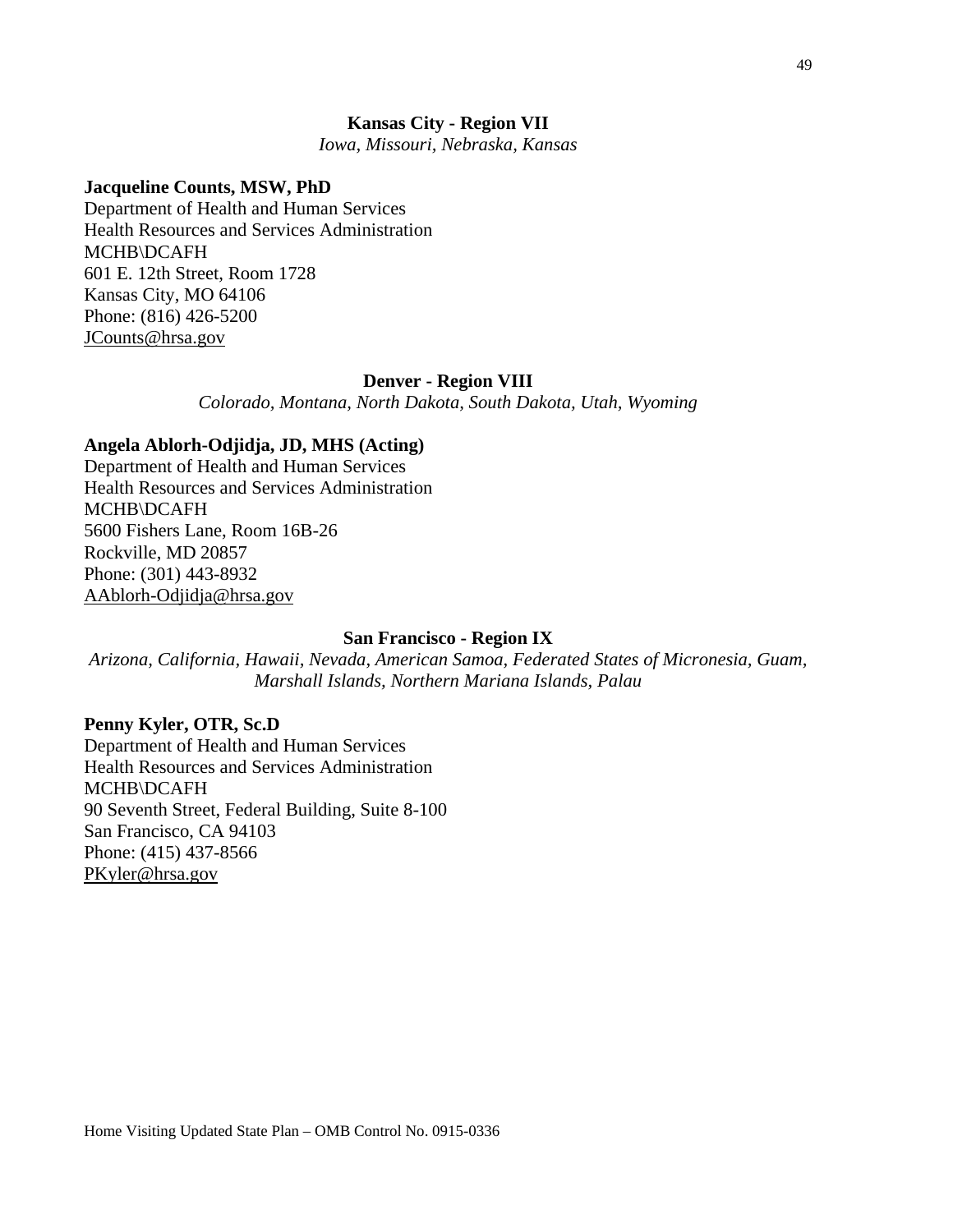# **Seattle - Region X**

*Alaska, Idaho, Oregon, Washington*

## **Lorrie Grevstad, RN, MN**

Department of Health and Human Services Health Resources and Services Administration MCHB\DCAFH  $2201$  6<sup>th</sup> Ave Seattle, WA 98121 Phone: (206) 615-3891 [LGrevstad@hrsa.gov](mailto:LGrevstad@hrsa.gov)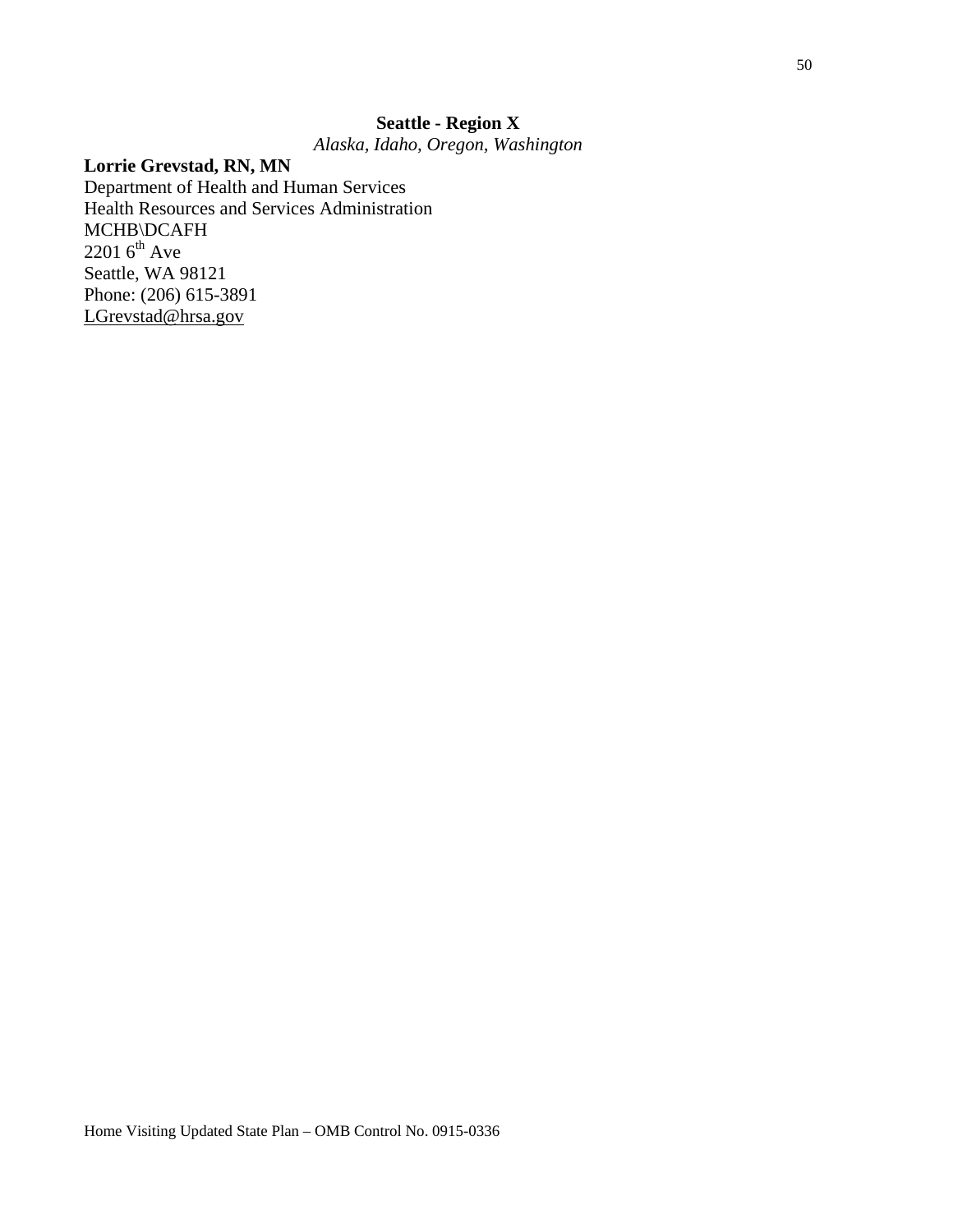### **APPENDIX F: RESPONSE TO PUBLIC COMMENTS ON FEDERAL REGISTER NOTICE ON CRITERIA FOR EVIDENCE OF EFFECTIVENESS OF HOME VISITING MODELS**

### **Background**

The legislation establishing the Maternal, Infant, and Early Childhood Home Visiting Program reserves the majority of funds for models that are "evidence-based" according to criteria to be established by the Secretary. On July 23, 2010, in compliance with a legislative requirement, HHS published a Federal Register Notice (FRN) requesting public comment on proposed criteria for evidence of effectiveness. The comment period closed August 17, 2010. One hundred and forty letters were received, most containing multiple comments. Comments were received from legislators, program developers, advocacy organizations, researchers, and program administrators. This Appendix describes HHS's decisions in seven areas where significant comments were received.

- 1. Requests for reconsideration of evidence determinations
- 2. Comments regarding the criteria
- 3. Factors for consideration
- 4. Outcome domains
- 5. Study design, and
- 6. Promising programs and adaptations
- 1. Requests for reconsideration of evidence determinations. A number of comments requested a mechanism for reconsiderations of the evidence determinations.

**HHS RESPONSE:** In response to these comments, HHS has established a transparent procedure for re-reviews, described in the Supplemental Information Request.

#### 2. Comments regarding the criteria.

Numerous comments suggested different ways to conceptualize criteria for evidence of effectiveness. Many of the comments were mutually inconsistent. Comments covered ratings of study design, program models *vs*. critical elements of programs, and consideration of findings for subgroups.

## • **Distinguishing between "high" and "moderate" quality impact study designs.**

Many comments received criticized the hierarchical rankings of RCTs over QEDs and advocated that the two designs be equally acceptable as evidence. Many of the comments argued that distinguishing these two designs did not follow the legislative intent. Some comments appeared to confuse the ratings of study design and quality with the assessment of the strength of evidence for home visiting models.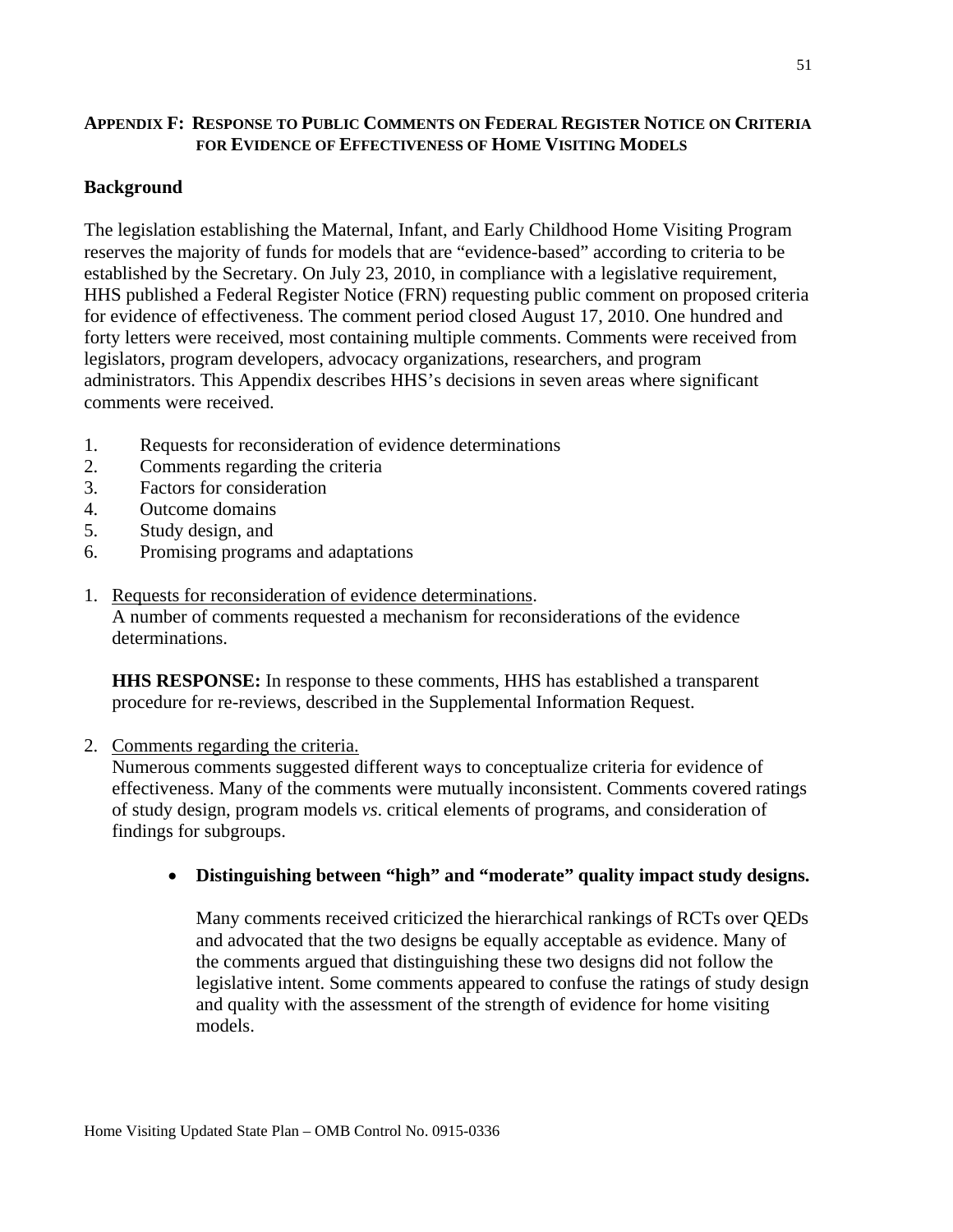As discussed further in (5) below, some commenters recommended including certain types of non-RCT study design in the high-quality category.

**HHS RESPONSE**: The SIR lists alphabetically the models that meet the evidence criteria and provides the final HHS criteria for evidence of effectiveness. The list does not draw distinctions among the models meeting the evidence criteria, either on the basis of study design or quality. The HomVEE website reports the study design and quality as one of the factors for consideration in weighing the available evidence of effectiveness for each model. In response to comments received, HHS has revised the evidence standards to place certain types of QEDs (single-case-study designs and regression discontinuity designs) in the highquality category if they meet specific requirements relevant to each design, as suggested by commenters (see (5) below).

• **Program models vs. critical elements**. Two comments were received requesting a focus on elements that make evidence-based programs effective rather than focusing on entire program models.

**HHS RESPONSE**: The language of the legislation focuses on program models rather than elements of evidence-based practices. Thus, the evidence criteria in the SIR continue to focus on program models. However, HHS hopes to address the task of identifying critical elements of effective programs in the national evaluation or other components of the ongoing research agenda.

• **Subgroups**. One commenter suggested that the proposed criteria for dealing with subgroups be altered depending on the study and outcome domain.

**HHS RESPONSE**: The SIR retains the proposed approach for considering subgroup findings consistent across all of the home visiting research to keep the review procedures and application of criteria as simple, transparent and straightforward as possible for States.

## 3. Factors for consideration.

Many of the comments recommended including additional factors when reviewing home visiting research. Examples include measurement quality, cost/affordability of the program, and fidelity of implementation in the study. Other factors recommended for consideration in the comments were related to external validity (e.g., whether the program has been implemented in the "real world," or recency of the research). Some comments suggested considering factors related to study design, such as power to detect effects.

**HHS RESPONSE**: HHS has not added factors to the evidence criteria. The HomVEE review reports information on some of the recommended factors concerning outcomes or implementation, but does not consider them when rating a program's evidence of effectiveness. When feasible, HHS has added information on suggested factors to the HomVEE website. The HomVEE website reports the available information on factors related to external validity in order to inform State or local assessments about the applicability of a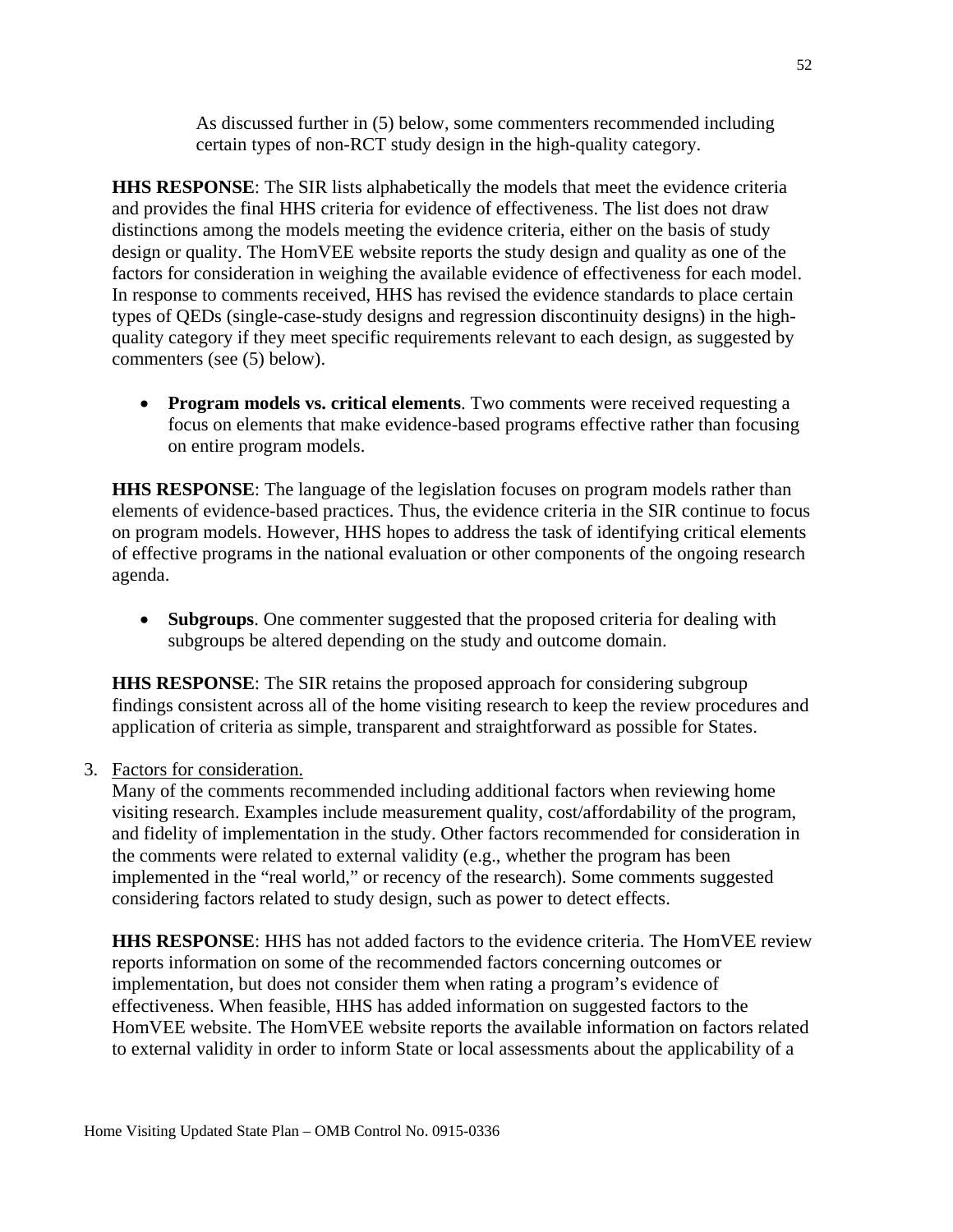program model to the implementation context. The factors recommended by commenters are listed below, along with the recommended response:

- Objectivity or independence of researcher conducting impact study.
	- o Based on comments received, information on the independence of the research has been added to the HomVEE website, including information on the program developer's authorship of the research and the funding source. HHS has not added this factor to the criteria for evidence of effectiveness because of the lack of clear criteria in determining "independence."
- Statistical power to detect effects.
	- o The HomVEE website already reports sample size. Further, power to detect effects is implicit in whether the study found significant findings.
- Study recruitment process and refusal rates.
	- o This information is generally not available in adequate detail.
- Study duration.
	- o This is already reported on the HomVEE website and considered in the criteria related to sustained findings.
- Process for selecting study sites and participants.
	- o This is related to external validity and should be left for States to weigh in their assessment of the available evidence. This information is already included in the HomVEE website, though not considered in rating program effectiveness.
- Research indicating the model has been implemented successfully in real-world situations.
	- o The HomVEE evidence review prioritized programs in wide use. This information is already included in the HomVEE website, though not considered in rating program effectiveness.
- Age of participants.
	- o This information is already included in the HomVEE website, though not considered in rating program effectiveness.
- Cost of implementation.
	- o This information is already included in the HomVEE website, though not considered in rating program effectiveness.
- Past success of collaboration with other organizations.
	- o This information is generally not available.
- 4. Outcome domains.

A number of the comments received recommended considering specific outcome variables within the domains included in the proposed criteria. A few of the comments requested adding other domains in determining evidence of effectiveness visiting, including child protective and domestic violence services; protective factors; and economic, housing, education and health system deficits. Of the 18 recommended outcome variables, only three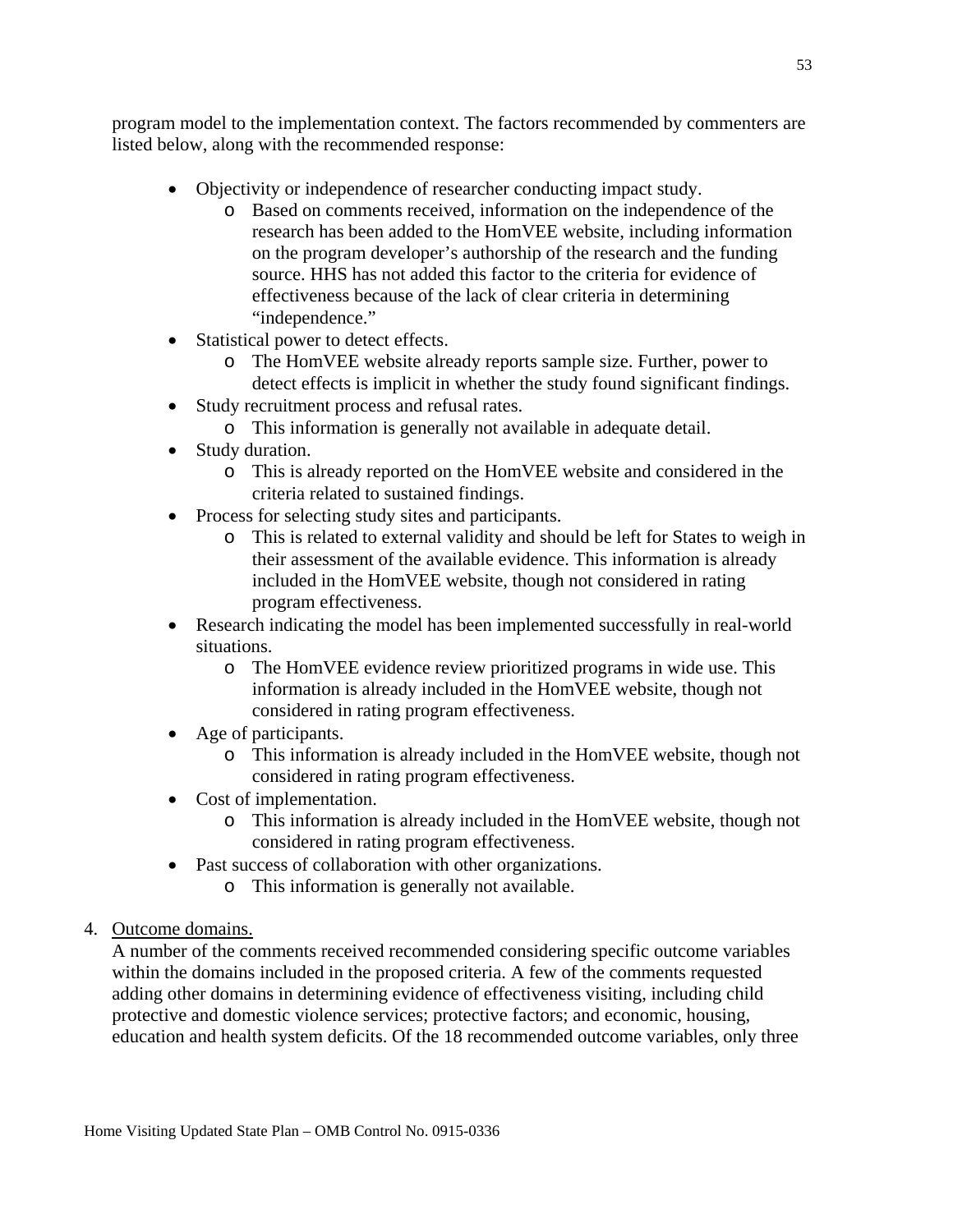were not already included in the HomVEE review. These three were prevention of subsequent pregnancies, expulsions from preschool, and vision and eye health.

**HHS RESPONSE**: HHS has not added outcome domains or specific outcomes within domains to the evidence criteria. Regarding outcome domains, given time and fiscal limitations and the legislation's explicit focus on eight domains, the evidence criteria continue to focus only on those outcome domains specifically stated in the legislation. Regarding the three outcome variables not already included in the review:

- Prevention of subsequent pregnancies was not included since this may not be an appropriate goal for all participants.
- Expulsions from preschool settings were not measured in any of the home visiting literature reviewed. This variable could be considered as a measure of socioemotional outcomes if it is measured in any future studies reviewed.
- Vision and eye health would be included in the health domain if measured in any studies.
- 5. Study design.

A number of comments requested clarification of the definition of QED. Some commenters recommended that specific non-experimental designs be considered for the high- or moderate-quality study design categories.

**HHS RESPONSE**: The HomVEE website includes a specific definition of QED. Specifically, HomVEE defines a QED as "a study design in which sample members (children, parents, or families) are selected for the program and comparison in a nonrandom way." Based on commenters' suggestions to include regression discontinuity designs and single-case study designs, HHS has included these types of QEDs in the high- or moderatequality study design categories, if specific standards relevant to each type of design are met. Commenters suggested including retrospective designs. Retrospective designs may qualify as QEDs and be rated as moderate quality studies if specific standards are met.

6. Promising programs and adaptations.

Some commenters requested clarification on the process for reviewing States' proposed hybrid or adapted models of home visiting services. Other comments requested a definition of promising programs.

**HHS RESPONSE:** Though research on program adaptation is in its infancy, there is some literature available around adaptation of evidence-based programs. This literature refers to "adaptation" as changing a model to make it better fit the population or conditions without altering core elements. In contrast, "drift" refers to changes made to the core elements of a model that undermine program effectiveness. Literature around adaptation of evidence-based programs consistently recommends that implementing agencies should discuss proposed adaptations with the program developers prior to implementation to ensure changes do not alter core components. The SIR asks States to include documentation that the program can be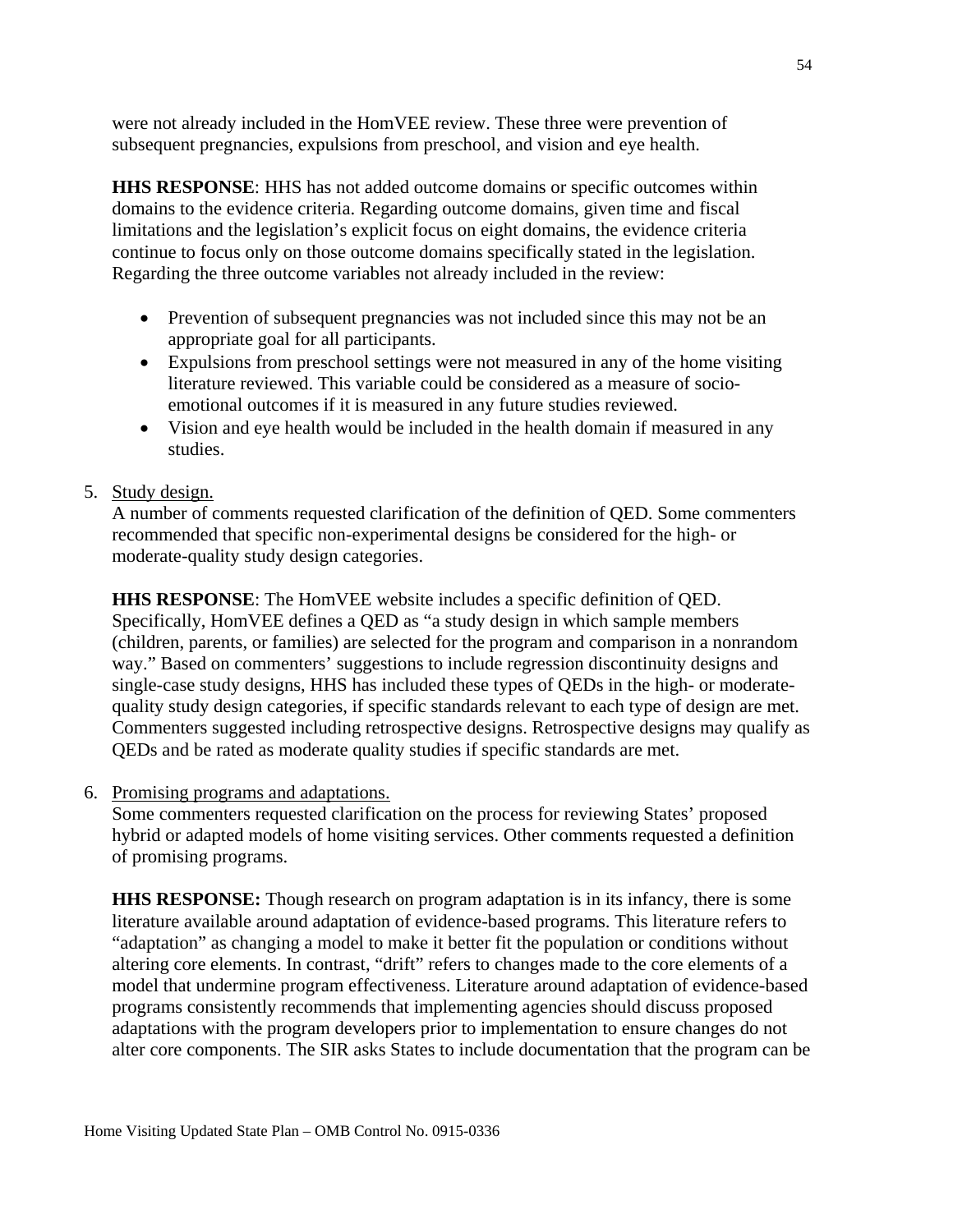implemented as planned and support from the program developers for any adaptations proposed.

The SIR defines a promising program as one in which there little to no evidence of effectiveness; one with evidence that does not meet the criteria for an evidence-based model; or a modified version of an evidence-based model that *includes significant alterations to core components*. The promising approach should be grounded in relevant empirical work and have an articulated theory of change. The promising approach must have been developed by or identifies with a national organization or institution of higher education, and States must agree to evaluate this approach through a well-designed and rigorous process.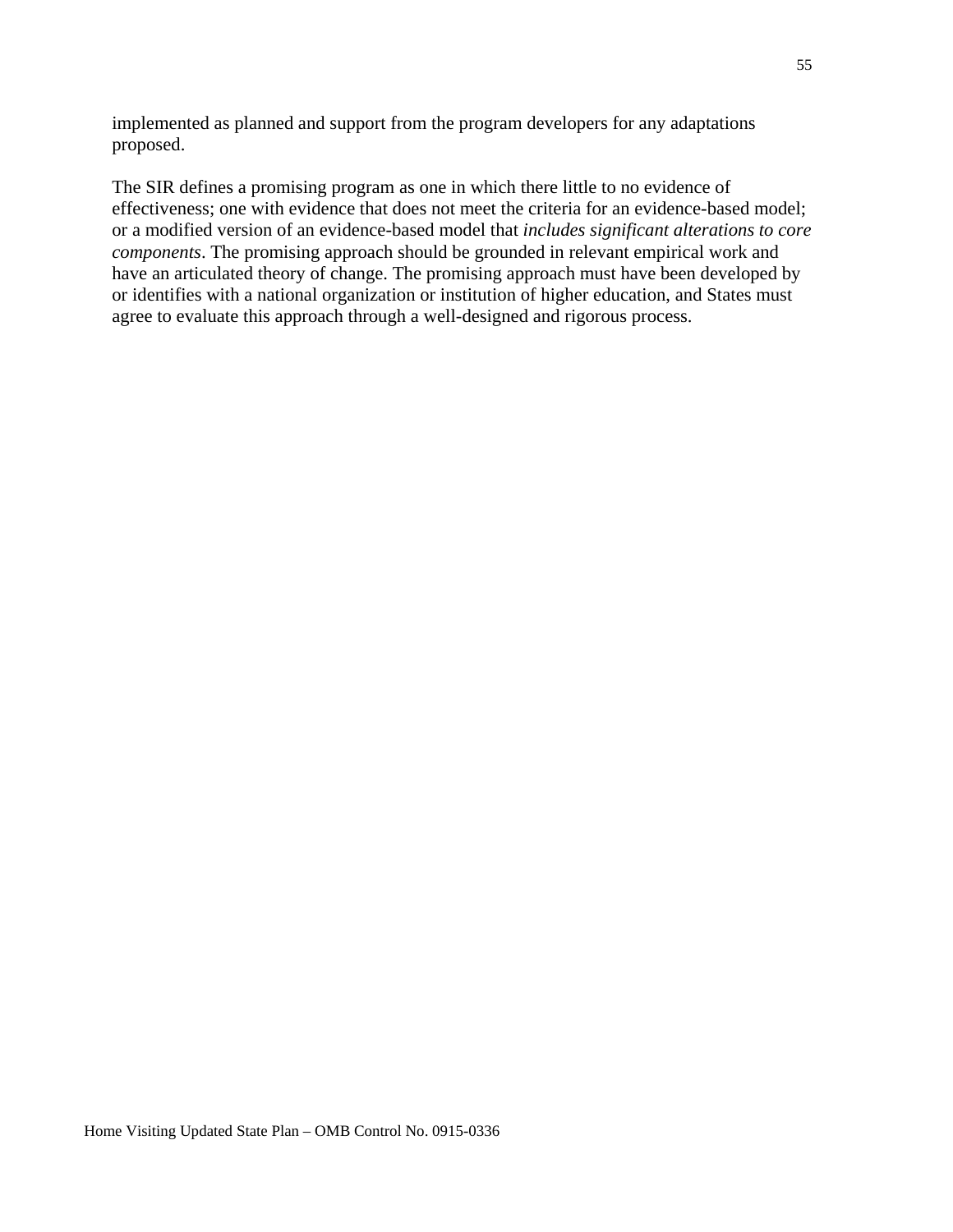# **APPENDIX G: GLOSSARY**

| <b>Adaptation</b>                                         | In some cases, the State may wish to adapt an existing model that has<br>been identified as evidence-based in order to meet the needs of<br>targeted at-risk communities. For the purposes of the MIECHV, an<br>acceptable adaptation of an evidence-based model includes changes to<br>the model that have not been tested with rigorous impact research but<br>are determined by the model developer not to alter the core<br>components related to program impacts. Literature around adaptation<br>of evidence-based programs consistently recommends that<br>implementing agencies should discuss proposed adaptations with the<br>program developers prior to implementation to ensure that changes do<br>not alter core components. Changes to an evidence-based model that<br>alter the core elements related to program outcomes undermine the<br>program's effectiveness. Such changes (otherwise known as "drift")<br>will not be allowed under the funding allocated for evidence-based<br>models. |
|-----------------------------------------------------------|----------------------------------------------------------------------------------------------------------------------------------------------------------------------------------------------------------------------------------------------------------------------------------------------------------------------------------------------------------------------------------------------------------------------------------------------------------------------------------------------------------------------------------------------------------------------------------------------------------------------------------------------------------------------------------------------------------------------------------------------------------------------------------------------------------------------------------------------------------------------------------------------------------------------------------------------------------------------------------------------------------------|
| <b>Administration for</b><br><b>Children and Families</b> | The Administration for Children and Families (ACF), within the<br>Department of Health and Human Services (HHS) is responsible for<br>Federal programs that promote the economic and social well-being of<br>families, children, individuals, and communities.                                                                                                                                                                                                                                                                                                                                                                                                                                                                                                                                                                                                                                                                                                                                                 |
| <b>Aggregate Data</b>                                     | Data combined from multiple measures and/or across multiple<br>subjects.                                                                                                                                                                                                                                                                                                                                                                                                                                                                                                                                                                                                                                                                                                                                                                                                                                                                                                                                       |
| <b>At-Risk Community</b>                                  | A community with concentrations of: premature birth, low-birth<br>weight infants, and infant mortality, including infant death due to<br>neglect, or other indicators of at risk prenatal, maternal, newborn, or<br>child health; poverty; crime; domestic violence; high rates of high-<br>school dropouts; substance abuse; unemployment; or child<br>maltreatment. See Section 511 (b)(1)(A).                                                                                                                                                                                                                                                                                                                                                                                                                                                                                                                                                                                                               |
| <b>Benchmark Data</b>                                     | Data collected for the purposes of measuring progress towards an<br>intended goal.                                                                                                                                                                                                                                                                                                                                                                                                                                                                                                                                                                                                                                                                                                                                                                                                                                                                                                                             |
| <b>Community</b><br><b>Involvement</b>                    | A State's effort to establish two-way communication with the public<br>to create understanding of the MIECHV program and related actions,<br>to ensure public input into decision-making processes related to<br>affected communities, and to make certain that the State is aware of<br>and responsive to public concerns." Adapted from the Environmental<br>Protection Agency's definition of 'community involvement:'<br>http://www.epa.gov/waste/hazard/correctiveaction/training/key_terms.<br>htm.                                                                                                                                                                                                                                                                                                                                                                                                                                                                                                      |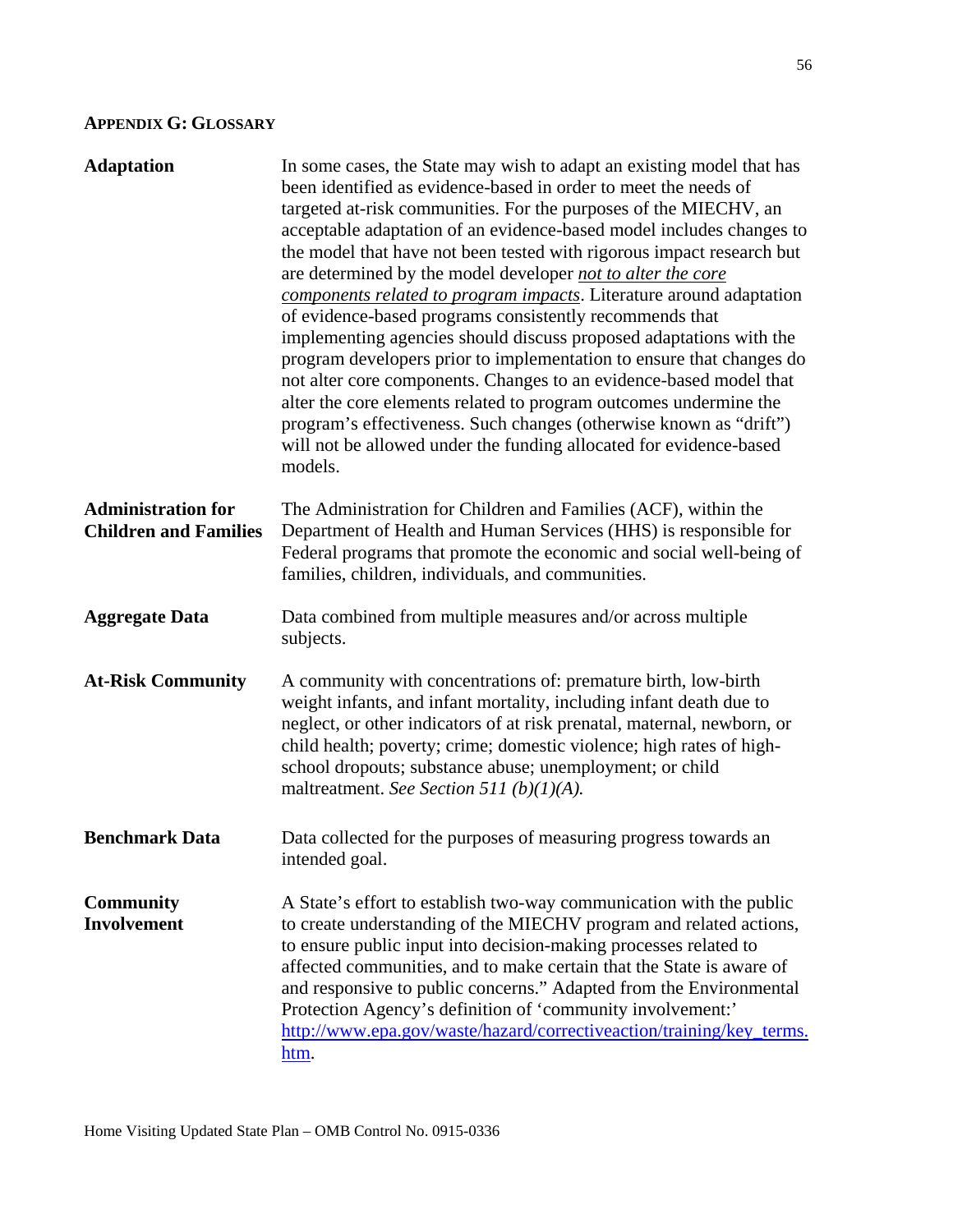| <b>Continuous Quality</b><br>Improvement                                             | A systematic approach to improving processes and outcomes through<br>regular data collection, examination of performance relative to pre-<br>determined targets, review of practices that promote or impede<br>improvement, and application of changes in practices that may lead to<br>improvements in performance.                                                                                                                                                                                                                                                                                                                                             |
|--------------------------------------------------------------------------------------|------------------------------------------------------------------------------------------------------------------------------------------------------------------------------------------------------------------------------------------------------------------------------------------------------------------------------------------------------------------------------------------------------------------------------------------------------------------------------------------------------------------------------------------------------------------------------------------------------------------------------------------------------------------|
| <b>Early Childhood</b><br><b>System</b>                                              | An integrated early childhood service systems that address the critical<br>components of access to comprehensive health services and medical<br>homes; social-emotional development and mental health of young<br>children; early care and education; parenting education, and family<br>support. http://eccs.hrsa.gov/About/index.htm                                                                                                                                                                                                                                                                                                                           |
| <b>Enrollment</b>                                                                    | A family is to be considered enrolled in a home visiting program as of<br>the date of the first home visit.                                                                                                                                                                                                                                                                                                                                                                                                                                                                                                                                                      |
| <b>Early and Periodic</b><br><b>Screening, Diagnosis</b><br>and Treatment<br>(EPSDT) | A program for Medicaid beneficiaries under the age of 21, including<br>those who are parents. The program has a Medical Protocol and<br>Periodicity Schedule for well-child screening that provides for regular<br>health check-ups, vision/hearing/dental screenings, immunizations and<br>treatment for health problems. (Title V glossary<br>ftp://ftp.hrsa.gov/mchb/blockgrant/bgguideforms.pdf)                                                                                                                                                                                                                                                             |
| <b>Federal Education</b><br><b>Rights and Privacy</b><br><b>Act (FERPA)</b>          | A Federal law that protects the privacy of student education records.<br>The law applies to all schools that receive funds under an applicable<br>program of the U.S. Department of Education. See<br>http://www2.ed.gov/policy/gen/guid/fpco/ferpa/index.html.                                                                                                                                                                                                                                                                                                                                                                                                  |
| <b>Health Resources and</b><br><b>Services</b><br><b>Administration</b><br>(HRSA)    | An agency of the U.S. Department of Health and Human Services, the<br>primary Federal agency for improving access to health care services<br>for people who are uninsured, isolated or medically vulnerable.                                                                                                                                                                                                                                                                                                                                                                                                                                                     |
| <b>High- or Moderate-</b><br><b>Quality Study Design</b>                             | In order to meet criteria for evidence of effectiveness, a home visiting<br>model must have been (1) evaluated using rigorous methodology and<br>(2) shown to have a positive impact on outcomes.                                                                                                                                                                                                                                                                                                                                                                                                                                                                |
|                                                                                      | With respect to determining the quality of the methodology of a<br>research study, there are a number of variables that should be<br>considered in order to ensure the highest probability that the study will<br>produce unbiased estimates of program impacts. These variables<br>include study design (i.e. randomized controlled trial [RCT] or quasi-<br>experimental design [QED]), level of attrition, baseline equivalence,<br>reassignment of participants from one condition to another in the trial,<br>and confounding factors. Two types of impact study designs have the<br>potential to be both well designed and rigorous: randomized controlled |

57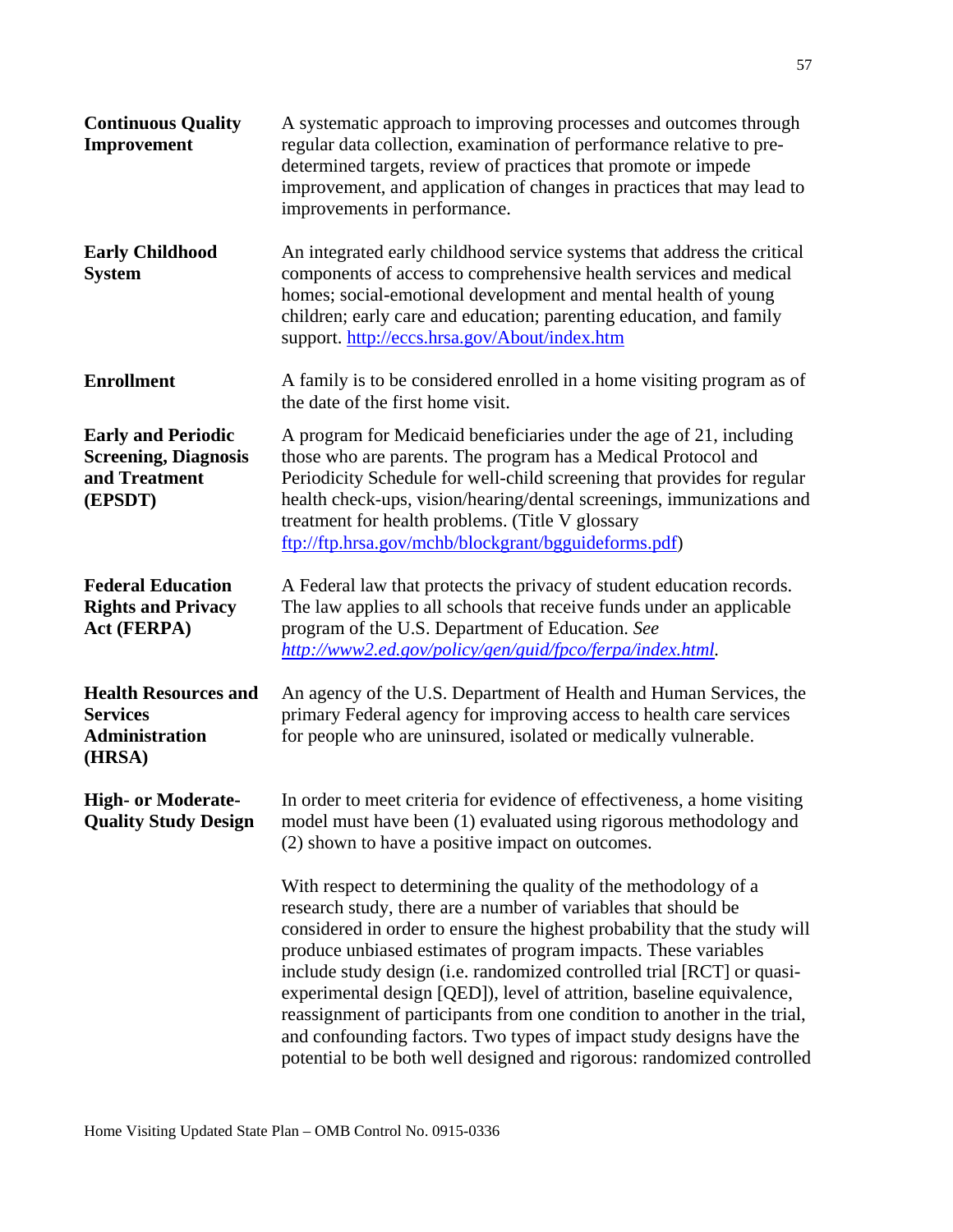trials and quasi-experimental designs. A randomized controlled trial is defined as a study design in which sample members are assigned to the program and comparison groups by chance. A quasi-experimental design is defined as a study design in which sample members are selected for the program and comparison groups in a nonrandom way.

An impact study is considered high-, moderate- or low-quality depending on the study's capacity to provide unbiased estimates of program impact. Studies that are rated ''high'' and ''moderate'', therefore, meet requirements to be considered ''well-designed, rigorous impact research.'' In brief, the high rating is reserved for random assignment studies with low attrition of sample members and no reassignment of sample members after the original random assignment or regression discontinuity or single case designs that meet WWC design standards [\(http://ies.ed.gov/ncee/wwc/pdf/wwc\\_rd.pdf](http://ies.ed.gov/ncee/wwc/pdf/wwc_rd.pdf) or http://ies.ed.gov/ncee/wwc/pdf/wwc\_rd.pdf). The moderate rating applies to random assignment studies that, due to flaws in the study design or execution (for example, high sample attrition), do not meet all the criteria for the high rating; and to studies that use a matched comparison group design; or a regression discontinuity design or a single case design that meets the WWC design standards with reservations. Studies that do not meet all the criteria for either high or moderate quality are considered low quality studies. More detailed information about study design quality is available at: [http://www.acf.hhs.gov/programs/opre/homvee.](http://www.acf.hhs.gov/programs/opre/homvee)

| <b>Home Visiting</b><br><b>Evidence of</b><br><b>Effectiveness Review</b><br>(HomVEE) Study | The Office of Research, Planning and Evaluation, Administration for<br>Child and Families (OPRE/ACF) launched Home Visiting Evidence of<br>Effectiveness (HomVEE) to conduct a thorough and transparent<br>review of the home visiting research literature and provide an<br>assessment of the evidence of effectiveness for home visiting<br>programs that target families with pregnant women and children ages<br>birth to 5. To carry out the HomVEE review, Mathematica Policy<br>Research conducted a thorough search of the research literature on<br>home visiting, issued a call for studies to identify additional research,<br>reviewed the literature, assessed the quality of research studies, and<br>evaluated the strength of evidence for specific home visiting program |
|---------------------------------------------------------------------------------------------|-------------------------------------------------------------------------------------------------------------------------------------------------------------------------------------------------------------------------------------------------------------------------------------------------------------------------------------------------------------------------------------------------------------------------------------------------------------------------------------------------------------------------------------------------------------------------------------------------------------------------------------------------------------------------------------------------------------------------------------------------------------------------------------------|
| <b>Home Visiting Models</b>                                                                 | models.<br>For the purposes of the MIECHV, home visiting models are defined as<br>programs or initiatives in which home visiting is a primary service<br>delivery strategy and in which services are offered on a voluntary<br>basis to pregnant women, expectant fathers, and parents and caregivers<br>of children birth to kindergarten entry, targeting participant outcomes<br>which may include improved maternal and child health; prevention of                                                                                                                                                                                                                                                                                                                                   |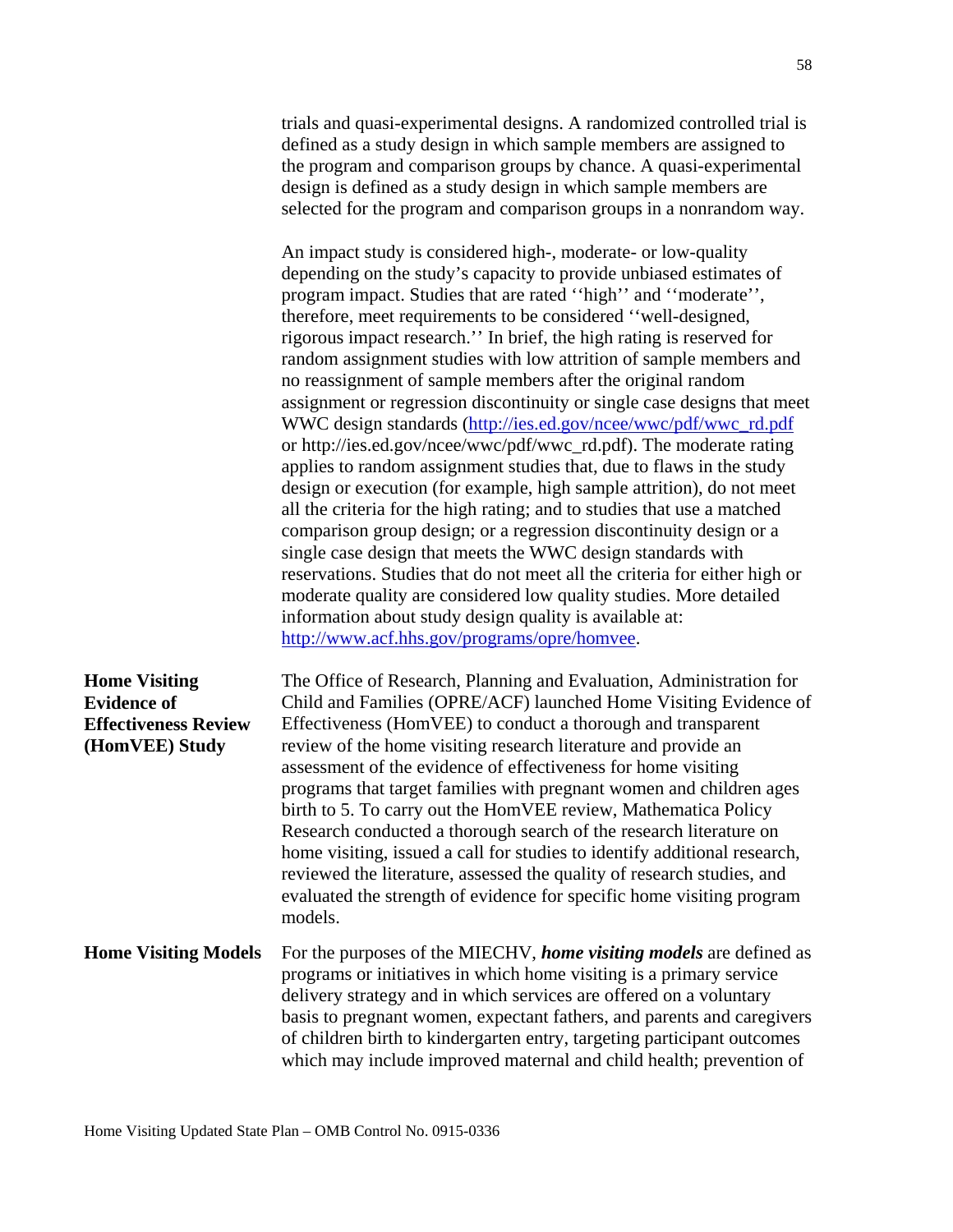| <b>Life Course</b><br><b>Development</b>              | Life course development points to broad social, economic, and<br>environmental factors as contributors to poor and favorable health and                                                                                                                                                                                                                                                                                                                                                                                                                                                                                                                                                                                                                                                                                                                                                                                                    |
|-------------------------------------------------------|--------------------------------------------------------------------------------------------------------------------------------------------------------------------------------------------------------------------------------------------------------------------------------------------------------------------------------------------------------------------------------------------------------------------------------------------------------------------------------------------------------------------------------------------------------------------------------------------------------------------------------------------------------------------------------------------------------------------------------------------------------------------------------------------------------------------------------------------------------------------------------------------------------------------------------------------|
| <b>Legislatively</b><br><b>Mandated Outcomes</b>      | The Legislatively Mandated Outcomes refer to the "improvements in<br>outcomes for individual families." These outcomes include: (i)<br>improvements in prenatal, maternal, and new born health, including<br>improved pregnancy outcomes; (ii) improvements in child health and<br>development, including the prevention of child injuries and<br>maltreatment and improvements in cognitive, language, social-<br>emotional, and physical developmental indicators; (iii) improvement<br>in parenting skills; (iv) improvements in school readiness and child<br>academic achievement; (v) reduction in crime or domestic violence;<br>(vi) improvements in family economic self-sufficiency; (vii)<br>improvements in the coordination of referrals for, and the provision of,<br>other community resources and supports for eligible families,<br>consistent with State child welfare agency training. See Section 511<br>$(d)$ (2)(B). |
| Legislatively<br><b>Mandated</b><br><b>Benchmarks</b> | The Legislatively Mandated Benchmarks for the MIECHV program<br>include: improved maternal and newborn health; prevention of child<br>injuries, child abuse, neglect, or maltreatment, and reduction of<br>emergency department visits; improvement in school readiness and<br>achievement; reduction in crime or domestic violence; improvements<br>in family economic self-sufficiency; and improvements in the<br>coordination and referrals for other community resources and<br>supports. See Section 511 (d) $(1)(A)$ .                                                                                                                                                                                                                                                                                                                                                                                                              |
| <b>Key Positions</b>                                  | Any position that is vital to the planning, implementation,<br>administration and evaluation of the home visiting program.                                                                                                                                                                                                                                                                                                                                                                                                                                                                                                                                                                                                                                                                                                                                                                                                                 |
| <b>Institutional Review</b><br><b>Board</b>           | An <i>institutional review board (IRB)</i> is "a specially constituted review<br>body established or designated by an entity to protect the welfare of<br>human subjects recruited to participate in biomedical or behavioral<br>research." http://www.hhs.gov/ohrp/archive/irb/irb_glossary.htm                                                                                                                                                                                                                                                                                                                                                                                                                                                                                                                                                                                                                                           |
| <b>Infants</b>                                        | Children less than one year of age not included in any other class of<br>individuals. (Title V glossary<br>ftp://ftp.hrsa.gov/mchb/blockgrant/bgguideforms.pdf)                                                                                                                                                                                                                                                                                                                                                                                                                                                                                                                                                                                                                                                                                                                                                                            |
|                                                       | child injuries, child abuse, or maltreatment, and reduction of<br>emergency department visits; improvement in school readiness and<br>achievement; reduction in crime or domestic violence; improvements<br>in family economic self-sufficiency; improvements in the coordination<br>and referrals for other community resources and supports; or<br>improvements in parenting skills related to child development.                                                                                                                                                                                                                                                                                                                                                                                                                                                                                                                        |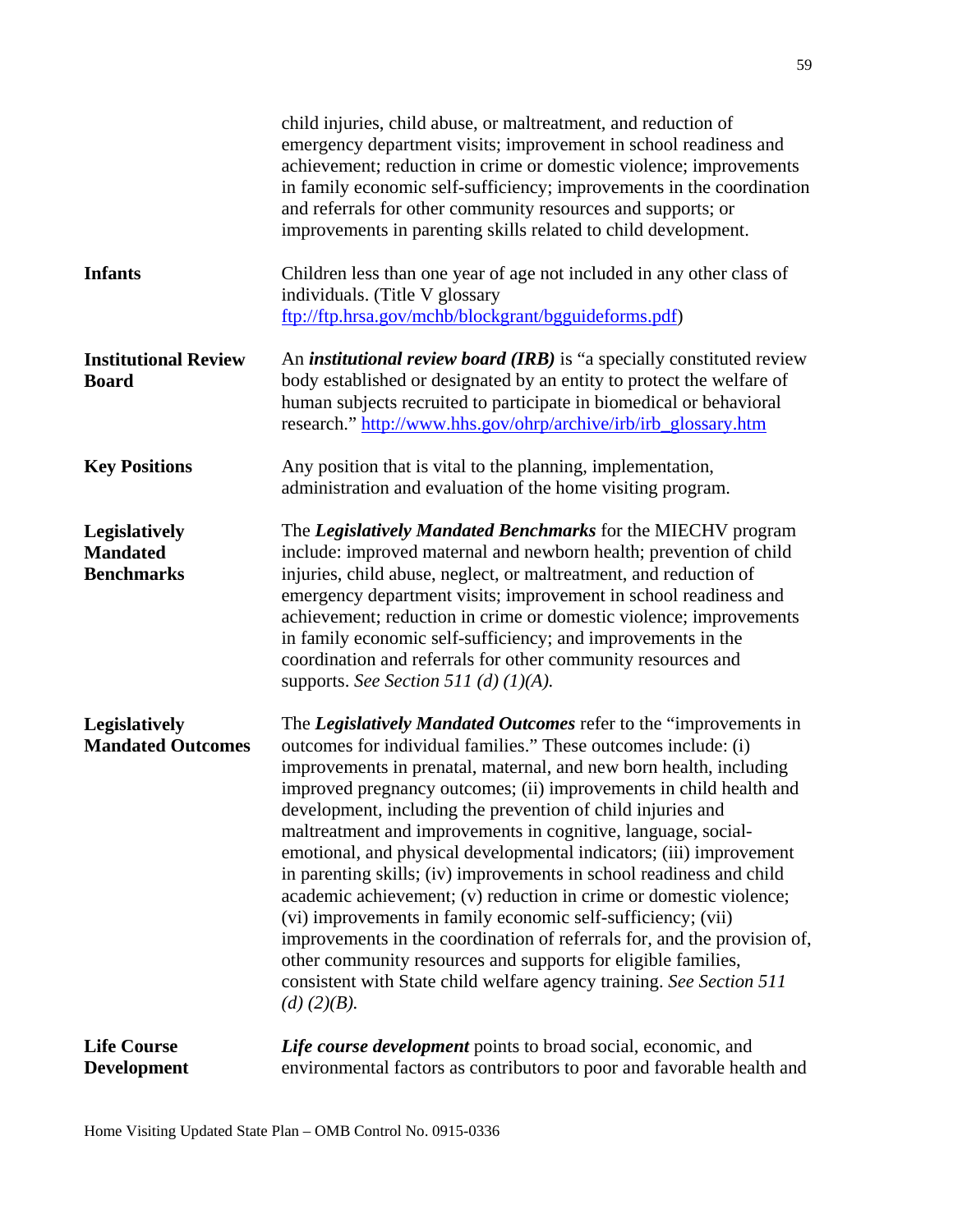|                                                                        | development outcomes for children, as well as to persistent<br>inequalities in the health and well-being of children and families.                                                                                                                                                                                                                                                                                                                                                                                                                                                                                                                                                                                                                                                                                                                                                       |
|------------------------------------------------------------------------|------------------------------------------------------------------------------------------------------------------------------------------------------------------------------------------------------------------------------------------------------------------------------------------------------------------------------------------------------------------------------------------------------------------------------------------------------------------------------------------------------------------------------------------------------------------------------------------------------------------------------------------------------------------------------------------------------------------------------------------------------------------------------------------------------------------------------------------------------------------------------------------|
| <b>Logic Model</b>                                                     | A map or simple illustration of what you do, why you do it, what you<br>hope to achieve, and how you will measure achievement. It includes<br>the anticipated outcomes of your services, indicators of those<br>outcomes, and measurement tools to evaluate the outcomes.<br>http://toolkit.childwelfare.gov/toolkit/                                                                                                                                                                                                                                                                                                                                                                                                                                                                                                                                                                    |
| <b>Low Income</b>                                                      | An individual or family with an income determined to be below the<br>income official poverty line defined by the Office of Management and<br>Budget and revised annually in accordance with section $673(2)$ of the<br>Omnibus Budget Reconciliation Act of 1981. [Title V, Sec. 501]<br>(b)(2)]                                                                                                                                                                                                                                                                                                                                                                                                                                                                                                                                                                                         |
| <b>Memorandum of</b><br><b>Concurrence</b>                             | This requirement is made to ensure agreement among State agencies<br>on the Updated State Plan for a State Home Visiting Program. The<br>purpose is to demonstrate that these agencies are committed to<br>collaboration and are in agreement with implementation of the<br>program, as well as to ensure that home visiting is part of a continuum<br>of early childhood services within the State.                                                                                                                                                                                                                                                                                                                                                                                                                                                                                     |
| <b>Patient Protection and</b><br><b>Affordable Care Act</b><br>of 2010 | On March 23, 2010, the President signed into law the Patient<br>Protection and Affordable Care Act of 2010 (Affordable Care Act)<br>(P.L. 111-148), historic and transformative legislation designed to<br>make quality, affordable health care available to all Americans, reduce<br>costs, improve health care quality, enhance disease prevention, and<br>strengthen the health care workforce. Through a provision authorizing<br>the creation of the Affordable Care Act Maternal, Infant and Early<br>Childhood Home Visiting Program, the Act responds to the diverse<br>needs of children and families in communities at risk and provides an<br>unprecedented opportunity for collaboration and partnership at the<br>Federal, State, and community levels to improve health and<br>development outcomes for at-risk children through evidence-based<br>home visiting programs. |
| <b>Perinatal</b>                                                       | Period from gestation of 28 weeks or more to 7 days or less after birth.<br>(Title V glossary)<br>ftp://ftp.hrsa.gov/mchb/blockgrant/bgguideforms.pdf)                                                                                                                                                                                                                                                                                                                                                                                                                                                                                                                                                                                                                                                                                                                                   |
| <b>Pregnant Woman</b>                                                  | A female from the time that she conceives to 60 days after birth,<br>delivery, or expulsion of fetus. (Title V glossary<br>ftp://ftp.hrsa.gov/mchb/blockgrant/bgguideforms.pdf)                                                                                                                                                                                                                                                                                                                                                                                                                                                                                                                                                                                                                                                                                                          |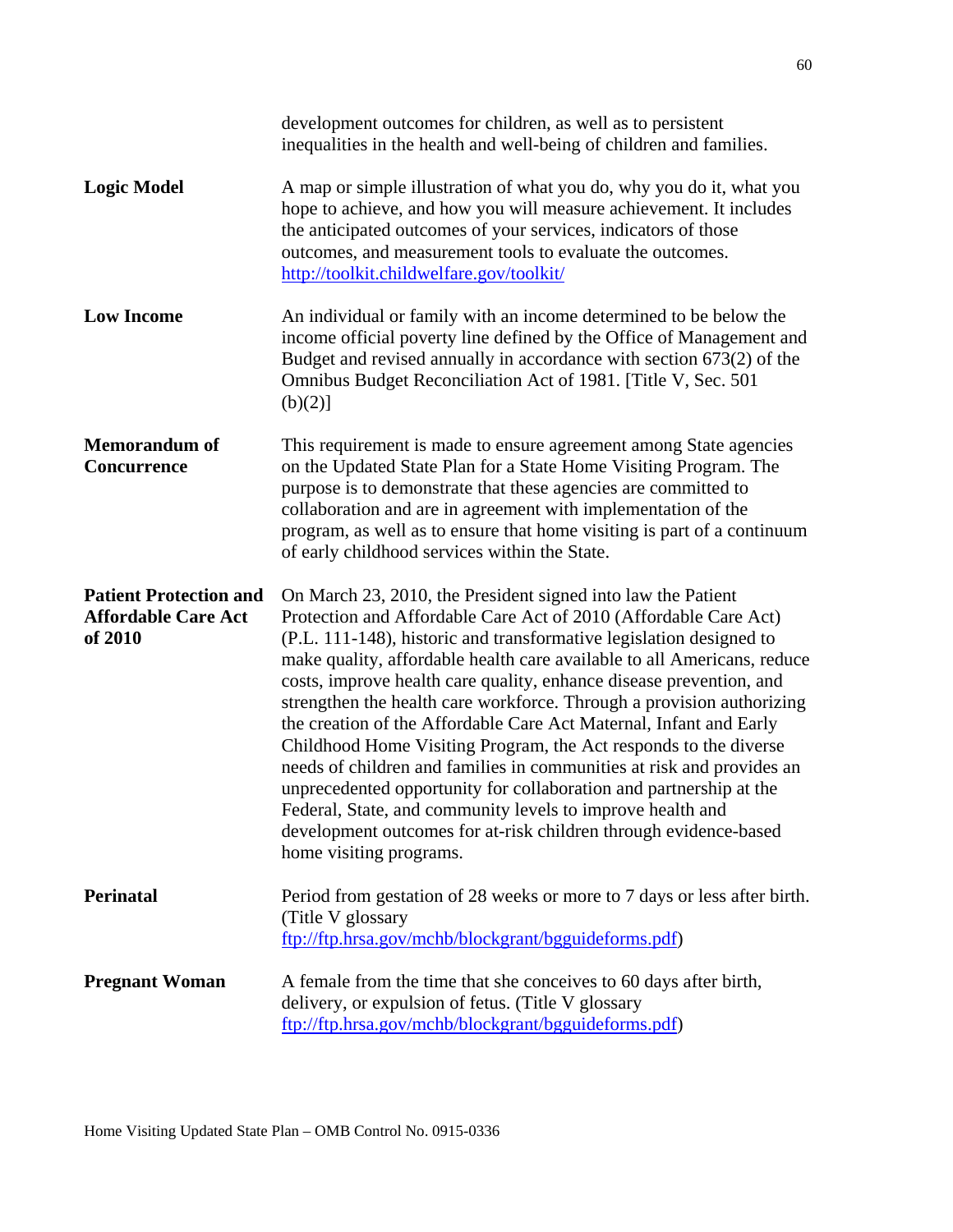| <b>Reflective Practice</b>                  | <b>Reflective practice</b> is "the process of continuous learning through<br>thoughtful examination of one's work." From Mentoring, Coaching,<br>and Reflective Practice: An Annotated Resource List<br>http://nitcci.nccic.acf.hhs.gov/resources/final_resources_for_mentorin<br>g.pdf.                                                                                                                                                                                                                                                                                                                                                                                                                                                                                                                                                                                              |
|---------------------------------------------|---------------------------------------------------------------------------------------------------------------------------------------------------------------------------------------------------------------------------------------------------------------------------------------------------------------------------------------------------------------------------------------------------------------------------------------------------------------------------------------------------------------------------------------------------------------------------------------------------------------------------------------------------------------------------------------------------------------------------------------------------------------------------------------------------------------------------------------------------------------------------------------|
| <b>Reliability of</b><br><b>Measurement</b> | Consistency of a measure to capture the intended construct (e.g., a<br>person answering the questionnaire will most likely answer in a<br>similar way both today and tomorrow). It is most frequently quantified<br>through inter-rater reliability, test-retest reliability or internal<br>consistency.                                                                                                                                                                                                                                                                                                                                                                                                                                                                                                                                                                              |
| <b>Risk Factors</b>                         | Scientifically established direct causes of, and contributors to,<br>negative outcomes for a specific population, such as maltreatment,<br>juvenile delinquency, morbidity and or mortality. Changes in behavior<br>or physiological conditions are the indicators of achievement of risk<br>factor targets. Risk factor reduction tends to be considered an<br>intermediate, rather than a final outcome.                                                                                                                                                                                                                                                                                                                                                                                                                                                                            |
| <b>Sampling</b>                             | Selecting a group of participants that are representative of the<br>population to which the data is intended to generalize. Sampling is<br>used in instances where it is not feasible or appropriate to measure<br>every single member of a specific population.                                                                                                                                                                                                                                                                                                                                                                                                                                                                                                                                                                                                                      |
| Socio-Ecological<br><b>Perspective</b>      | Emphasizes that children develop within families, families exist within<br>a community, and the community is surrounded by the larger society.<br>This perspective reflects the understanding that development is a<br>process involving <i>transactions</i> between the growing child and the<br>social environment or ecology in which development takes place and<br>considers the complex interplay between individual, family,<br>community, and societal factors.                                                                                                                                                                                                                                                                                                                                                                                                               |
| <b>Statewide Needs</b><br><b>Assessment</b> | In completing the FY 2010 Affordable Care Act Maternal, Infant, and<br>Early Childhood Home Visiting Program application, states were<br>required to complete three steps, the second of which was submission<br>of a statewide needs assessment as a condition for receiving FY 2011<br>Title V Block Grant allotments. The needs assessment included an<br>identification of communities with concentrations of premature birth,<br>low-birth-weight infants, and infant mortality, including infant death<br>due to neglect, or other indicators of at-risk prenatal, maternal,<br>newborn, or child health, poverty, crime, domestic violence, high rates<br>of high-school drop-outs, substance abuse, unemployment, or child<br>maltreatment; identification of the quality and capacity of existing<br>programs or initiatives for early childhood home visiting in the State; |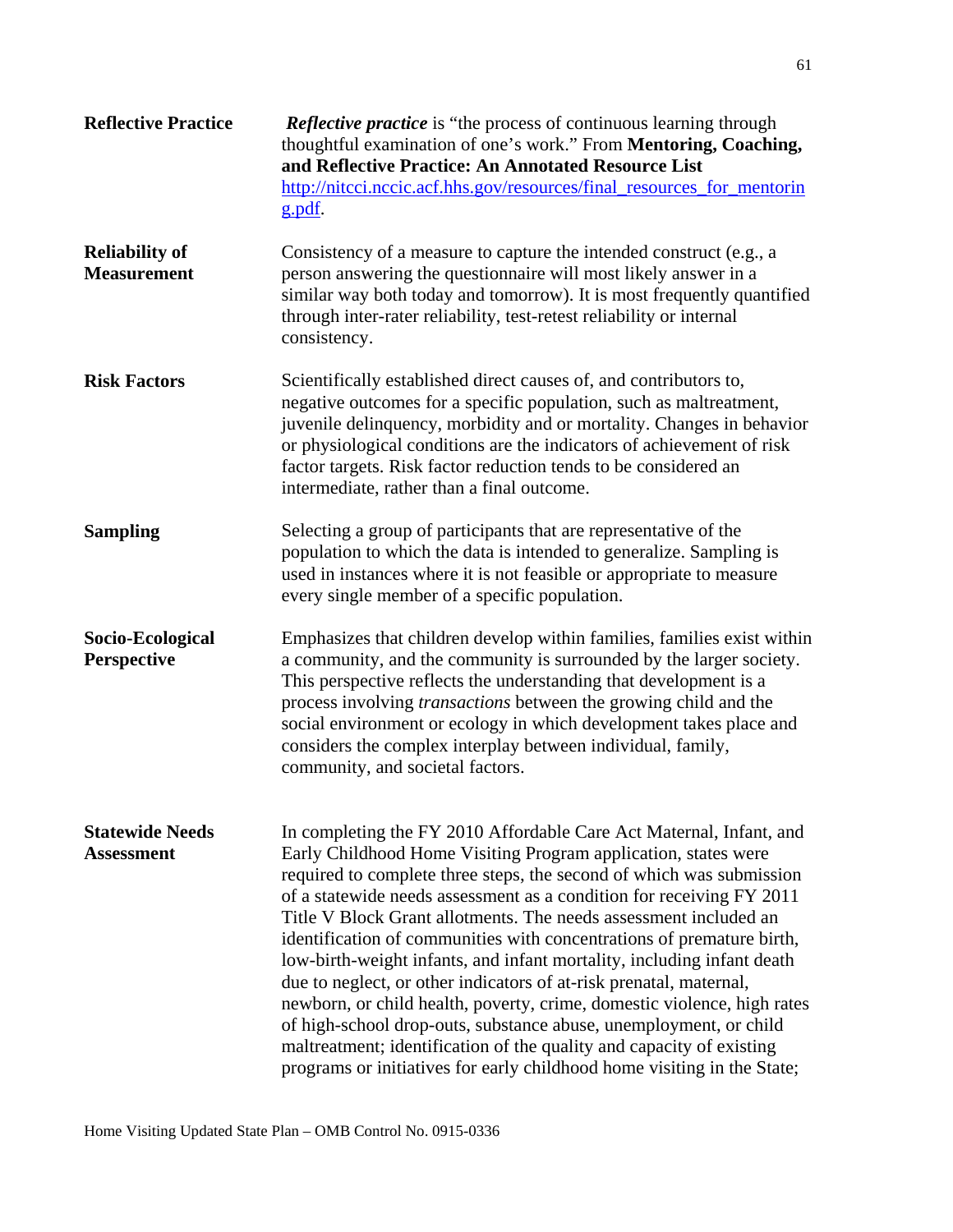|                                          | and a discussion of the State's capacity for providing substance abuse<br>treatment and counseling services to individuals and families in need<br>of such treatment or services.                                                                                                                                                                                                                                                                                                                                                                                                                                                                                                                                                                                                                                                                                                                                                                                                                            |
|------------------------------------------|--------------------------------------------------------------------------------------------------------------------------------------------------------------------------------------------------------------------------------------------------------------------------------------------------------------------------------------------------------------------------------------------------------------------------------------------------------------------------------------------------------------------------------------------------------------------------------------------------------------------------------------------------------------------------------------------------------------------------------------------------------------------------------------------------------------------------------------------------------------------------------------------------------------------------------------------------------------------------------------------------------------|
| <b>Technical Assistance</b>              | The process of providing grant recipients with expert assistance to<br>build their capacity to fully meet the requirements and successfully<br>implement the program. Technical assistance may be provided by<br>Federal staff or contract providers and may include training, research,<br>peer learning, and consultation on the Federal requirements which<br>include a broad range of topics regarding health and human services<br>and program administration and evaluation.                                                                                                                                                                                                                                                                                                                                                                                                                                                                                                                           |
| <b>Title V</b>                           | The authorizing legislation for the Maternal and Child Health Block<br>Grant to States program, which is found in Title V of the Social<br>Security Act. (Title V glossary<br>ftp://ftp.hrsa.gov/mchb/blockgrant/bgguideforms.pdf)                                                                                                                                                                                                                                                                                                                                                                                                                                                                                                                                                                                                                                                                                                                                                                           |
| <b>Updated State Plan</b>                | In completing the FY 2010 Affordable Care Act Maternal, Infant, and<br>Early Childhood Home Visiting Program application, states were<br>required to complete three steps, the third of which is submission of an<br>Updated State Plan for a State Home Visiting Program. The Updated<br>State Plan includes identification of the at-risk community (ies) where<br>home visiting services are to be provided, a detailed assessment of the<br>particular needs of that community(ies) in terms of risk factors and<br>existing services, identification of home visiting services proposed to<br>be implemented to meet identified needs in that community(ies), a<br>description of the State and local infrastructure available to support the<br>program, specification of any additional infrastructure support<br>necessary to achieve program success, and a plan for collecting<br>benchmark data, conducting continuous quality improvement and<br>performing any required research or evaluation. |
| <b>Validity of</b><br><b>Measurement</b> | The degree to which a measure is capturing the construct it is<br>intending to capture (e.g. the measure is capturing depressive<br>symptoms and not anxiety). It is frequently expressed as construct<br>validity, content validity or criterion validity.                                                                                                                                                                                                                                                                                                                                                                                                                                                                                                                                                                                                                                                                                                                                                  |